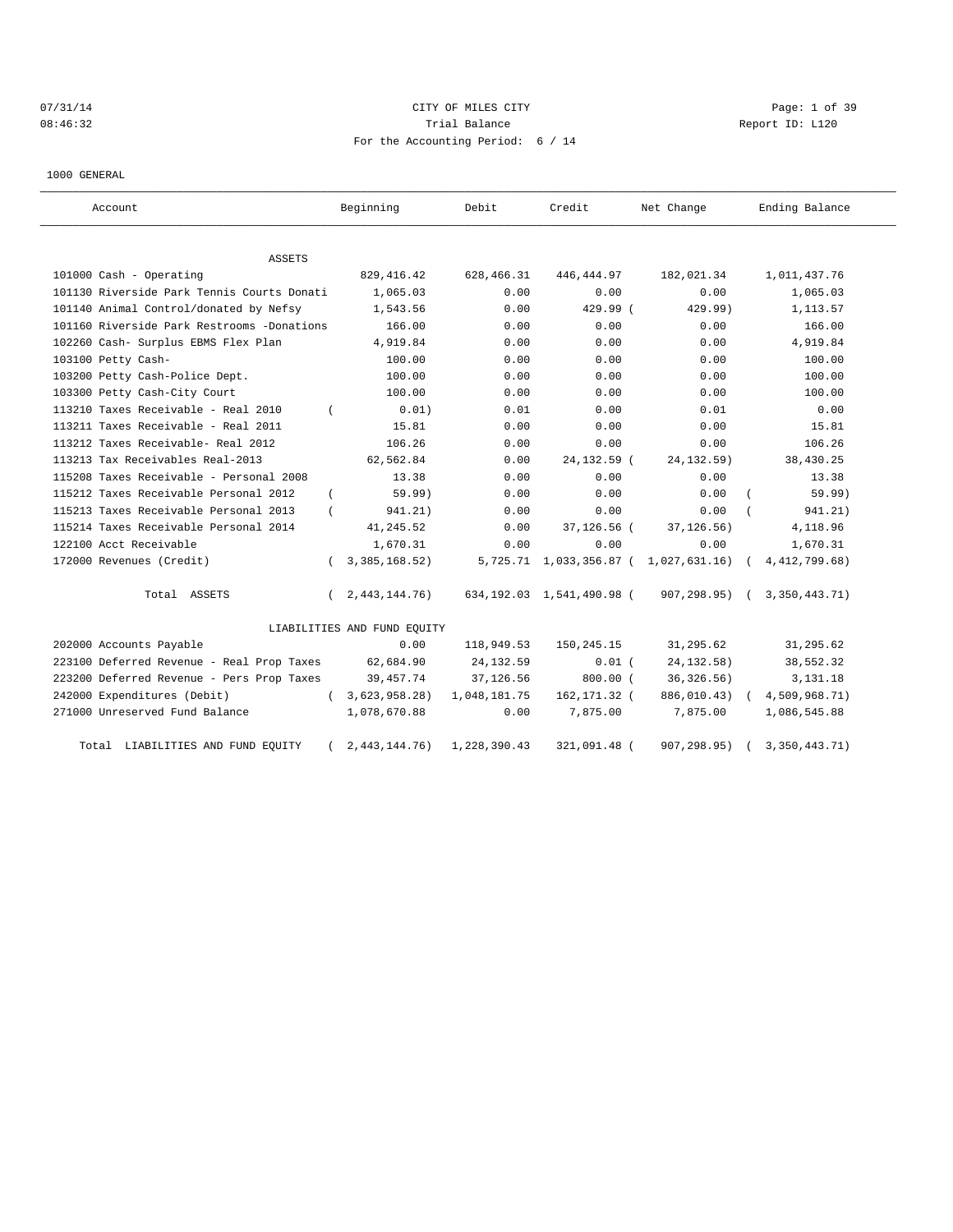## 07/31/14 Page: 2 of 39 08:46:32 Trial Balance Report ID: L120 For the Accounting Period: 6 / 14

#### 2220 LIBRARY

| Account                                    | Beginning                   | Debit     | Credit      | Net Change    | Ending Balance |
|--------------------------------------------|-----------------------------|-----------|-------------|---------------|----------------|
|                                            |                             |           |             |               |                |
| ASSETS                                     |                             |           |             |               |                |
| 101000 Cash - Operating                    | 20,739.37                   | 24,331.74 | 26,908.84 ( | 2,577.10      | 18,162.27      |
| 101032 Cash- Library Board of Trustees Mul | 13,570.19                   | 2,402.89  | 0.00        | 2,402.89      | 15,973.08      |
| 103000 Petty Cash                          | 75.00                       | 0.00      | 0.00        | 0.00          | 75.00          |
| 172000 Revenues (Credit)                   | 307,007.81)                 | 0.00      | 26,734.63 ( | $26,734.63$ ( | 333,742.44)    |
| Total ASSETS                               | 272,623.25)                 | 26,734.63 | 53,643.47 ( | 26,908.84) (  | 299,532.09)    |
|                                            | LIABILITIES AND FUND EQUITY |           |             |               |                |
| 202000 Accounts Payable                    | 0.00                        | 3,421.67  | 3,421.67    | 0.00          | 0.00           |
| 242000 Expenditures (Debit)                | 297,706.53)                 | 26,908.84 | 0.00(       | 26,908.84) (  | 324,615.37)    |
| 271000 Unreserved Fund Balance             | 25,083.28                   | 0.00      | 0.00        | 0.00          | 25,083.28      |
| LIABILITIES AND FUND EQUITY<br>Total       | 272,623.25                  | 30,330.51 | 3,421.67 (  | 26,908.84) (  | 299,532.09)    |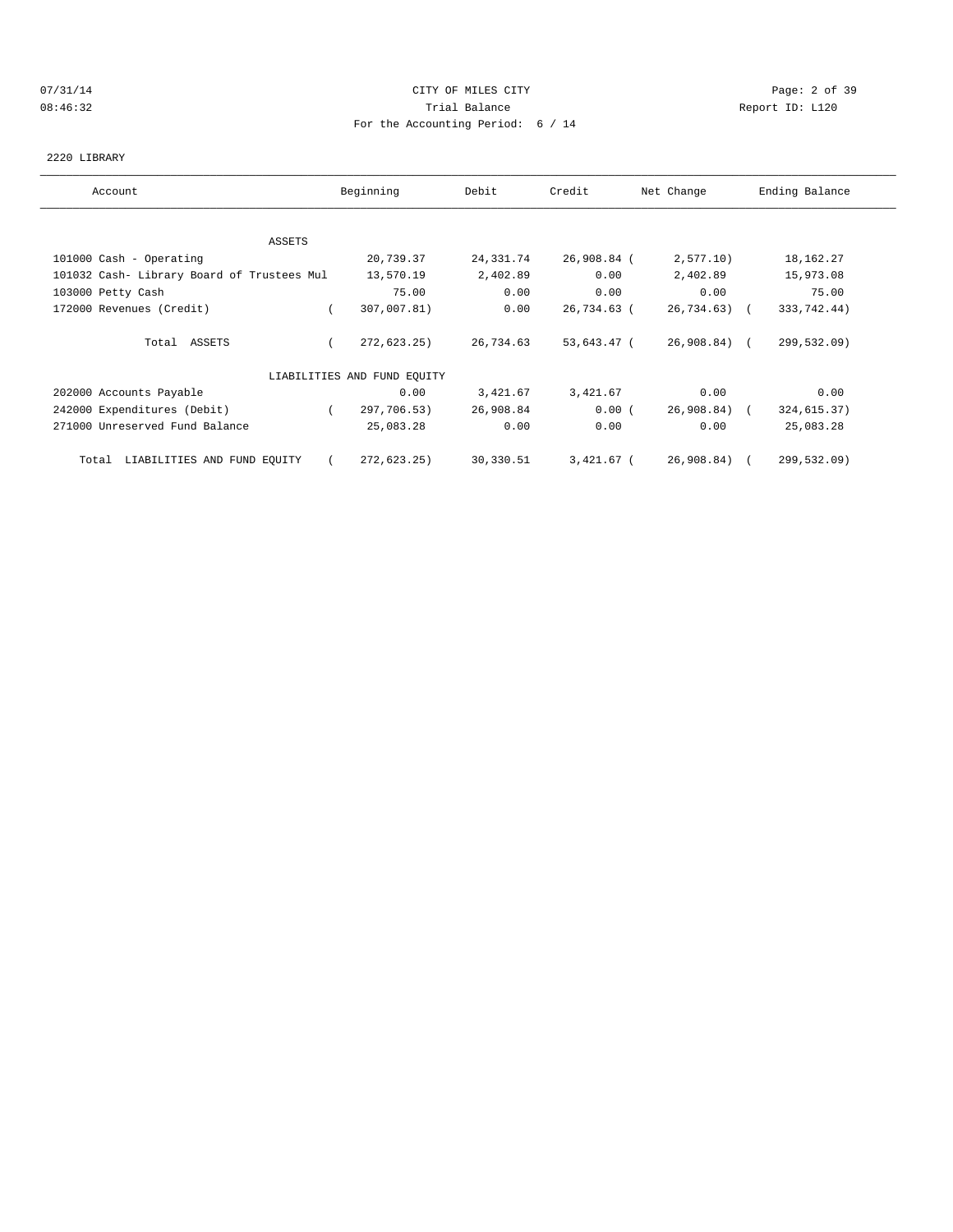# 07/31/14 Page: 3 of 39 08:46:32 Trial Balance Report ID: L120 For the Accounting Period: 6 / 14

#### 2260 EMERGENCY DISASTER

| Account                                   | Beginning                   | Debit     | Credit       | Net Change    | Ending Balance |
|-------------------------------------------|-----------------------------|-----------|--------------|---------------|----------------|
|                                           |                             |           |              |               |                |
| <b>ASSETS</b>                             |                             |           |              |               |                |
| 101000 Cash - Operating                   | 1,481.13                    | 1.88      | $1,483.01$ ( | 1,481.13)     | 0.00           |
| 113211 Taxes Receivable - Real 2011       | 3.89                        | 0.00      | 0.00         | 0.00          | 3.89           |
| 132000 Due From Government (Short Term)   | 71,634.00                   | 0.00      | 71,634.00 (  | 71,634.00)    | 0.00           |
| 172000 Revenues (Credit)                  | 71, 771.15)                 | 71,634.00 | 1.88         | 71,632.12     | 139.03)        |
| Total ASSETS                              | 1,347.87                    | 71,635.88 | 73,118.89 (  | $1,483.01)$ ( | 135.14)        |
|                                           | LIABILITIES AND FUND EQUITY |           |              |               |                |
| 223100 Deferred Revenue - Real Prop Taxes | 3.89                        | 0.00      | 0.00         | 0.00          | 3.89           |
| 242000 Expenditures (Debit)               | 0.00                        | 1,483.01  | 0.00(        | $1,483.01$ (  | 1,483.01)      |
| 271000 Unreserved Fund Balance            | 1,343.98                    | 0.00      | 0.00         | 0.00          | 1,343.98       |
| LIABILITIES AND FUND EQUITY<br>Total      | 1,347.87                    | 1,483.01  | 0.00(        | $1,483.01)$ ( | 135.14)        |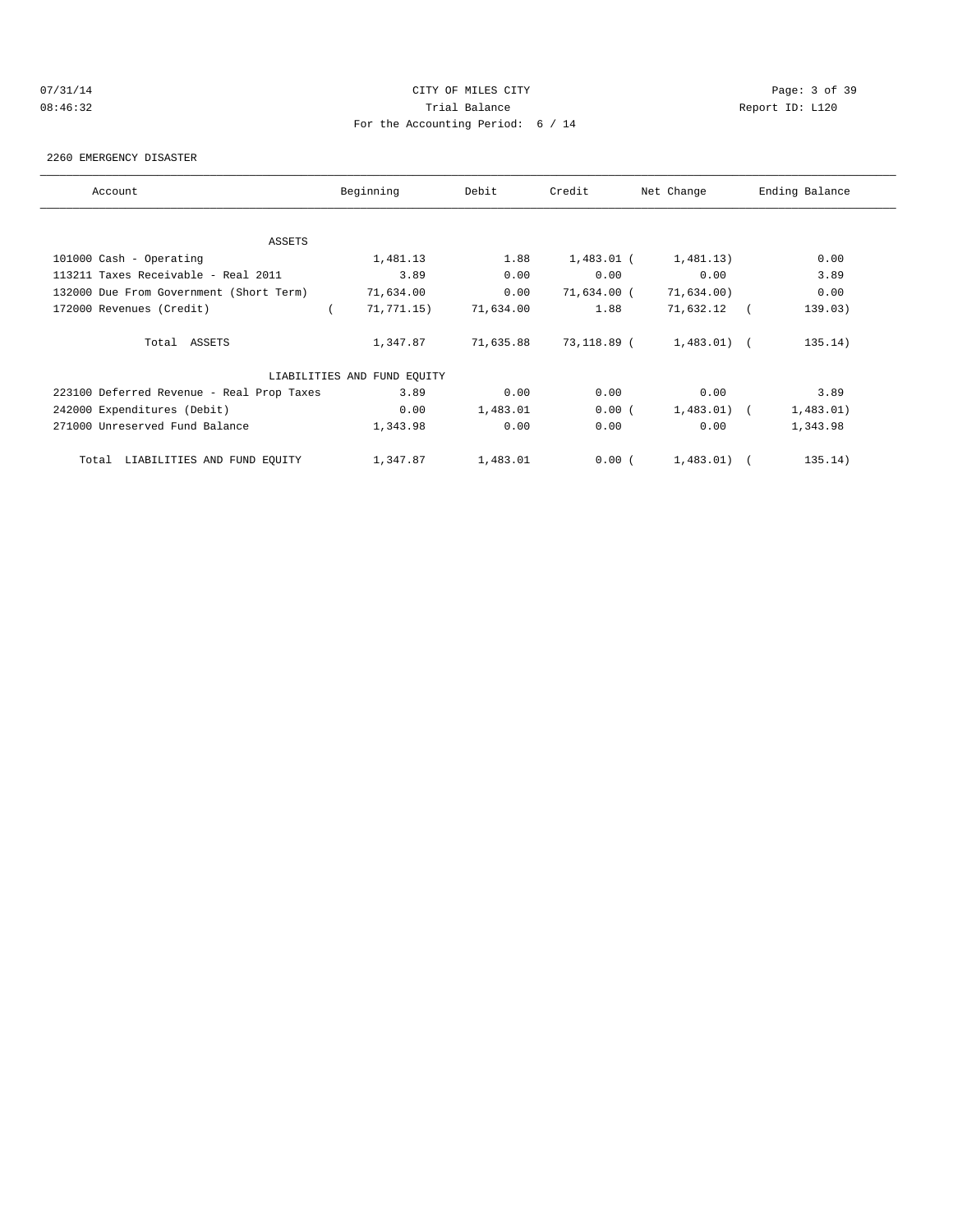## 07/31/14 Page: 4 of 39 08:46:32 Trial Balance Report ID: L120 For the Accounting Period: 6 / 14

#### 2270 Health

| Account                              |               | Beginning                   | Debit    | Credit       | Net Change   | Ending Balance |
|--------------------------------------|---------------|-----------------------------|----------|--------------|--------------|----------------|
|                                      |               |                             |          |              |              |                |
|                                      | <b>ASSETS</b> |                             |          |              |              |                |
| 101000 Cash - Operating              |               | 14,248.80                   | 250.00   | 2,753.91 (   | 2,503.91)    | 11,744.89      |
| 172000 Revenues (Credit)             |               | 30,410.00)                  | 0.00     | $250.00$ (   | $250.00$ (   | 30,660.00)     |
| Total ASSETS                         |               | 16, 161, 20)                | 250.00   | $3,003.91$ ( | $2,753.91$ ( | 18,915.11)     |
|                                      |               | LIABILITIES AND FUND EQUITY |          |              |              |                |
| 202000 Accounts Payable              |               | 0.00                        | 2,750.00 | 2,750.00     | 0.00         | 0.00           |
| 242000 Expenditures (Debit)          |               | 30, 308.50                  | 2,753.91 | 0.00(        | 2,753.91)    | 33,062.41)     |
| 271000 Unreserved Fund Balance       |               | 14,147.30                   | 0.00     | 0.00         | 0.00         | 14, 147.30     |
| LIABILITIES AND FUND EQUITY<br>Total |               | 16, 161. 20)                | 5,503.91 | $2,750.00$ ( | 2,753.91)    | 18,915.11)     |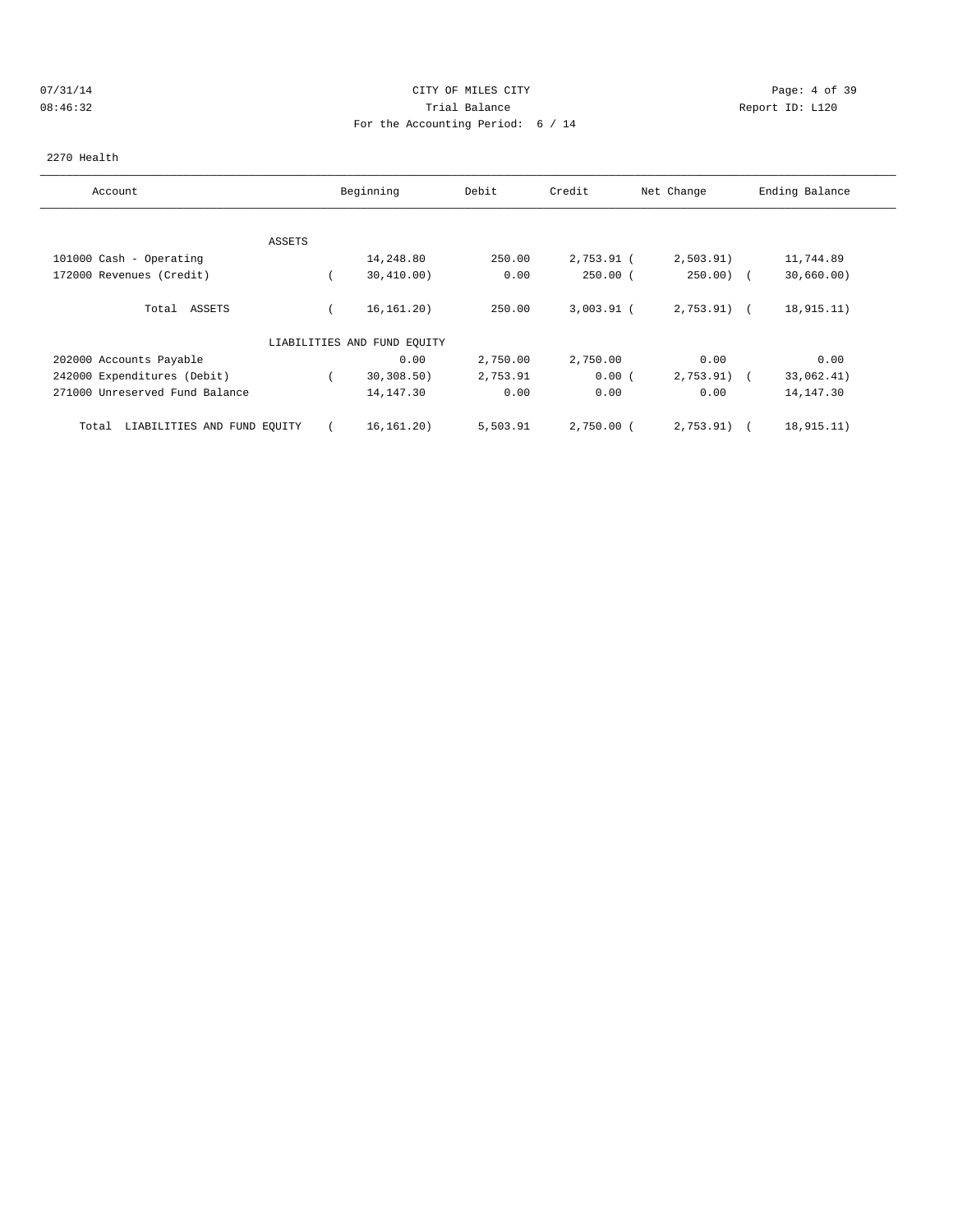## 07/31/14 Page: 5 of 39 08:46:32 Trial Balance Report ID: L120 For the Accounting Period: 6 / 14

2372 Permissive Medical Levy

| Account                                   |            | Beginning                   | Debit     | Credit       | Net Change    | Ending Balance |  |
|-------------------------------------------|------------|-----------------------------|-----------|--------------|---------------|----------------|--|
|                                           |            |                             |           |              |               |                |  |
| ASSETS<br>101000 Cash - Operating         |            | 70,837.30                   | 6,070.10  | 72,526.50 (  | 66,456.40)    | 4,380.90       |  |
|                                           |            |                             |           |              |               |                |  |
| 113210 Taxes Receivable - Real 2010       |            | 0.01                        | 0.00      | $0.01$ $($   | 0.01)         | 0.00           |  |
| 113211 Taxes Receivable - Real 2011       |            | 4.31)                       | 0.00      | 0.00         | 0.00          | 4.31)          |  |
| 113212 Taxes Receivable- Real 2012        |            | 10.58                       | 0.00      | 0.00         | 0.00          | 10.58          |  |
| 113213 Tax Receivables Real-2013          |            | 6,192.59                    | 0.00      | 2,388.68 (   | 2,388.68      | 3,803.91       |  |
| 115212 Taxes Receivable Personal 2012     |            | 0.01                        | 0.00      | 0.00         | 0.00          | 0.01           |  |
| 115213 Taxes Receivable Personal 2013     |            | 25.38                       | 0.00      | 0.00         | 0.00          | 25.38          |  |
| 115214 Taxes Receivable Personal 2014     |            | 4,082.55                    | 0.00      | $3,674.85$ ( | 3,674.85)     | 407.70         |  |
| 172000 Revenues (Credit)                  | $\left($   | 137, 313. 17)               | 0.00      | 13,945.10 (  | $13,945.10$ ( | 151,258.27)    |  |
| Total ASSETS                              |            | 56, 169.06)                 | 6.070.10  | 92,535.14 (  | 86,465.04) (  | 142,634.10)    |  |
|                                           |            | LIABILITIES AND FUND EOUITY |           |              |               |                |  |
| 223100 Deferred Revenue - Real Prop Taxes |            | 6,198.84                    | 2,388.69  | 0.00(        | 2,388.69      | 3,810.15       |  |
| 223200 Deferred Revenue - Pers Prop Taxes |            | 4,105.34                    | 3,674.85  | 0.00(        | 3,674.85)     | 430.49         |  |
| 242000 Expenditures (Debit)               |            | 72, 526.50)                 | 72,526.50 | 0.00(        | $72,526.50$ ( | 145,053.00)    |  |
| 271000 Unreserved Fund Balance            |            | 6,053.26                    | 7,875.00  | 0.00(        | $7,875.00$ (  | 1,821.74)      |  |
| Total LIABILITIES AND FUND EQUITY         | $\sqrt{2}$ | 56, 169.06)                 | 86,465.04 | 0.00(        | 86,465.04) (  | 142,634.10)    |  |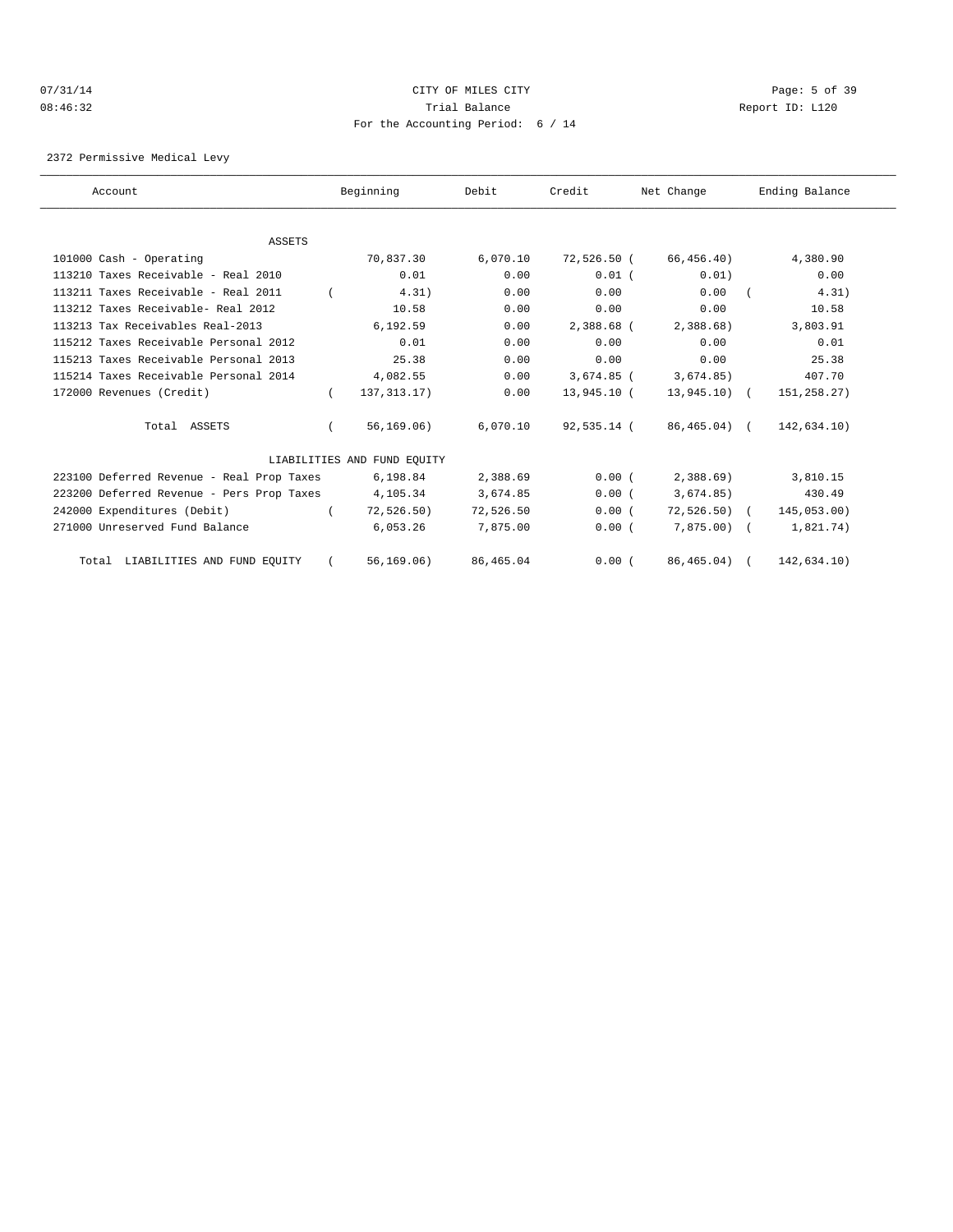# 07/31/14 Page: 6 of 39 08:46:32 Trial Balance Report ID: L120 For the Accounting Period: 6 / 14

2394 BUILDING CODE ENFORCEMENT

| Account                              |        | Beginning                   | Debit     | Credit       | Net Change    | Ending Balance |
|--------------------------------------|--------|-----------------------------|-----------|--------------|---------------|----------------|
|                                      |        |                             |           |              |               |                |
|                                      | ASSETS |                             |           |              |               |                |
| 101000 Cash - Operating              |        | 123,528.27                  | 9,395.05  | 14,571.58 (  | 5, 176.53)    | 118,351.74     |
| 172000 Revenues (Credit)             |        | 132,591.29)                 | 0.00      | $9,395.05$ ( | $9,395.05)$ ( | 141,986.34)    |
| Total ASSETS                         |        | 9,063.02)                   | 9,395.05  | 23,966.63 (  | $14,571.58$ ( | 23,634.60)     |
|                                      |        | LIABILITIES AND FUND EOUITY |           |              |               |                |
| 202000 Accounts Payable              |        | 0.00                        | 13,014.28 | 13,014.28    | 0.00          | 0.00           |
| 242000 Expenditures (Debit)          |        | 104,745.63)                 | 14,571.58 | 0.00(        | 14,571.58) (  | 119,317.21)    |
| 271000 Unreserved Fund Balance       |        | 95,682.61                   | 0.00      | 0.00         | 0.00          | 95,682.61      |
| LIABILITIES AND FUND EQUITY<br>Total |        | 9,063.02)                   | 27,585.86 | 13,014.28 (  | 14,571.58)    | 23,634.60)     |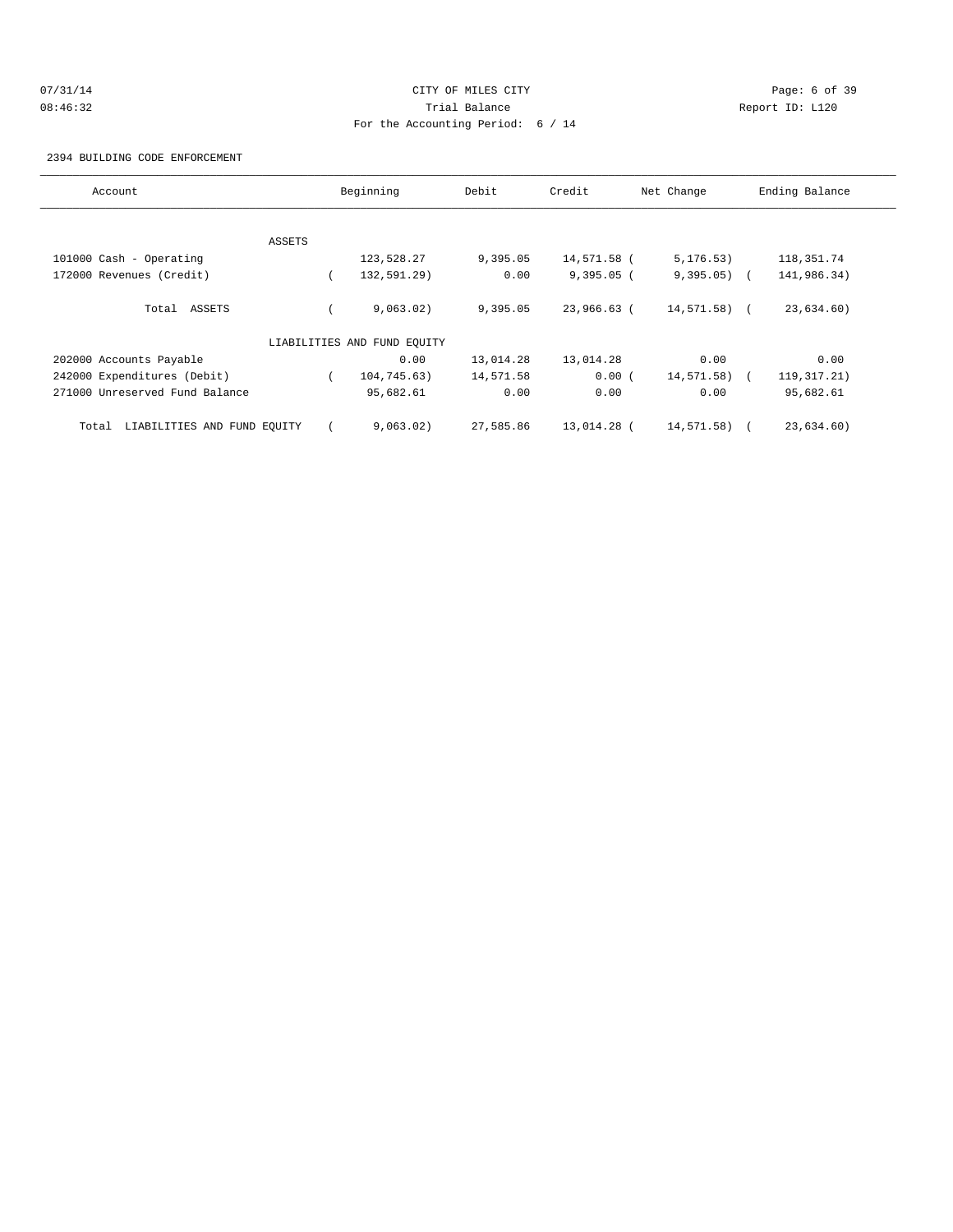## 07/31/14 Page: 7 of 39 08:46:32 Trial Balance Report ID: L120 For the Accounting Period: 6 / 14

2400 LTG M D#165-(Gen City)

| Account                                    | Beginning                   | Debit     | Credit       | Net Change      | Ending Balance |
|--------------------------------------------|-----------------------------|-----------|--------------|-----------------|----------------|
|                                            |                             |           |              |                 |                |
| <b>ASSETS</b>                              |                             |           |              |                 |                |
| 101000 Cash - Operating                    | 55,944.41                   | 3,638.45  | 14,176.30 (  | 10,537.85)      | 45,406.56      |
| 118080 Special Assessments Receivable 2008 | 45.01                       | 0.00      | 0.00         | 0.00            | 45.01          |
| 118090 Special Assessment Receivable 2009  | 118.67                      | 0.00      | 0.00         | 0.00            | 118.67         |
| 118100 Special Assessments Receivable 2010 | 97.74                       | 0.00      | 0.00         | 0.00            | 97.74          |
| 118110 Special Assessments Receivable 2011 | 124.74                      | 0.00      | 0.00         | 0.00            | 124.74         |
| 118120 Special Assessments Receivable 2012 | 285.66                      | 0.00      | 0.00         | 0.00            | 285.66         |
| 118130 Special Assessments Receivable 2013 | 10,649.14                   | 0.00      | $3,592.03$ ( | 3,592.03)       | 7,057.11       |
| 172000 Revenues (Credit)                   | 150, 170. 78)               | 0.00      | $3,758.45$ ( | $3,758.45$ (    | 153,929.23)    |
| Total ASSETS                               | 82,905.41)                  | 3,638.45  | 21,526.78 (  | $17,888.33$ (   | 100,793.74)    |
|                                            | LIABILITIES AND FUND EQUITY |           |              |                 |                |
| 202000 Accounts Payable                    | 0.00                        | 14,176.30 | 14,176.30    | 0.00            | 0.00           |
| 223000 Deferred Revenue/Uncollected Taxes  | 11,442.32                   | 3,712.03  | 0.00(        | 3,712.03)       | 7,730.29       |
| 242000 Expenditures (Debit)                | 154,932.83)                 | 14,176.30 | 0.00(        | $14, 176, 30$ ( | 169, 109.13)   |
| 271000 Unreserved Fund Balance             | 60,585.10                   | 0.00      | 0.00         | 0.00            | 60,585.10      |
| Total LIABILITIES AND FUND EQUITY          | 82,905.41)                  | 32,064.63 | 14,176.30 (  | 17,888,33) (    | 100.793.74)    |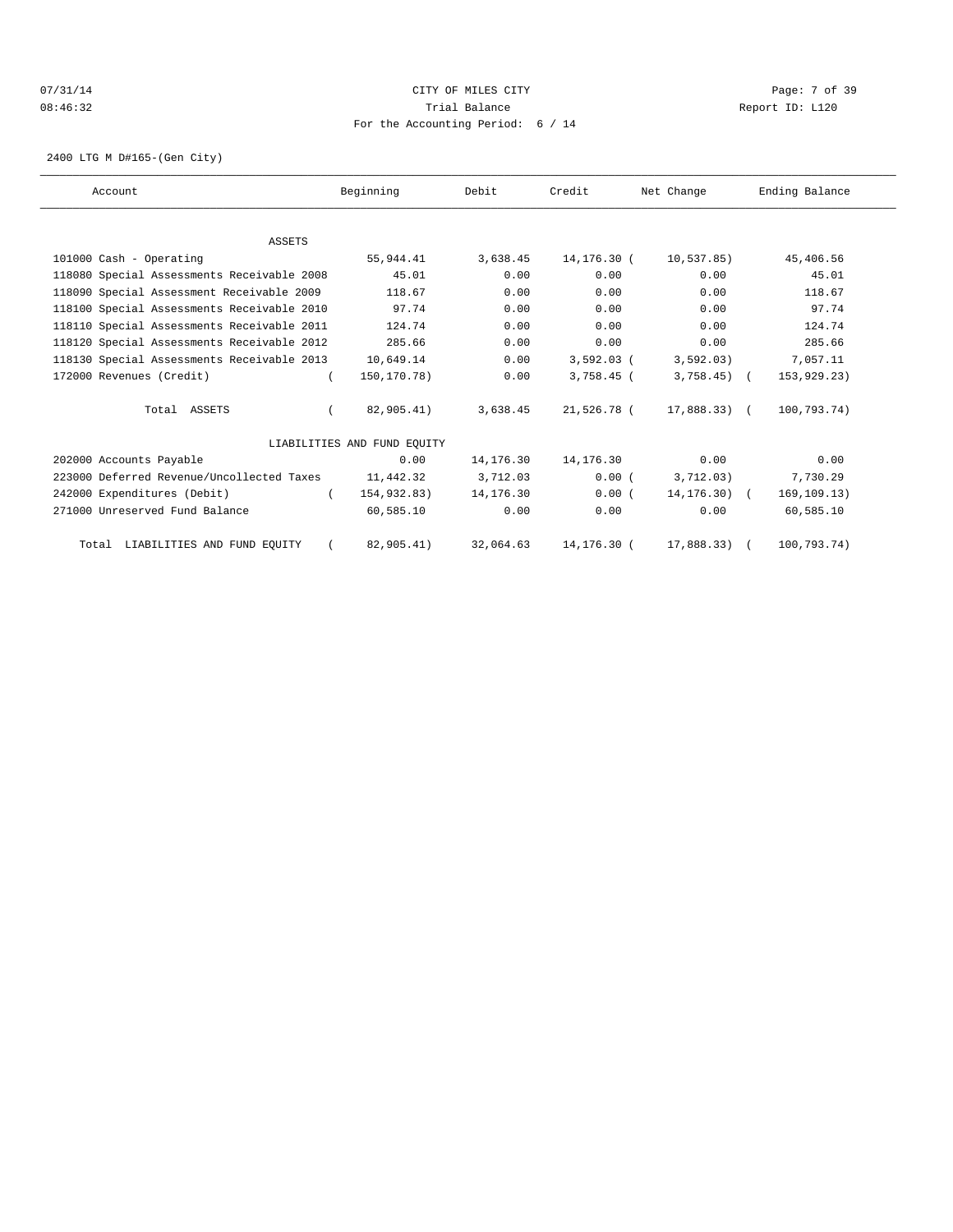## 07/31/14 Page: 8 of 39 08:46:32 Trial Balance Report ID: L120 For the Accounting Period: 6 / 14

2420 LTG M D#167-(MilesAddn Etc)

| Account                                     | Beginning                   | Debit    | Credit       | Net Change      | Ending Balance |
|---------------------------------------------|-----------------------------|----------|--------------|-----------------|----------------|
|                                             |                             |          |              |                 |                |
| ASSETS                                      |                             |          |              |                 |                |
| 101000 Cash - Operating                     | 11,584.63                   | 737.41   | 2,465.32 (   | 1,727.91)       | 9,856.72       |
| 118090 Special Assessment Receivable 2009 ( | 0.06)                       | 0.00     | 0.00         | 0.00            | 0.06)          |
| 118130 Special Assessments Receivable 2013  | 2,284.08                    | 0.00     | 727.91 (     | 727.91)         | 1,556.17       |
| 172000 Revenues (Credit)                    | 27,073.04)                  | 0.00     | 737.41 (     | 737.41) (       | 27,810.45)     |
| Total ASSETS                                | 13,204.39)                  | 737.41   | $3,930.64$ ( | $3, 193, 23$ (  | 16, 397.62)    |
|                                             | LIABILITIES AND FUND EOUITY |          |              |                 |                |
| 202000 Accounts Payable                     | 0.00                        | 2,465.32 | 2,465.32     | 0.00            | 0.00           |
| 223000 Deferred Revenue/Uncollected Taxes   | 2,284.02                    | 727.91   | 0.00(        | 727.91)         | 1,556.11       |
| 242000 Expenditures (Debit)                 | 28,019.94)                  | 2,465.32 | 0.00(        | $2,465.32$ (    | 30, 485.26)    |
| 271000 Unreserved Fund Balance              | 12,531.53                   | 0.00     | 0.00         | 0.00            | 12,531.53      |
| LIABILITIES AND FUND EQUITY<br>Total        | 13,204.39)                  | 5,658.55 | $2,465.32$ ( | $3, 193, 23)$ ( | 16,397.62)     |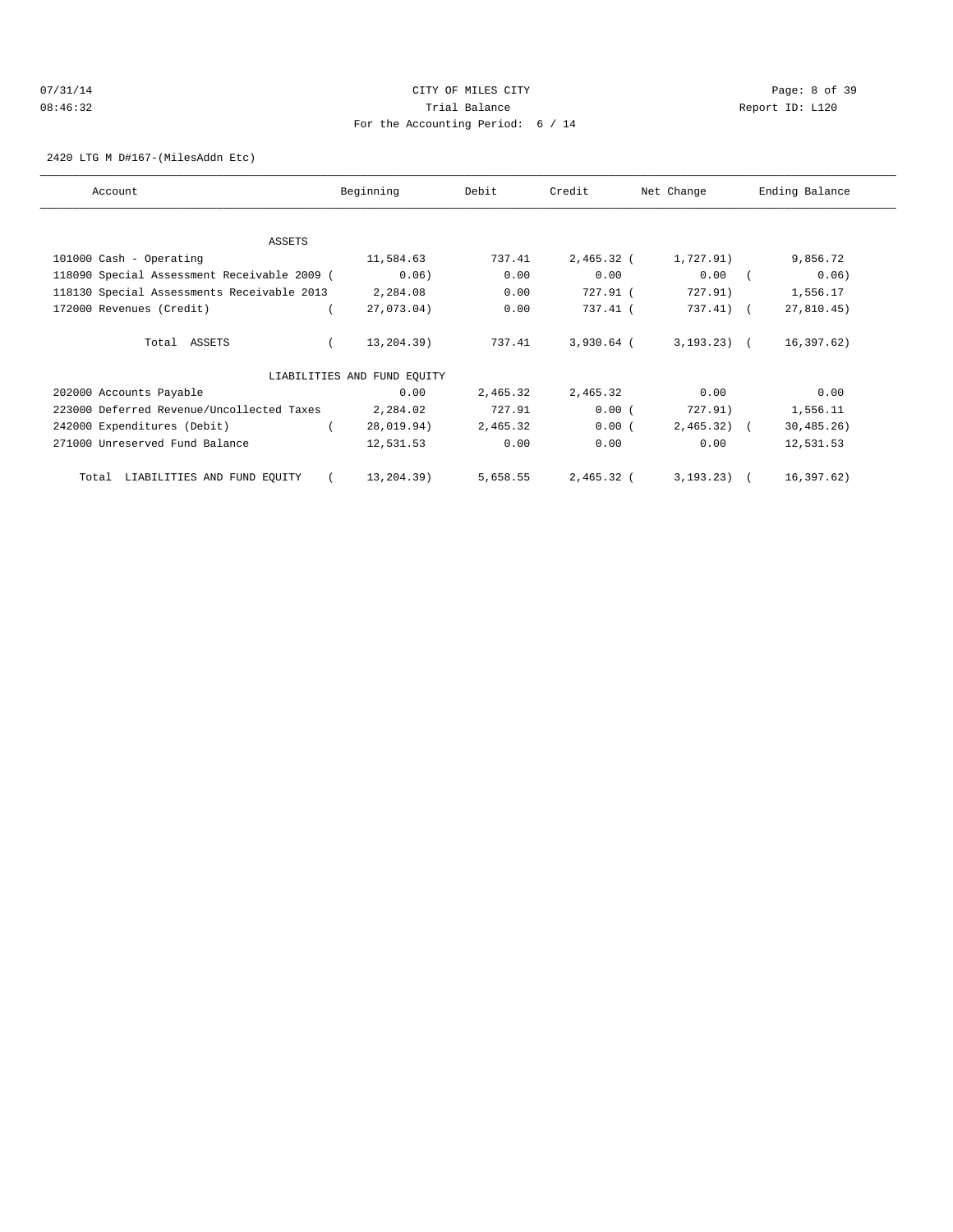## 07/31/14 Page: 9 of 39 08:46:32 Trial Balance Report ID: L120 For the Accounting Period: 6 / 14

2430 LTG M D#171-(Balsam Est)

| Account                                    | Beginning                   | Debit  | Credit     | Net Change   | Ending Balance |
|--------------------------------------------|-----------------------------|--------|------------|--------------|----------------|
|                                            |                             |        |            |              |                |
| ASSETS                                     |                             |        |            |              |                |
| 101000 Cash - Operating                    | 1,340.81                    | 92.23  | 279.75 (   | 187.52)      | 1,153.29       |
| 118130 Special Assessments Receivable 2013 | 141.41                      | 0.00   | $91.09$ (  | 91.09        | 50.32          |
| 172000 Revenues (Credit)                   | 2,512.08)                   | 0.00   | 92.23(     | $92.23$ ) (  | 2,604.31)      |
| Total ASSETS                               | 1,029.86)                   | 92.23  | $463.07$ ( | $370.84$ (   | 1,400.70)      |
|                                            | LIABILITIES AND FUND EQUITY |        |            |              |                |
| 202000 Accounts Payable                    | 0.00                        | 279.75 | 279.75     | 0.00         | 0.00           |
| 223000 Deferred Revenue/Uncollected Taxes  | 141.41                      | 91.09  | 0.00(      | 91.09)       | 50.32          |
| 242000 Expenditures (Debit)                | 2,822.56)                   | 279.75 | 0.00(      | $279.75$ ) ( | 3, 102.31)     |
| 271000 Unreserved Fund Balance             | 1,651.29                    | 0.00   | 0.00       | 0.00         | 1,651.29       |
| LIABILITIES AND FUND EQUITY<br>Total       | 1,029.86)                   | 650.59 | 279.75(    | 370.84)      | 1,400.70)      |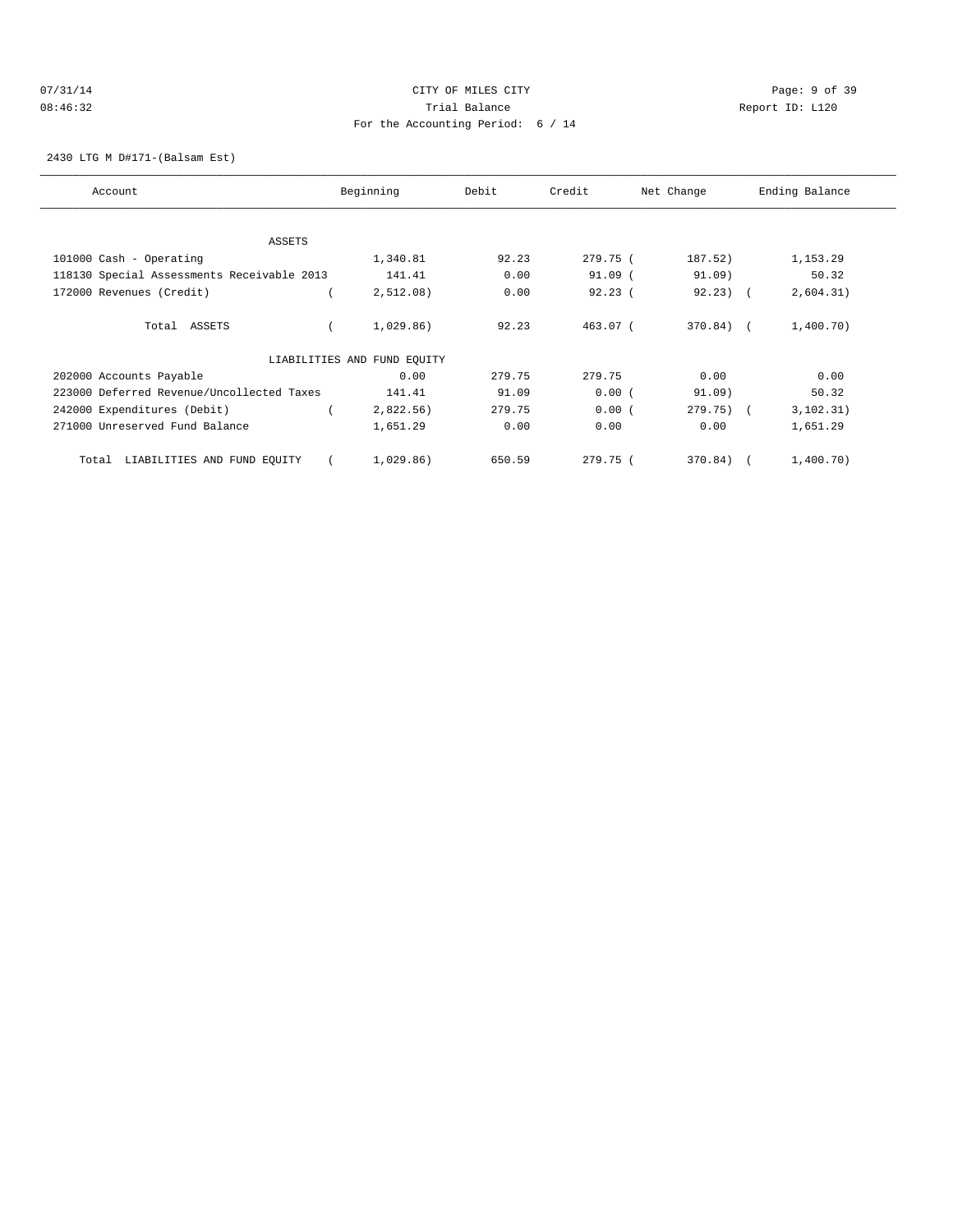## 07/31/14 Page: 10 of 39 08:46:32 Trial Balance Report ID: L120 For the Accounting Period: 6 / 14

2440 LTG M D#172-(Main Str)

| Account                                    | Beginning                   | Debit    | Credit     | Net Change   | Ending Balance |
|--------------------------------------------|-----------------------------|----------|------------|--------------|----------------|
|                                            |                             |          |            |              |                |
|                                            |                             |          |            |              |                |
| ASSETS                                     |                             |          |            |              |                |
| 101000 Cash - Operating                    | 5,652.60                    | 201.30   | 1,943.62 ( | 1,742.32)    | 3,910.28       |
| 118090 Special Assessment Receivable 2009  | 0.01                        | 0.00     | 0.00       | 0.00         | 0.01           |
| 118130 Special Assessments Receivable 2013 | 562.68                      | 0.00     | 197.73 (   | 197.73)      | 364.95         |
| 172000 Revenues (Credit)                   | 8,916.07)                   | 0.00     | $201.30$ ( | 201.30)      | 9, 117.37)     |
| Total ASSETS                               | 2,700.78)                   | 201.30   | 2,342.65 ( | $2,141.35$ ( | 4,842.13)      |
|                                            | LIABILITIES AND FUND EQUITY |          |            |              |                |
| 202000 Accounts Payable                    | 0.00                        | 1,943.62 | 1,943.62   | 0.00         | 0.00           |
| 223000 Deferred Revenue/Uncollected Taxes  | 562.69                      | 197.73   | 0.00(      | 197.73)      | 364.96         |
| 242000 Expenditures (Debit)                | 18,410.55)                  | 1,943.62 | 0.00(      | 1,943.62)    | 20, 354. 17)   |
| 271000 Unreserved Fund Balance             | 15,147.08                   | 0.00     | 0.00       | 0.00         | 15,147.08      |
| LIABILITIES AND FUND EQUITY<br>Total       | 2,700.78)                   | 4,084.97 | 1,943.62 ( | 2, 141.35)   | 4,842.13)      |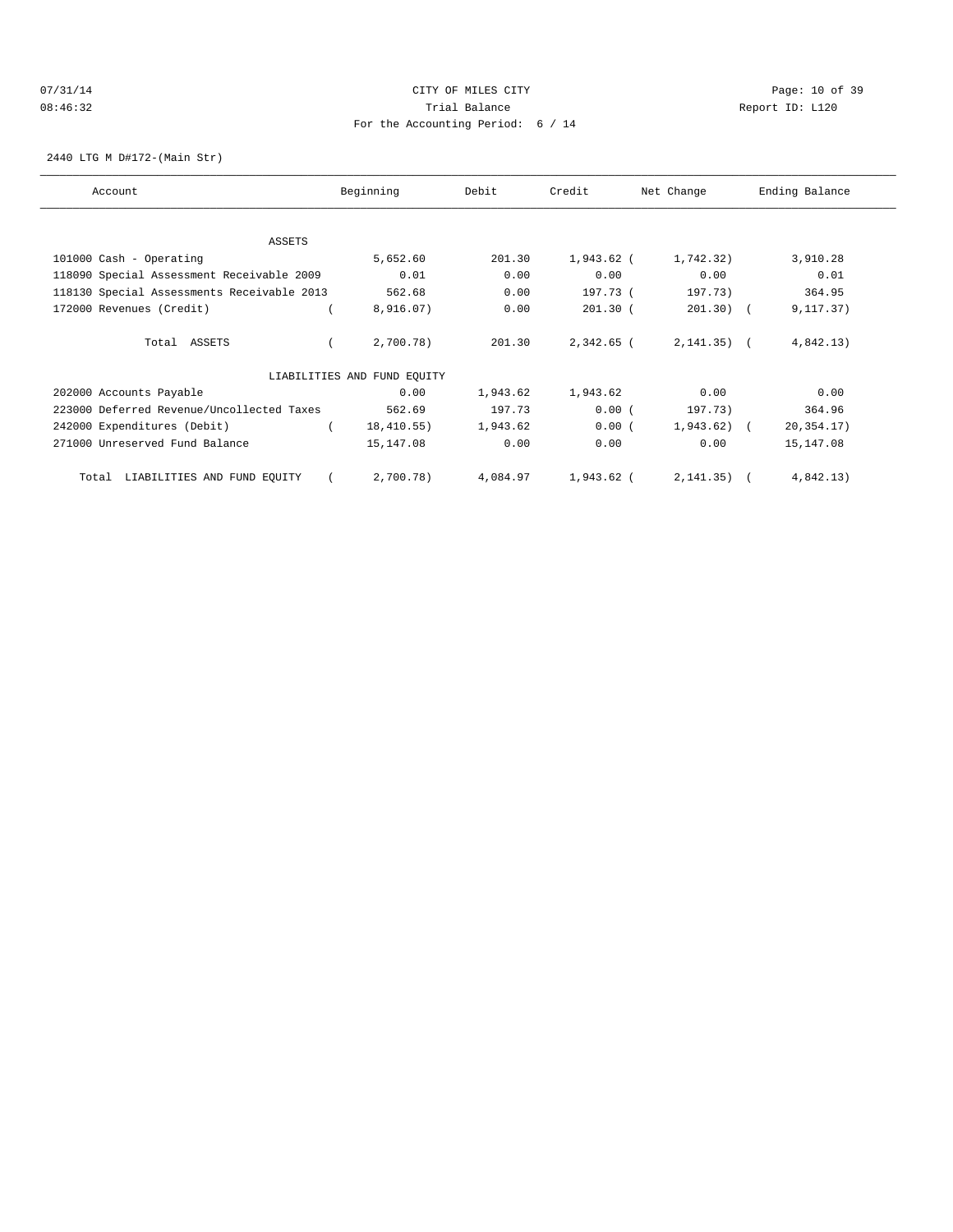## 07/31/14 Page: 11 of 39 08:46:32 Trial Balance Report ID: L120 For the Accounting Period: 6 / 14

2450 LTG M D#195-(SG-Trico)

| Account                                     | Beginning                   | Debit  | Credit     | Net Change | Ending Balance |
|---------------------------------------------|-----------------------------|--------|------------|------------|----------------|
|                                             |                             |        |            |            |                |
| <b>ASSETS</b>                               |                             |        |            |            |                |
| 101000 Cash - Operating                     | 2,161.43                    | 55.29  | 401.84 (   | 346.55)    | 1,814.88       |
| 118090 Special Assessment Receivable 2009 ( | 0.02)                       | 0.00   | 0.00       | 0.00       | 0.02)          |
| 118110 Special Assessments Receivable 2011  | 96.24                       | 0.00   | 0.00       | 0.00       | 96.24          |
| 118120 Special Assessments Receivable 2012  | 254.88                      | 0.00   | 0.00       | 0.00       | 254.88         |
| 118130 Special Assessments Receivable 2013  | 470.09                      | 0.00   | $54.08$ (  | 54.08)     | 416.01         |
| 172000 Revenues (Credit)                    | 5.715.39                    | 0.00   | 55.29(     | $55.29$ (  | 5,770.68)      |
| Total ASSETS                                | 2,732.77)                   | 55.29  | $511.21$ ( | $455.92$ ( | 3,188.69)      |
|                                             | LIABILITIES AND FUND EQUITY |        |            |            |                |
| 202000 Accounts Payable                     | 0.00                        | 401.84 | 401.84     | 0.00       | 0.00           |
| 223000 Deferred Revenue/Uncollected Taxes   | 821.19                      | 54.08  | 0.00(      | 54.08)     | 767.11         |
| 242000 Expenditures (Debit)                 | 5,420.24)                   | 401.84 | 0.00(      | $401.84$ ( | 5,822.08)      |
| 271000 Unreserved Fund Balance              | 1,866.28                    | 0.00   | 0.00       | 0.00       | 1,866.28       |
| Total LIABILITIES AND FUND EQUITY           | 2,732.77)                   | 857.76 | 401.84 (   | $455.92$ ( | 3,188.69)      |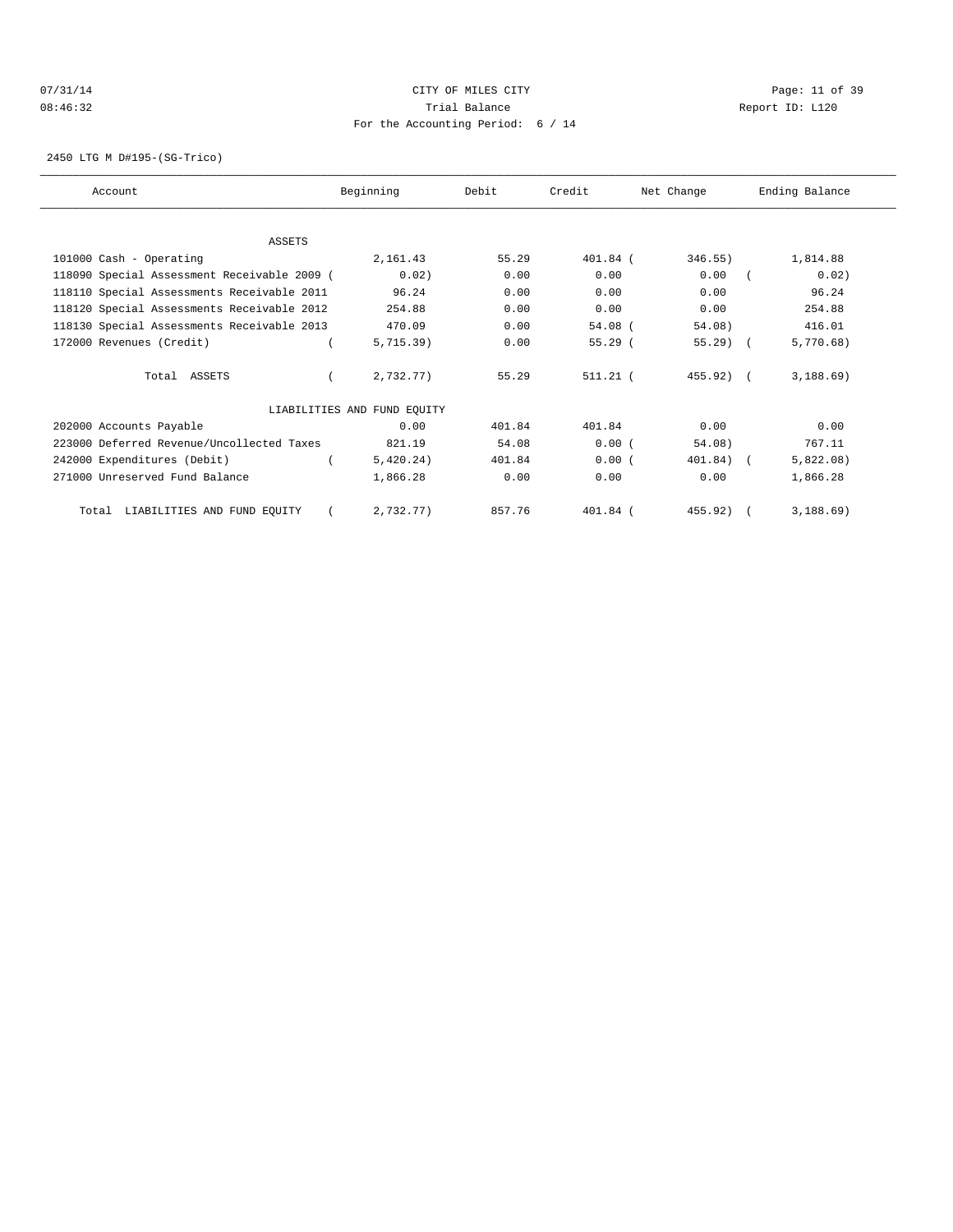## 07/31/14 Page: 12 of 39 08:46:32 Trial Balance Report ID: L120 For the Accounting Period: 6 / 14

2470 LTG M D#202-(SG-MDU&NV)

| Account                                    | Beginning                   | Debit    | Credit     | Net Change  | Ending Balance |
|--------------------------------------------|-----------------------------|----------|------------|-------------|----------------|
|                                            |                             |          |            |             |                |
| ASSETS                                     |                             |          |            |             |                |
| 101000 Cash - Operating                    | 3,151.86                    | 128.05   | 575.12 (   | 447.07)     | 2,704.79       |
| 118130 Special Assessments Receivable 2013 | 296.64                      | 0.00     | 125.96 (   | 125.96)     | 170.68         |
| 172000 Revenues (Credit)                   | 7,648.94)                   | 0.00     | $128.05$ ( | $128.05)$ ( | 7,776.99)      |
| Total ASSETS                               | 4,200.44)                   | 128.05   | 829.13 (   | $701.08)$ ( | 4,901.52)      |
|                                            | LIABILITIES AND FUND EQUITY |          |            |             |                |
| 202000 Accounts Payable                    | 0.00                        | 575.12   | 575.12     | 0.00        | 0.00           |
| 223000 Deferred Revenue/Uncollected Taxes  | 296.64                      | 125.96   | 0.00(      | 125.96)     | 170.68         |
| 242000 Expenditures (Debit)                | 7,323.85)                   | 575.12   | 0.00(      | $575.12)$ ( | 7,898.97)      |
| 271000 Unreserved Fund Balance             | 2,826.77                    | 0.00     | 0.00       | 0.00        | 2,826.77       |
| LIABILITIES AND FUND EQUITY<br>Total       | 4, 200.44)                  | 1,276.20 | $575.12$ ( | 701.08)     | 4,901.52)      |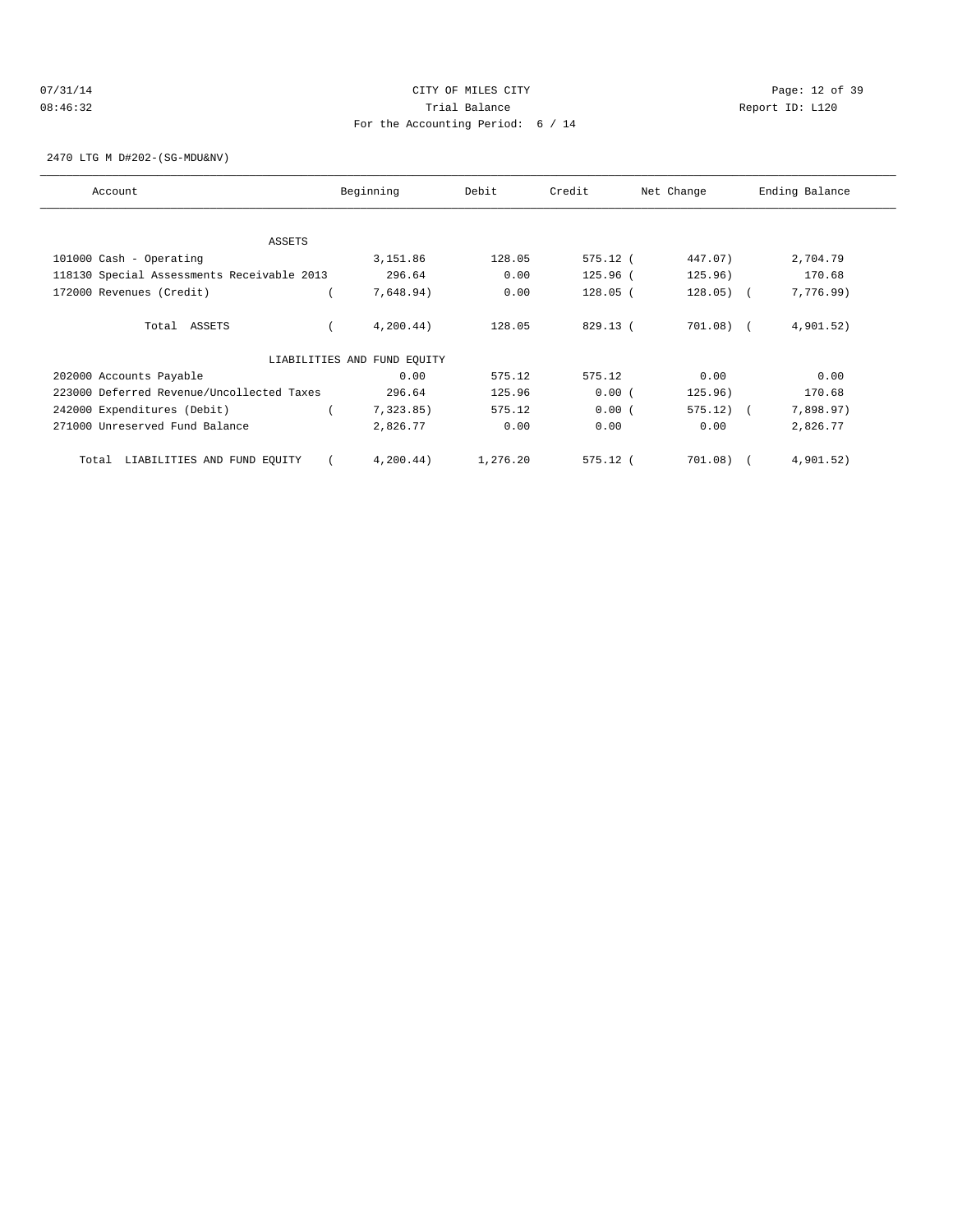# 07/31/14 Page: 13 of 39 08:46:32 Trial Balance Report ID: L120 For the Accounting Period: 6 / 14

#### 2480 LTG M M#173-(Milestown Estates)

| Account                                    | Beginning                   | Debit  | Credit    | Net Change  | Ending Balance |
|--------------------------------------------|-----------------------------|--------|-----------|-------------|----------------|
|                                            |                             |        |           |             |                |
| <b>ASSETS</b>                              |                             |        |           |             |                |
| 101000 Cash - Operating                    | 1,288.21                    | 11.40  | $59.59$ ( | 48.19)      | 1,240.02       |
| 118130 Special Assessments Receivable 2013 | 61.08                       | 0.00   | $10.83$ ( | 10.83)      | 50.25          |
| 172000 Revenues (Credit)                   | 894.03)                     | 0.00   | $11.40$ ( | $11.40$ ) ( | 905.43)        |
| Total ASSETS                               | 455.26                      | 11.40  | $81.82$ ( | 70.42)      | 384.84         |
|                                            | LIABILITIES AND FUND EQUITY |        |           |             |                |
| 202000 Accounts Payable                    | 0.00                        | 59.59  | 59.59     | 0.00        | 0.00           |
| 223000 Deferred Revenue/Uncollected Taxes  | 61.08                       | 10.83  | 0.00(     | 10.83)      | 50.25          |
| 242000 Expenditures (Debit)                | 686.60)                     | 59.59  | 0.00(     | $59.59$ (   | 746.19)        |
| 271000 Unreserved Fund Balance             | 1,080.78                    | 0.00   | 0.00      | 0.00        | 1,080.78       |
| LIABILITIES AND FUND EQUITY<br>Total       | 455.26                      | 130.01 | $59.59$ ( | 70.42)      | 384.84         |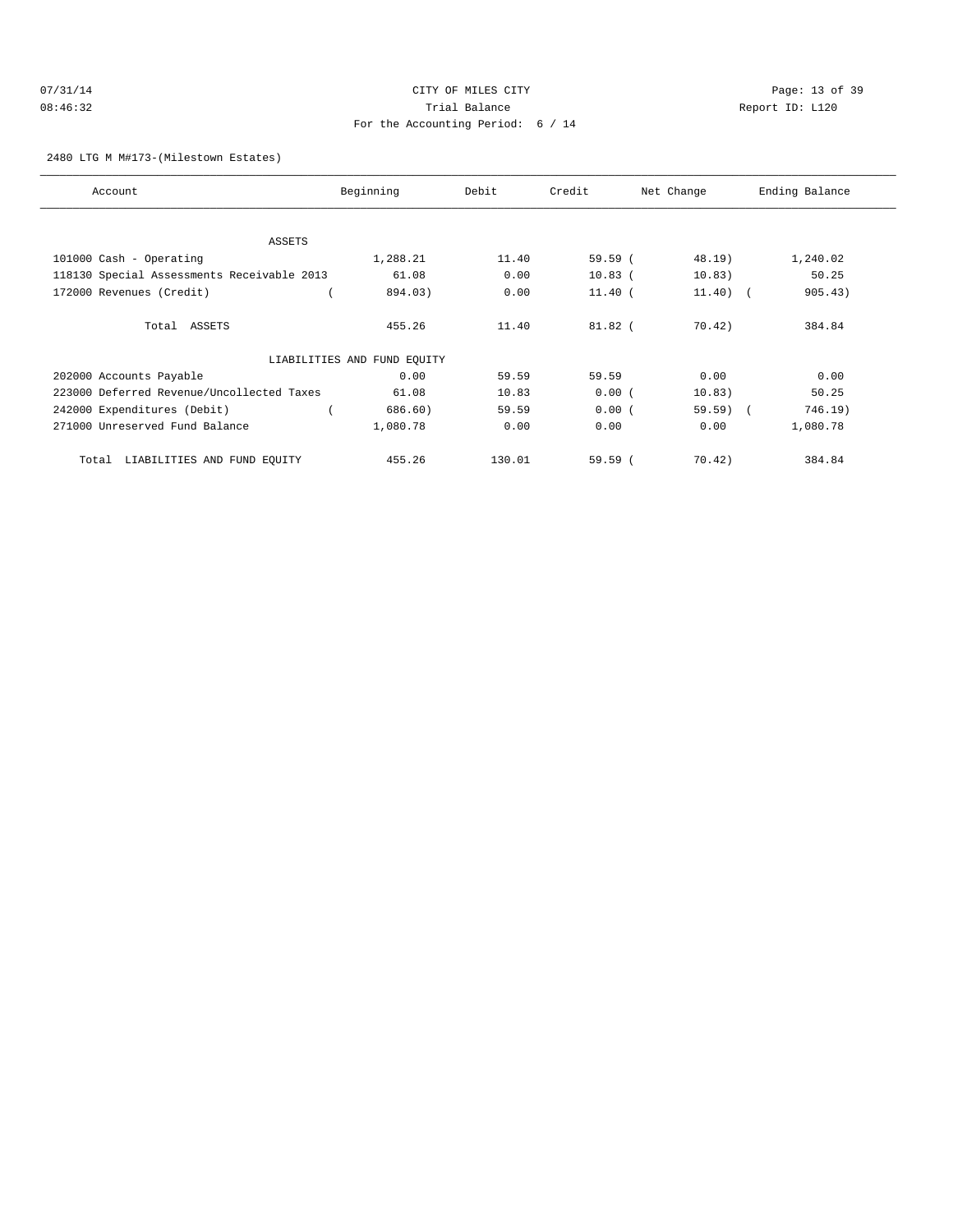## $O7/31/14$  Page: 14 of 39 08:46:32 Trial Balance Report ID: L120 For the Accounting Period: 6 / 14

2510 STR MAINT DIST #204

| Account                                    | Beginning                   | Debit        | Credit       | Net Change     | Ending Balance |  |
|--------------------------------------------|-----------------------------|--------------|--------------|----------------|----------------|--|
|                                            |                             |              |              |                |                |  |
| <b>ASSETS</b>                              |                             |              |              |                |                |  |
| 101000 Cash - Operating                    | 601,923.33                  | 109,801.23   | 375,921.42 ( | 266,120.19)    | 335,803.14     |  |
| 118080 Special Assessments Receivable 2008 | 17.02                       | 0.00         | 0.00         | 0.00           | 17.02          |  |
| 118090 Special Assessment Receivable 2009  | 17.24                       | 0.00         | 0.00         | 0.00           | 17.24          |  |
| 118100 Special Assessments Receivable 2010 | 17.89                       | 0.00         | 0.00         | 0.00           | 17.89          |  |
| 118110 Special Assessments Receivable 2011 | 608.99                      | 0.00         | 0.00         | 0.00           | 608.99         |  |
| 118120 Special Assessments Receivable 2012 | 1,844.71                    | 0.00         | 0.00         | 0.00           | 1,844.71       |  |
| 118130 Special Assessments Receivable 2013 | 57,221.87                   | 0.00         | 21,199.83 (  | 21, 199.83)    | 36,022.04      |  |
| 172000 Revenues (Credit)                   | 951,657.87)                 | 0.00         | 109,791.23 ( | $109,791,23$ ( | 1,061,449.10)  |  |
| Total ASSETS                               | 290,006.82)                 | 109,801.23   | 506,912.48 ( | 397,111.25) (  | 687,118.07)    |  |
|                                            | LIABILITIES AND FUND EOUITY |              |              |                |                |  |
| 202000 Accounts Payable                    | 0.00                        | 325,021.71   | 379,428.26   | 54,406.55      | 54,406.55      |  |
| 223000 Deferred Revenue/Uncollected Taxes  | 59,727.73                   | 21,199.83    | 0.00(        | 21, 199.83)    | 38,527.90      |  |
| 242000 Expenditures (Debit)                | 876,741.70)                 | 859,110.59   | 428,792.62 ( | 430,317.97) (  | 1,307,059.67)  |  |
| 271000 Unreserved Fund Balance             | 527,007.15                  | 0.00         | 0.00         | 0.00           | 527,007.15     |  |
| Total LIABILITIES AND FUND EQUITY          | 290,006.82)                 | 1,205,332.13 | 808,220.88 ( | 397, 111.25)   | 687,118.07)    |  |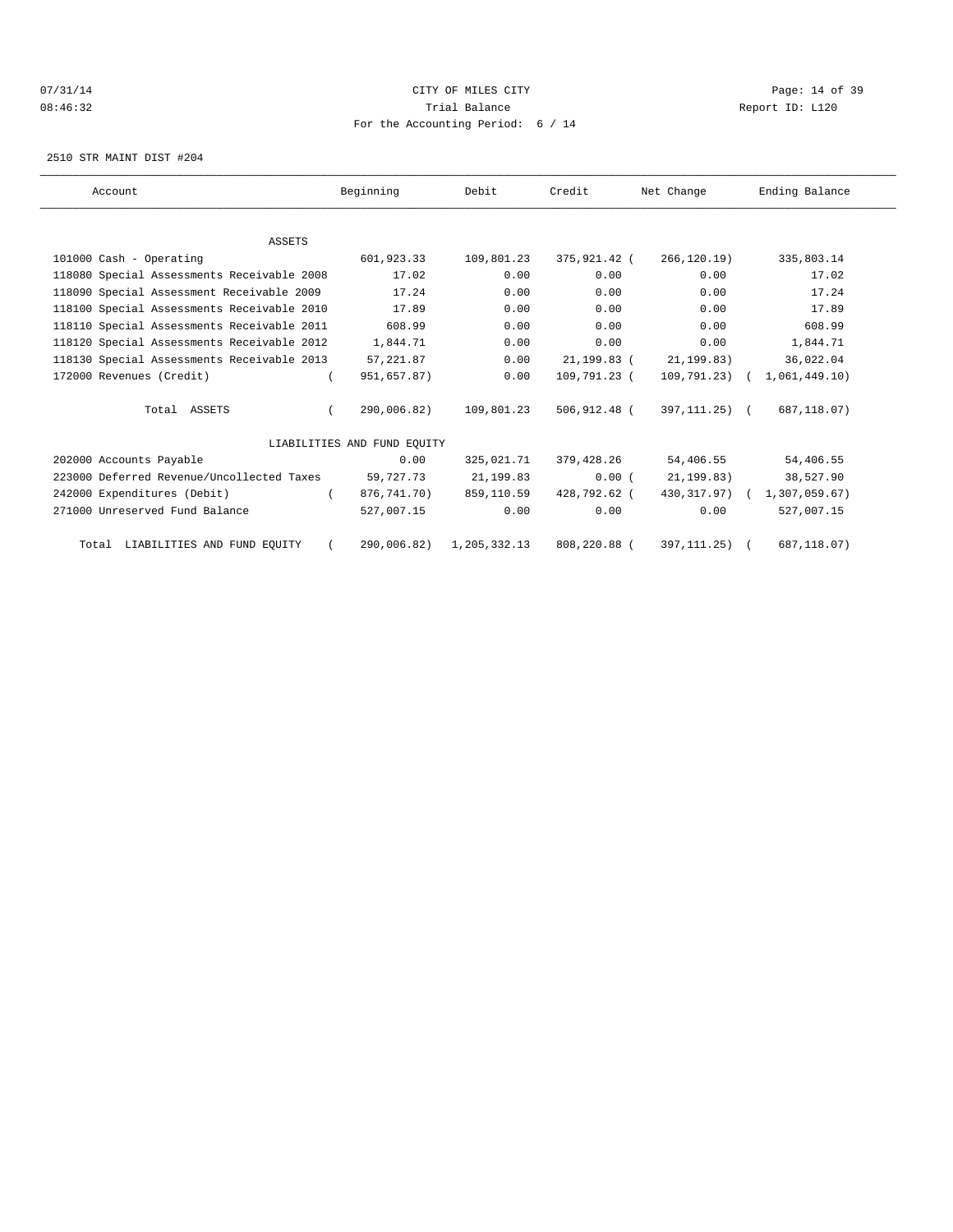## 07/31/14 Page: 15 of 39 08:46:32 Trial Balance Report ID: L120 For the Accounting Period: 6 / 14

2520 STR MAINT DIST #205

| Account                                    | Beginning                   | Debit      | Credit       | Net Change       | Ending Balance |
|--------------------------------------------|-----------------------------|------------|--------------|------------------|----------------|
|                                            |                             |            |              |                  |                |
| <b>ASSETS</b>                              |                             |            |              |                  |                |
| 101000 Cash - Operating                    | 322,881.95                  | 94,747.88  | 187,852.02 ( | 93,104.14)       | 229,777.81     |
| 118080 Special Assessments Receivable 2008 | 151.97                      | 0.00       | 0.00         | 0.00             | 151.97         |
| 118090 Special Assessment Receivable 2009  | 303.97                      | 0.00       | 0.00         | 0.00             | 303.97         |
| 118100 Special Assessments Receivable 2010 | 319.12                      | 0.00       | 0.00         | 0.00             | 319.12         |
| 118110 Special Assessments Receivable 2011 | 297.18                      | 0.00       | 0.00         | 0.00             | 297.18         |
| 118120 Special Assessments Receivable 2012 | 1,008.28                    | 0.00       | 0.00         | 0.00             | 1,008.28       |
| 118130 Special Assessments Receivable 2013 | 23,288.97                   | 0.00       | $6,366.85$ ( | 6, 366.85)       | 16,922.12      |
| 172000 Revenues (Credit)                   | 265, 157. 33)               | 0.00       | 95,035.88 (  | 95,035.88) (     | 360, 193. 21)  |
| Total ASSETS                               | 83,094.11                   | 94,747.88  | 289,254.75 ( | 194,506.87) (    | 111, 412. 76)  |
|                                            | LIABILITIES AND FUND EOUITY |            |              |                  |                |
| 202000 Accounts Payable                    | 0.00                        | 168,534.24 | 168,534.24   | 0.00             | 0.00           |
| 223000 Deferred Revenue/Uncollected Taxes  | 25,657.33                   | 6,654.85   | 0.00(        | 6,654.85)        | 19,002.48      |
| 242000 Expenditures (Debit)                | 157,787.95)<br>$\sqrt{2}$   | 187.852.02 | 0.00(        | $187.852.02$ ) ( | 345,639.97)    |
| 271000 Unreserved Fund Balance             | 215, 224. 73                | 0.00       | 0.00         | 0.00             | 215, 224.73    |
| Total LIABILITIES AND FUND EQUITY          | 83,094.11                   | 363,041.11 | 168,534.24 ( | 194,506.87)      | 111, 412. 76)  |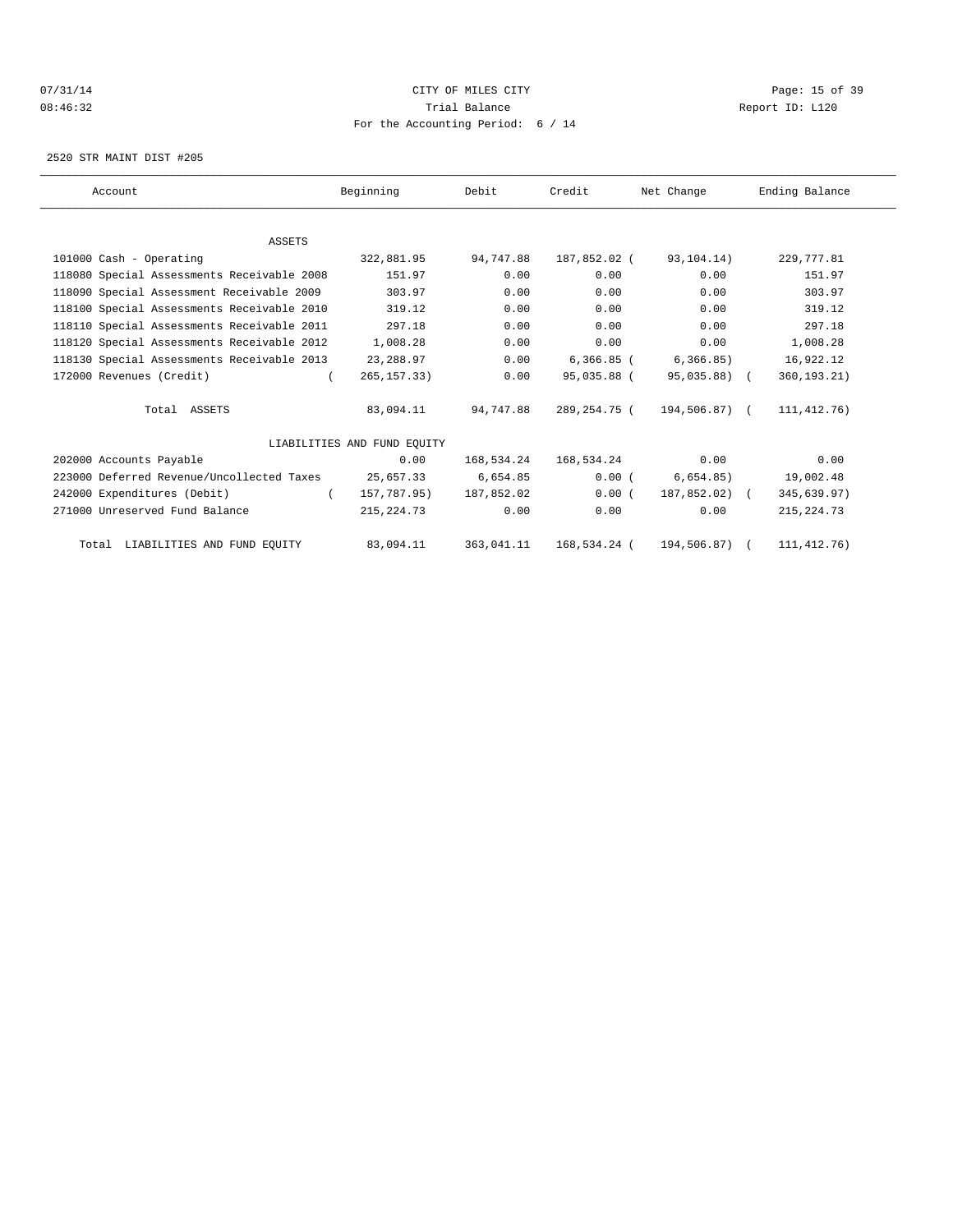| 07/31/14 | CITY OF MILES CITY                | Page: 16 of 39  |  |
|----------|-----------------------------------|-----------------|--|
| 08:46:32 | Trial Balance                     | Report ID: L120 |  |
|          | For the Accounting Period: 6 / 14 |                 |  |

2540 STR MAINT DIST#207-(MILESTOWN ESTATES)

| Account                                    | Beginning                   | Debit  | Credit    | Net Change  | Ending Balance |
|--------------------------------------------|-----------------------------|--------|-----------|-------------|----------------|
|                                            |                             |        |           |             |                |
| ASSETS                                     |                             |        |           |             |                |
| 101000 Cash - Operating                    | 2,789.14                    | 58.98  | 431.17 (  | 372.19)     | 2,416.95       |
| 118130 Special Assessments Receivable 2013 | 324.45                      | 0.00   | $57.50$ ( | 57.50)      | 266.95         |
| 172000 Revenues (Credit)                   | 4,467.51)                   | 0.00   | 58.98 (   | $58.98$ (   | $4,526.49$ )   |
| Total ASSETS                               | 1,353.92)                   | 58.98  | 547.65 (  | 488.67) (   | $1,842.59$ )   |
|                                            | LIABILITIES AND FUND EQUITY |        |           |             |                |
| 223000 Deferred Revenue/Uncollected Taxes  | 324.45                      | 57.50  | 0.00(     | 57.50)      | 266.95         |
| 242000 Expenditures (Debit)                | 3,951.08)                   | 431.17 | 0.00(     | $431.17)$ ( | 4,382.25)      |
| 271000 Unreserved Fund Balance             | 2,272.71                    | 0.00   | 0.00      | 0.00        | 2,272.71       |
| LIABILITIES AND FUND EQUITY<br>Total       | 1,353.92)                   | 488.67 | 0.00(     | 488.67)     | 1,842.59)      |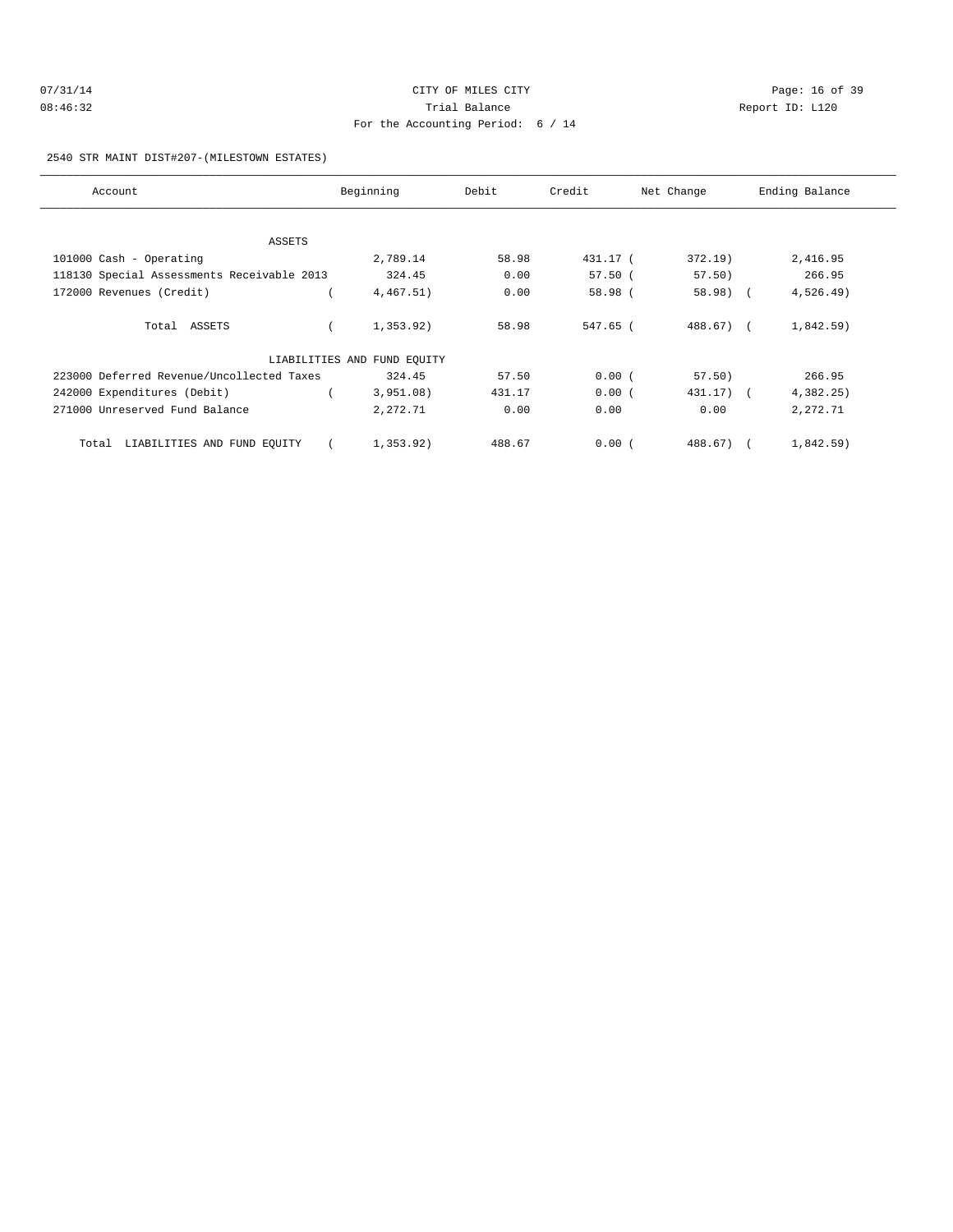| 07/31/14 | CITY OF MILES CITY                | Page: 17 of 39  |
|----------|-----------------------------------|-----------------|
| 08:46:32 | Trial Balance                     | Report ID: L120 |
|          | For the Accounting Period: 6 / 14 |                 |

2701 Fire Grants

| Account                              | Beginning                   | Debit | Credit | Net Change | Ending Balance |
|--------------------------------------|-----------------------------|-------|--------|------------|----------------|
| ASSETS                               |                             |       |        |            |                |
| 101000 Cash - Operating              | 100.15                      | 0.00  | 0.00   | 0.00       | 100.15         |
| Total ASSETS                         | 100.15                      | 0.00  | 0.00   | 0.00       | 100.15         |
|                                      | LIABILITIES AND FUND EQUITY |       |        |            |                |
| 271000 Unreserved Fund Balance       | 100.15                      | 0.00  | 0.00   | 0.00       | 100.15         |
| LIABILITIES AND FUND EQUITY<br>Total | 100.15                      | 0.00  | 0.00   | 0.00       | 100.15         |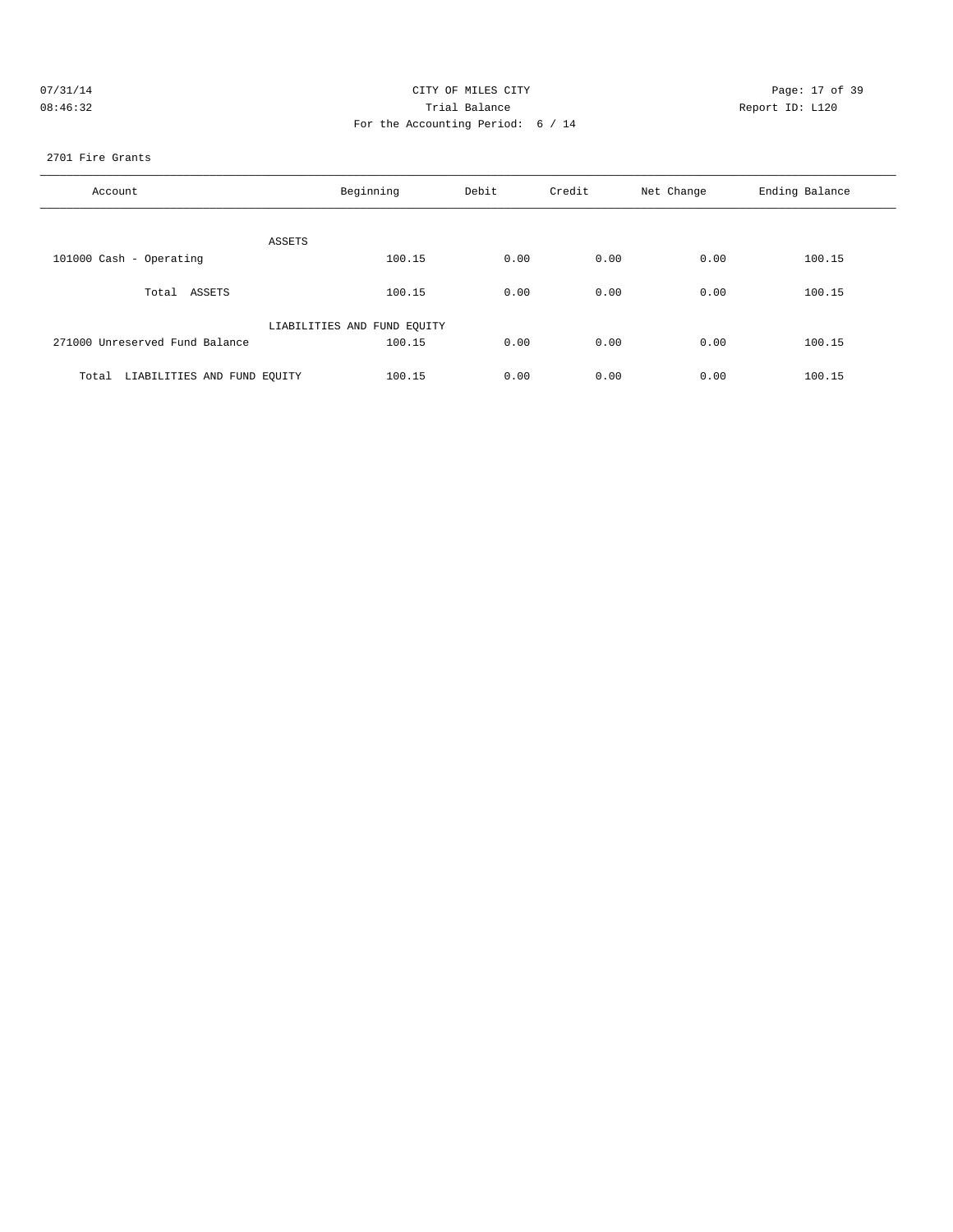## 07/31/14 Page: 18 of 39 08:46:32 Trial Balance Report ID: L120 For the Accounting Period: 6 / 14

2820 GAS TAX

| Account                              | Beginning                   | Debit       | Credit       | Net Change       | Ending Balance |
|--------------------------------------|-----------------------------|-------------|--------------|------------------|----------------|
|                                      |                             |             |              |                  |                |
| ASSETS                               |                             |             |              |                  |                |
| 101000 Cash - Operating              | 161,721.28                  | 15,182.32   | 176,903.60 ( | 161,721.28)      | 0.00           |
| 172000 Revenues (Credit)             | 167,005.57)                 | 0.00        | 15,182.32 (  | $15, 182, 32)$ ( | 182, 187.89)   |
| Total ASSETS                         | 5.284.29                    | 15, 182. 32 | 192,085.92 ( | 176,903.60) (    | 182, 187.89)   |
|                                      | LIABILITIES AND FUND EQUITY |             |              |                  |                |
| 242000 Expenditures (Debit)          | 5.284.29                    | 176,903.60  | 0.00(        | 176,903.60) (    | 182, 187.89)   |
| LIABILITIES AND FUND EQUITY<br>Total | 5.284.29                    | 176,903.60  | 0.00(        | 176,903.60)      | 182, 187.89)   |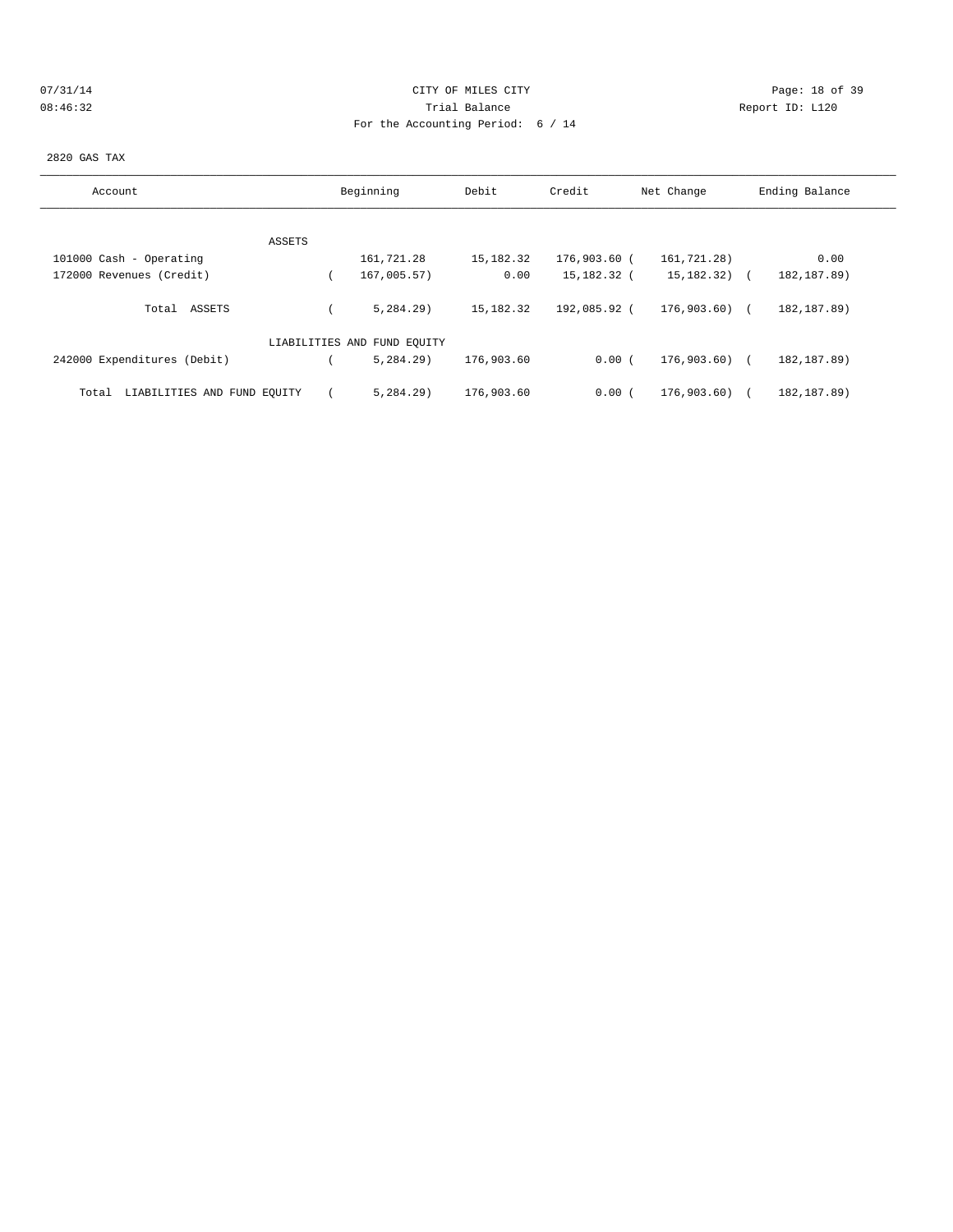## 07/31/14 Page: 19 of 39 08:46:32 Trial Balance Report ID: L120 For the Accounting Period: 6 / 14

#### 2850 911 EMERGENCY

| Account                              |        | Beginning                   | Debit     | Credit      | Net Change   | Ending Balance |
|--------------------------------------|--------|-----------------------------|-----------|-------------|--------------|----------------|
|                                      |        |                             |           |             |              |                |
|                                      | ASSETS |                             |           |             |              |                |
| 101000 Cash - Operating              |        | 155,796.44                  | 1,914.36  | 49,108.65 ( | 47, 194. 29) | 108,602.15     |
| 172000 Revenues (Credit)             |        | 231,619.14)                 | 0.00      | $60.65$ (   | $60.65)$ (   | 231,679.79)    |
| Total ASSETS                         |        | 75,822.70)                  | 1,914.36  | 49,169.30 ( | 47,254.94)   | 123,077.64)    |
|                                      |        | LIABILITIES AND FUND EOUITY |           |             |              |                |
| 202000 Accounts Payable              |        | 0.00                        | 21,035.22 | 21,035.22   | 0.00         | 0.00           |
| 242000 Expenditures (Debit)          |        | 148,966.17)                 | 49,108.65 | 1,853.71 (  | 47,254.94)   | 196,221.11)    |
| 271000 Unreserved Fund Balance       |        | 73, 143. 47                 | 0.00      | 0.00        | 0.00         | 73, 143. 47    |
| LIABILITIES AND FUND EQUITY<br>Total |        | 75,822.70)                  | 70,143.87 | 22,888.93 ( | 47, 254.94)  | 123,077.64)    |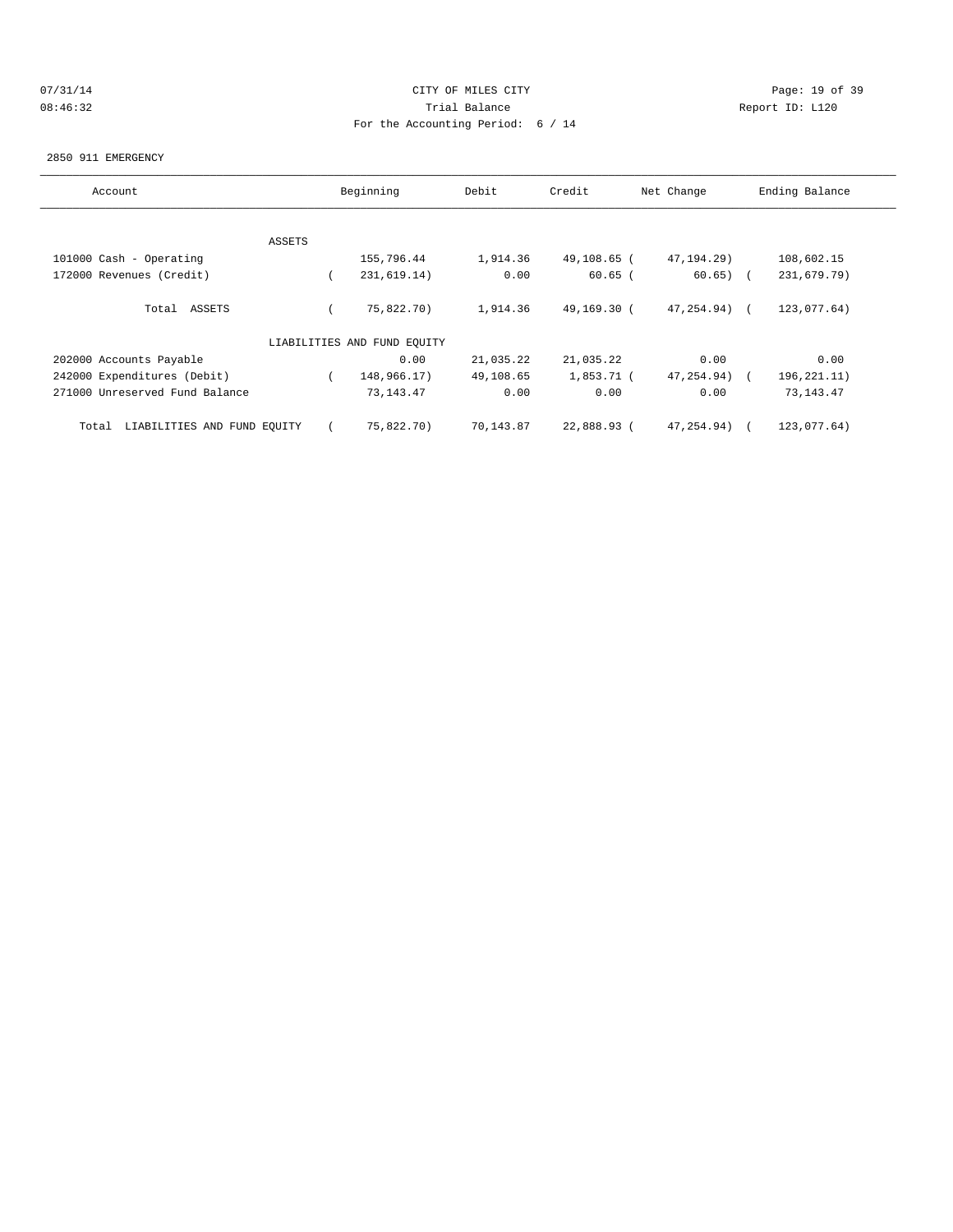# 07/31/14 Page: 20 of 39 08:46:32 Trial Balance Report ID: L120 For the Accounting Period: 6 / 14

#### 2880 LIBRARY GRANTS

| Account                                | Beginning                   | Debit    | Credit     | Net Change | Ending Balance |  |
|----------------------------------------|-----------------------------|----------|------------|------------|----------------|--|
|                                        |                             |          |            |            |                |  |
| <b>ASSETS</b>                          |                             |          |            |            |                |  |
| 101000 Cash - Operating                | 0.00                        | 556.89   | 556.89     | 0.00       | 0.00           |  |
| 101003 Cash - per capita               | 5,527.40                    | 0.00     | 0.00       | 0.00       | 5,527.40       |  |
| $101020$ Cash - Op/ILL                 | 48,185.70                   | 0.00     | $215.00$ ( | 215.00)    | 47,970.70      |  |
| 101030 Cash - Sagebrush Fed/Base Grant | 5, 111.45                   | 0.00     | 556.89 (   | 556.89)    | 4,554.56       |  |
| 101033 Library - Humanities Grant      | 502.08                      | 0.00     | 0.00       | 0.00       | 502.08         |  |
| 172000 Revenues (Credit)               | 61,058.11)                  | 0.00     | 0.00       | 0.00       | 61,058.11)     |  |
| Total ASSETS                           | 1,731.48)                   | 556.89   | 1,328.78 ( | 771.89) (  | 2,503.37)      |  |
|                                        | LIABILITIES AND FUND EQUITY |          |            |            |                |  |
| 202000 Accounts Payable                | 0.00                        | 771.89   | 771.89     | 0.00       | 0.00           |  |
| 242000 Expenditures (Debit)            | 6,855.48)                   | 771.89   | 0.00(      | 771.89)    | 7,627.37)      |  |
| 271000 Unreserved Fund Balance         | 5,124.00                    | 0.00     | 0.00       | 0.00       | 5,124.00       |  |
| LIABILITIES AND FUND EQUITY<br>Total   | 1,731.48)                   | 1,543.78 | 771.89 (   | 771.89)    | 2, 503.37)     |  |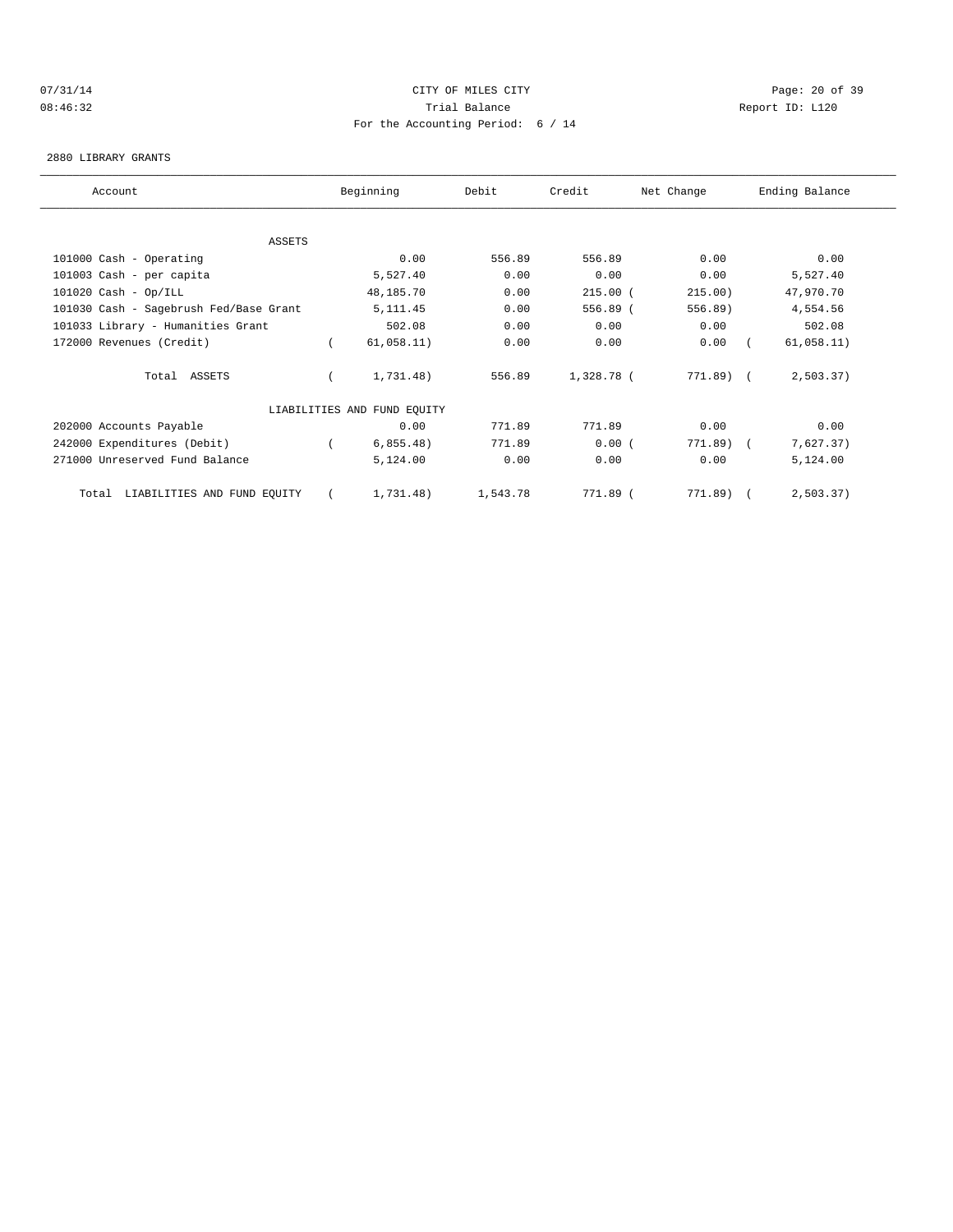## 07/31/14 Page: 21 of 39 08:46:32 Trial Balance Report ID: L120 For the Accounting Period: 6 / 14

2935 Historic Preservation

| Account                                    | Beginning                   | Debit     | Credit       | Net Change     | Ending Balance |
|--------------------------------------------|-----------------------------|-----------|--------------|----------------|----------------|
|                                            |                             |           |              |                |                |
| ASSETS                                     |                             |           |              |                |                |
| 101000 Cash - Operating                    | 445.30                      | 1,136.25  | $2,904.18$ ( | $1,767.93$ ) ( | 1,322.63)      |
| 101036 Cash HP- CDBG-ED Grant              | 0.00                        | 786.25    | $1,963.75$ ( | 1, 177.50)     | 1, 177.50)     |
| 101038 Cash HP- Sandra Anderson Charitable | 5,750.00                    | 0.00      | $5,511.50$ ( | 5, 511.50)     | 238.50         |
| 132000 Due From Government (Short Term)    | 0.00                        | 3,286.38  | 0.00         | 3,286.38       | 3,286.38       |
| 172000 Revenues (Credit)                   | 33, 364.99)                 | 350.00    | $4,422.63$ ( | $4,072.63$ (   | 37, 437.62)    |
| Total ASSETS                               | 27, 169.69)                 | 5,558.88  | 14,802.06 (  | $9,243.18$ (   | 36, 412.87)    |
|                                            | LIABILITIES AND FUND EQUITY |           |              |                |                |
| 202000 Accounts Payable                    | 0.00                        | 7,600.30  | 7,600.30     | 0.00           | 0.00           |
| 242000 Expenditures (Debit)                | 29, 114.93)                 | 9,243.18  | 0.00(        | 9, 243, 18)    | 38, 358. 11)   |
| 271000 Unreserved Fund Balance             | 1,945.24                    | 0.00      | 0.00         | 0.00           | 1,945.24       |
| LIABILITIES AND FUND EQUITY<br>Total       | 27, 169.69)                 | 16,843.48 | $7,600.30$ ( | 9, 243.18)     | 36, 412.87)    |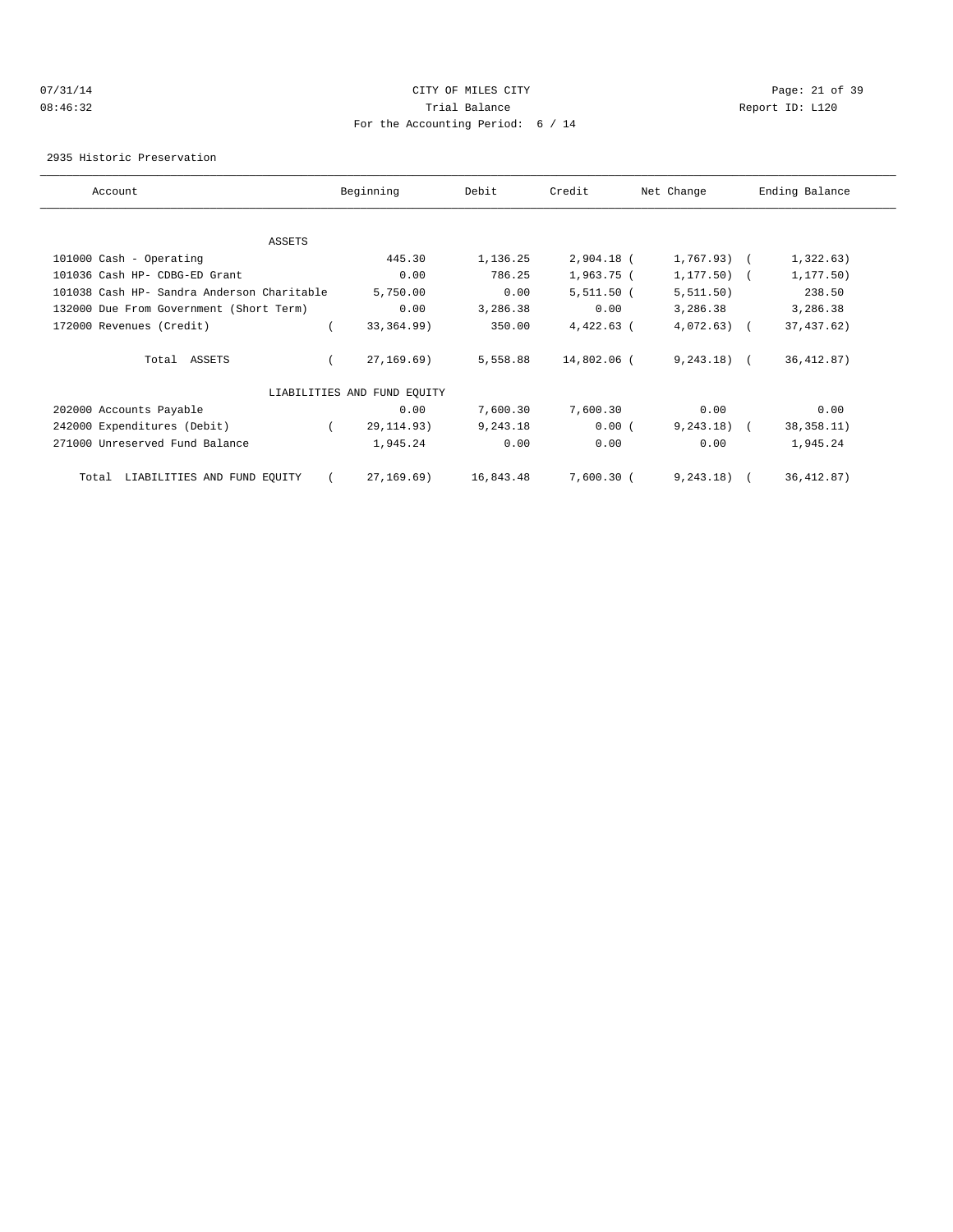| 07/31/14 | CITY OF MILES CITY                | Page: 22 of 39  |
|----------|-----------------------------------|-----------------|
| 08:46:32 | Trial Balance                     | Report ID: L120 |
|          | For the Accounting Period: 6 / 14 |                 |

#### 2985 RETIRED SENIOR VOLUNTEER PROG (RSVP)

| Account                                    | Beginning                   | Debit     | Credit        | Net Change   | Ending Balance |
|--------------------------------------------|-----------------------------|-----------|---------------|--------------|----------------|
|                                            |                             |           |               |              |                |
| ASSETS                                     |                             |           |               |              |                |
| 101000 Cash - Operating                    | 15,508.81)                  | 22,318.76 | 6,809.95      | 15,508.81    | 0.00           |
| 101004 RSVP Non-Federal Cash Operating-Cus | 12,404.01                   | 0.00      | $10,523.45$ ( | 10, 523.45)  | 1,880.56       |
| 103100 Petty Cash-                         | 200.00                      | 0.00      | 0.00          | 0.00         | 200.00         |
| 172000 Revenues (Credit)                   | 62,847.40)                  | 0.00      | 13,066.03 (   | 13,066.03) ( | 75, 913. 43)   |
| Total ASSETS                               | 65,752.20)                  | 22,318.76 | 30,399.43 (   | 8,080.67) (  | 73,832.87)     |
|                                            | LIABILITIES AND FUND EQUITY |           |               |              |                |
| 202000 Accounts Payable                    | 0.00                        | 1,594.72  | 1,594.72      | 0.00         | 0.00           |
| 242000 Expenditures (Debit)                | 68,728.71)                  | 8,280.67  | $200.00$ (    | 8,080.67) (  | 76,809.38)     |
| 271000 Unreserved Fund Balance             | 2,976.51                    | 0.00      | 0.00          | 0.00         | 2,976.51       |
| LIABILITIES AND FUND EQUITY<br>Total       | 65, 752, 20)                | 9,875.39  | 1,794.72 (    | 8,080.67) (  | 73,832.87)     |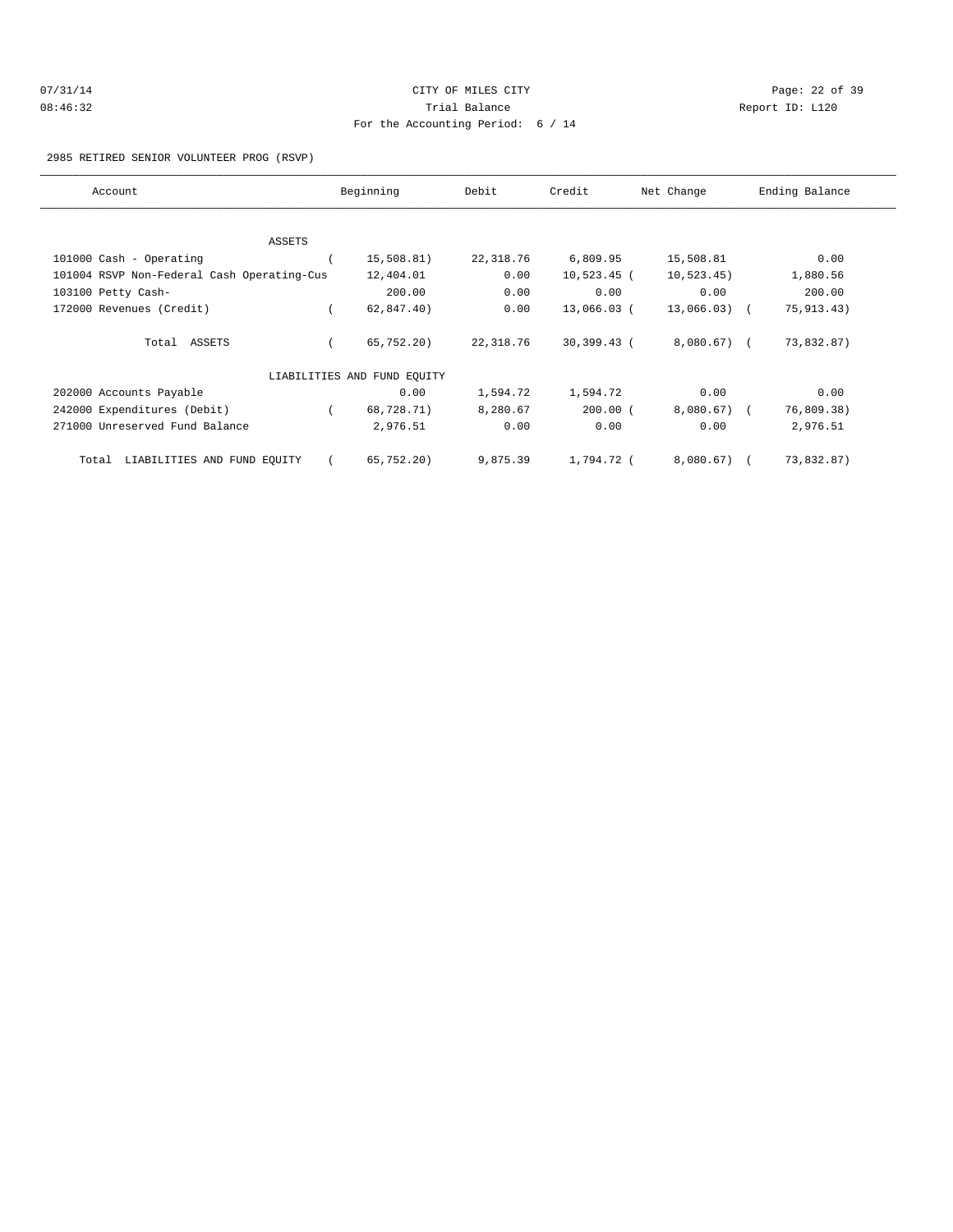| 07/31/14 | CITY OF MILES CITY                | Page: 23 of 39  |
|----------|-----------------------------------|-----------------|
| 08:46:32 | Trial Balance                     | Report ID: L120 |
|          | For the Accounting Period: 6 / 14 |                 |

3300 Judgement & Losses-Power Settlement

| Account                              | Beginning                   |         | Debit | Credit | Net Change | Ending Balance        |  |
|--------------------------------------|-----------------------------|---------|-------|--------|------------|-----------------------|--|
|                                      | ASSETS                      |         |       |        |            |                       |  |
| 172000 Revenues (Credit)             |                             | 221.05) | 0.00  | 0.00   | 0.00       | 221.05)               |  |
| ASSETS<br>Total                      |                             | 221.05) | 0.00  | 0.00   | 0.00       | 221.05)               |  |
|                                      | LIABILITIES AND FUND EQUITY |         |       |        |            |                       |  |
| 271000 Unreserved Fund Balance       |                             | 221.05) | 0.00  | 0.00   | 0.00       | 221.05)<br>$\sqrt{2}$ |  |
| LIABILITIES AND FUND EQUITY<br>Total |                             | 221.05) | 0.00  | 0.00   | 0.00       | 221.05)               |  |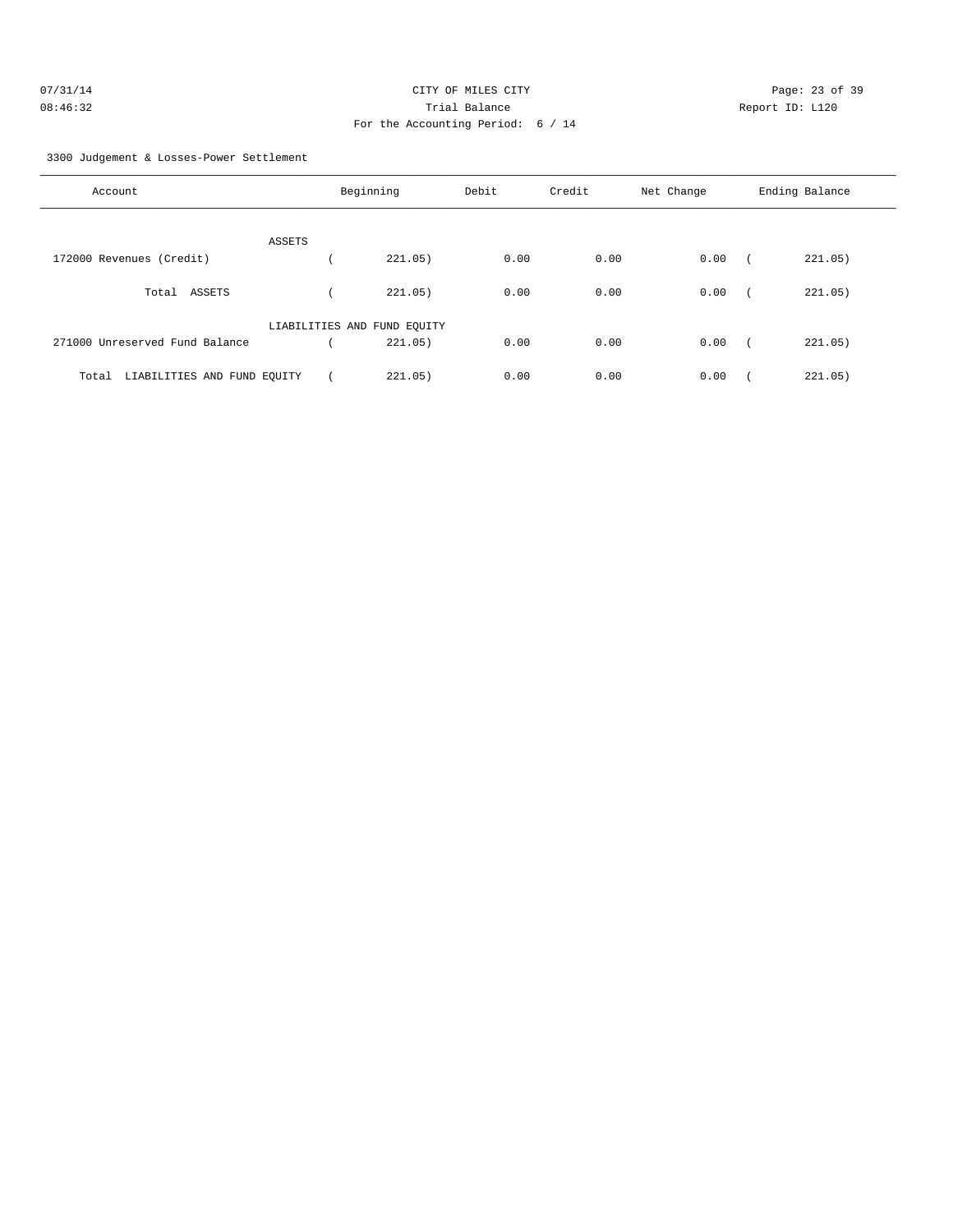| 07/31/14 | CITY OF MILES CITY                | Page: 24 of 39  |
|----------|-----------------------------------|-----------------|
| 08:46:32 | Trial Balance                     | Report ID: L120 |
|          | For the Accounting Period: 6 / 14 |                 |

#### 4000 General Fund Capitol Improvement Fund

| Account                              | Beginning |                             | Debit      | Credit      | Net Change  | Ending Balance |
|--------------------------------------|-----------|-----------------------------|------------|-------------|-------------|----------------|
|                                      |           |                             |            |             |             |                |
|                                      | ASSETS    |                             |            |             |             |                |
| 101000 Cash - Operating              |           | 214,878.87                  | 83.66      | 78,002.00 ( | 77,918.34)  | 136,960.53     |
| 172000 Revenues (Credit)             |           | 46, 244. 10)                | 0.00       | $83.66$ (   | $83.66$ ) ( | 46, 327. 76)   |
| ASSETS<br>Total                      |           | 168,634.77                  | 83.66      | 78,085.66 ( | 78,002.00)  | 90,632.77      |
|                                      |           | LIABILITIES AND FUND EOUITY |            |             |             |                |
| 202000 Accounts Payable              |           | 0.00                        | 78,002.00  | 78,002.00   | 0.00        | 0.00           |
| 242000 Expenditures (Debit)          |           | 24, 219.63)                 | 78,002.00  | 0.00(       | 78,002.00)  | 102, 221.63)   |
| 271000 Unreserved Fund Balance       |           | 192,854.40                  | 0.00       | 0.00        | 0.00        | 192,854.40     |
| LIABILITIES AND FUND EQUITY<br>Total |           | 168,634.77                  | 156,004.00 | 78,002.00 ( | 78,002.00)  | 90,632.77      |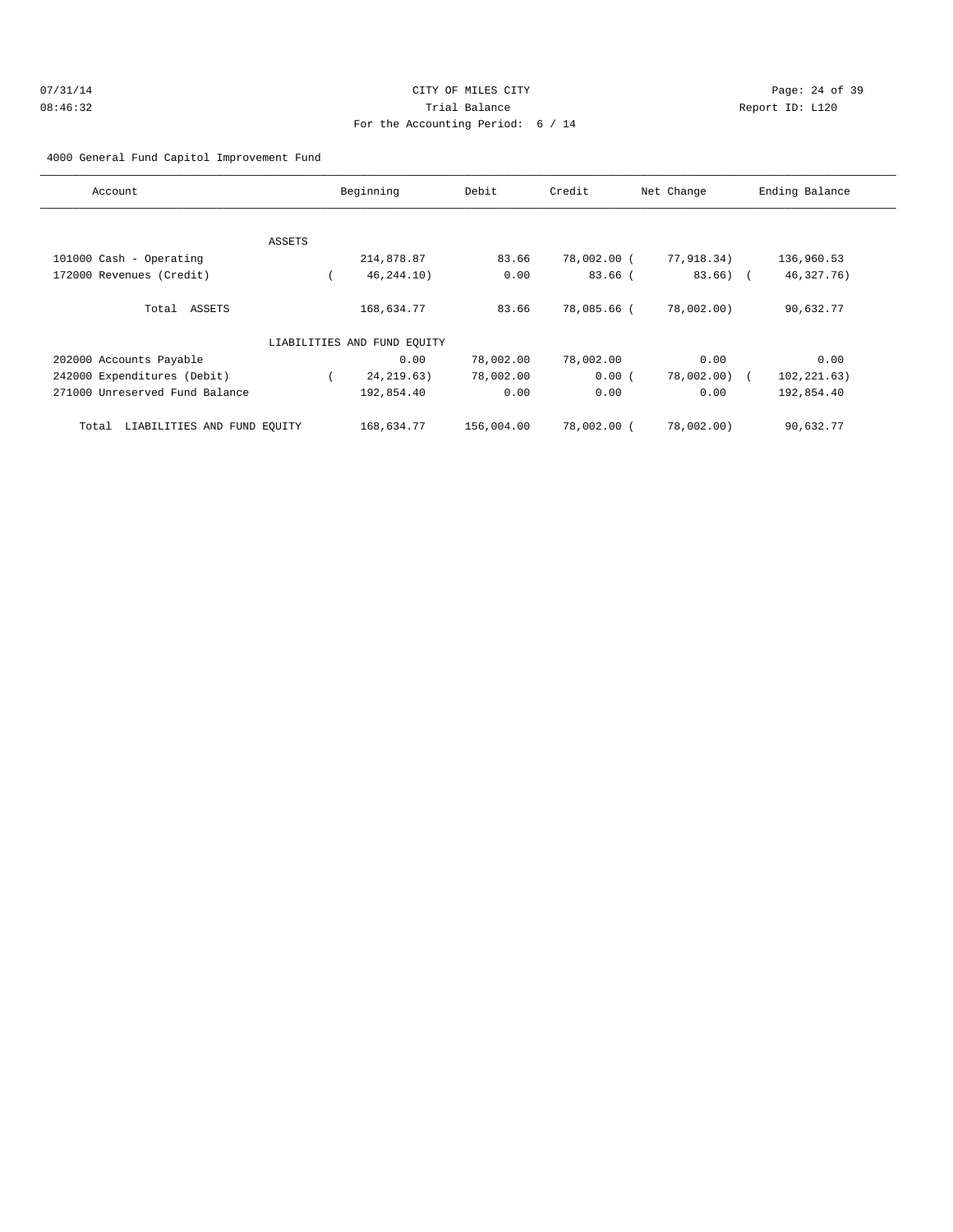| 07/31/14 | CITY OF MILES CITY                | Page: 25 of 39  |
|----------|-----------------------------------|-----------------|
| 08:46:32 | Trial Balance                     | Report ID: L120 |
|          | For the Accounting Period: 6 / 14 |                 |

4060 CAPITAL IMPROV-PUBLIC WORKS

| Account                              |        | Beginning                   |           | Credit      | Net Change      | Ending Balance |
|--------------------------------------|--------|-----------------------------|-----------|-------------|-----------------|----------------|
|                                      |        |                             |           |             |                 |                |
|                                      | ASSETS |                             |           |             |                 |                |
| 101000 Cash - Operating              |        | 60,980.78                   | 10,700.75 | 0.00        | 10,700.75       | 71,681.53      |
| 172000 Revenues (Credit)             |        | 33, 321. 35)                | 1,060.14  | 11,760.89 ( | $10,700.75$ ) ( | 44,022.10)     |
| Total ASSETS                         |        | 27,659.43                   | 11,760.89 | 11,760.89   | 0.00            | 27,659.43      |
|                                      |        | LIABILITIES AND FUND EQUITY |           |             |                 |                |
| 242000 Expenditures (Debit)          |        | 85,061.25)                  | 0.00      | 0.00        | 0.00            | 85,061.25)     |
| 271000 Unreserved Fund Balance       |        | 112,720.68                  | 0.00      | 0.00        | 0.00            | 112,720.68     |
| LIABILITIES AND FUND EQUITY<br>Total |        | 27,659.43                   | 0.00      | 0.00        | 0.00            | 27,659.43      |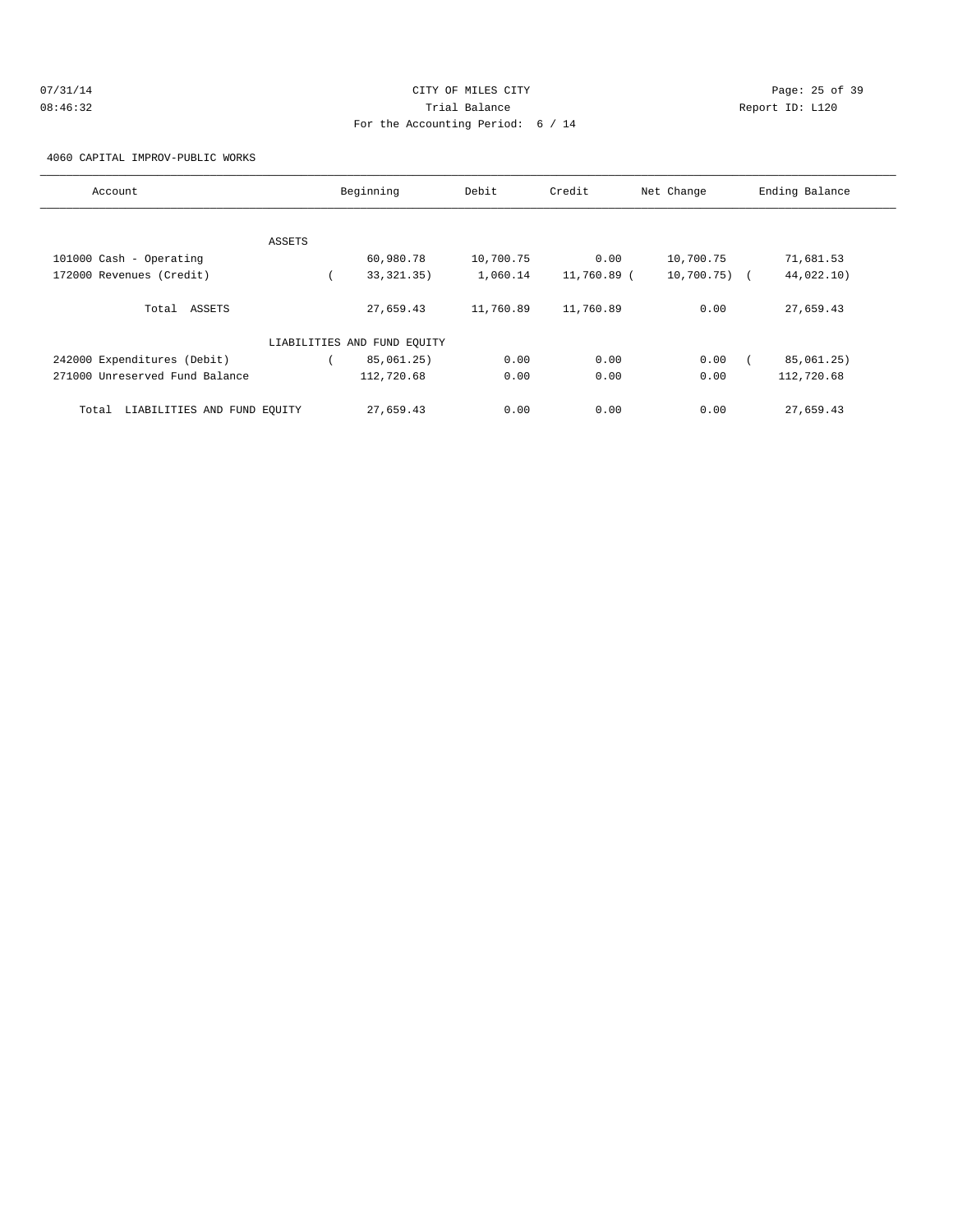## 07/31/14 Page: 26 of 39 08:46:32 Trial Balance Report ID: L120 For the Accounting Period: 6 / 14

#### 5210 WATER UTILITY

| Account                                                   | Beginning                   | Debit        | Credit                      | Net Change    | Ending Balance            |
|-----------------------------------------------------------|-----------------------------|--------------|-----------------------------|---------------|---------------------------|
| ASSETS                                                    |                             |              |                             |               |                           |
| 101000 Cash - Operating                                   | 1,371,949.67                | 189, 444.44  | 153,749.37                  | 35,695.07     | 1,407,644.74              |
| 101010 Deposit Cash                                       | 33,050.00                   | 6,750.00     | 1,300.00                    | 5,450.00      | 38,500.00                 |
| 102113 Cash - NE Water Line Proj                          | 31,232.18                   | 0.00         | $31,232.18$ (               | 31, 232.18)   | 0.00                      |
| 102240 Cash - Replacement & Depreciation                  | 1,489,589.35                | 0.00         | 0.00                        | 0.00          | 1,489,589.35              |
| 102250 Cash - System Devlopment Fees                      | 258,053.25                  | 0.00         | 0.00                        | 0.00          | 258,053.25                |
| 102270 Cash - Curb Stop Replacement Fee                   | 203,926.74                  | 3,632.67     | 3,178.08                    | 454.59        | 204, 381.33               |
| 102312 RevBnd/CurYearDebt-DNRC/CarbonTank                 | 69,851.07                   | 12,724.58    | 64,489.42 (                 | 51,764.84)    | 18,086.23                 |
| 102313 RevBnd/CurYearDebt-DNRC/NE WtrLine                 | 59, 318.30                  | 12,724.58    | 66,160.75 (                 | 53, 436. 17)  | 5,882.13                  |
| 102315 RevBnd/CurYearDebt-ARRA/NE Water Li                | 7,504.82                    | 1,503.96     | 9,008.75 (                  | 7,504.79)     | 0.03                      |
| 102322 RevBnd/Reserve-DNRC/CarbonTank                     | 153,009.00                  | 0.00         | 0.00                        | 0.00          | 153,009.00                |
| 102323 RevBnd/Reserve-DNRC/NE WtrLine                     | 128,653.00                  | 0.00         | 0.00                        | 0.00          | 128,653.00                |
| 102325 RevBnd/Reserve-ARRA B-NE Waterline                 | 18,245.00                   | 0.00         | 0.00                        | 0.00          | 18,245.00                 |
| 103000 Petty Cash                                         | 330.00                      | 0.00         | 0.00                        | 0.00          | 330.00                    |
| 122000 Accounts Receivable                                | 173, 292.81                 | 176,587.56   | 148,082.62                  | 28,504.94     | 201,797.75                |
| 122020 Accounts Receivable-\$2.00 State Ass               | 20.00                       | 0.00         | 4.00(                       | 4.00)         | 16.00                     |
| 172000 Revenues (Credit)<br>$\left($                      | 1,814,982.68)               | 0.00         | 193,861.34 (                | 193,861.34)   | 2,008,844.02)             |
| 181000 Land                                               | 41,844.00                   | 0.00         | 0.00                        | 0.00          | 41,844.00                 |
| 182000 Buildings                                          | 22,997.00                   | 0.00         | 0.00                        | 0.00          | 22,997.00                 |
| 182100 Allowance for Depr - Buildings (Cre(               | 22,997.00)                  | 0.00         | 0.00                        | 0.00          | 22,997.00)                |
| 186000 Machinery and Equipment                            | 359,087.70                  | 99,474.00    | 80,076.00                   | 19,398.00     | 378,485.70                |
| 186100 Allowance for Depr - Machinery & Eq(               | 235, 352.00)                | 44,987.00    | 27, 219.00                  | 17,768.00     | 217,584.00)               |
| 188000 Const. Work in Progress-NE Wtr Line                | 1,100,359.57                | 429,739.85   | 1,530,098.00 (              | 1,100,358.15) | 1.42                      |
| 189100 Source of Supply                                   | 3, 427, 537.49              | 20,697.00    | 0.00                        | 20,697.00     | 3, 448, 234.49            |
| 189110 Allowance for Depreciation - Source(               | 342,949.00)                 | 0.00         | 89,248.00 (                 | 89,248.00)    | 432,197.00)<br>$\sqrt{2}$ |
| 189300 Treatment Plant                                    | 3,716,158.00                | 0.00         | 0.00                        | 0.00          | 3,716,158.00              |
| 189310 Allowance for Depr - Treatment Plan( 1,724,417.00) |                             | 0.00         | $57,066.00$ (               | 57,066.00)    | (1, 781, 483.00)          |
| 189400 Transmission & Distribution                        | 11,441,963.97               | 1,509,401.00 | 0.00                        | 1,509,401.00  | 12,951,364.97             |
| 189410 Allowance for Depr - Trans & Distri( 3,080,832.00) |                             | 0.00         | 207,491.00 (                | 207,491.00)   | 3,288,323.00              |
| Total ASSETS                                              | 16,886,443.24               |              | 2,507,666.64 2,662,264.51 ( | 154,597.87)   | 16,731,845.37             |
|                                                           | LIABILITIES AND FUND EQUITY |              |                             |               |                           |
| 202000 Accounts Payable                                   | 0.00                        | 186,468.51   | 255,853.88                  | 69,385.37     | 69,385.37                 |
| 202100 Accounts Payable<br>$\overline{ }$                 | 0.50)                       | 0.00         | 0.50                        | 0.50          | 0.00                      |
| 214000 Deposits Payable                                   | 33,050.00                   | 1,300.50     | 6,750.00                    | 5,449.50      | 38,499.50                 |
| 214010 Refunds Payable<br>$\left($                        | 21.33)                      | 69.06        | 90.39                       | 21.33         | 0.00                      |
| 231000 BONDS PAYABLE                                      | 5,150,268.00                | 167,268.00   | 0.00(                       | 167, 268.00)  | 4,983,000.00              |
| 238000 Other Post Employment Benefits                     | 21,714.00                   | 0.00         | 6,566.00                    | 6,566.00      | 28,280.00                 |
| 239000 Compensated Absences Payable                       | 86,051.00                   | 5,999.00     | 0.00(                       | 5,999.00)     | 80,052.00                 |
| 242000 Expenditures (Debit)                               | 1,520,894.06)               | 729,121.05   | 666, 367.48 (               | 62,753.57)    | 1,583,647.63)             |
| 250300 Reserve Revenue Bond - Current Debt                | 323, 303.85                 | 0.00         | 0.00                        | 0.00          | 323, 303.85               |
| 250500 Reserve - System Dev Fees                          | 171,098.25                  | 0.00         | 0.00                        | 0.00          | 171,098.25                |
| 250600 Reserve for Replacement & Depreciat                | 1,351,889.30                | 0.00         | 0.00                        | 0.00          | 1,351,889.30              |
| 271000 Unreserved Fund Balance                            | 3,954,118.28                | 3,954,118.28 | 0.00(                       | 3,954,118.28) | 0.00                      |
| 272000 Unreserved Retained Earnings                       | 7, 315, 866.45              | 0.00         | 3,954,118.28                | 3,954,118.28  | 11,269,984.73             |
| Total LIABILITIES AND FUND EQUITY                         | 16,886,443.24               |              | 5,044,344.40 4,889,746.53 ( | 154,597.87)   | 16,731,845.37             |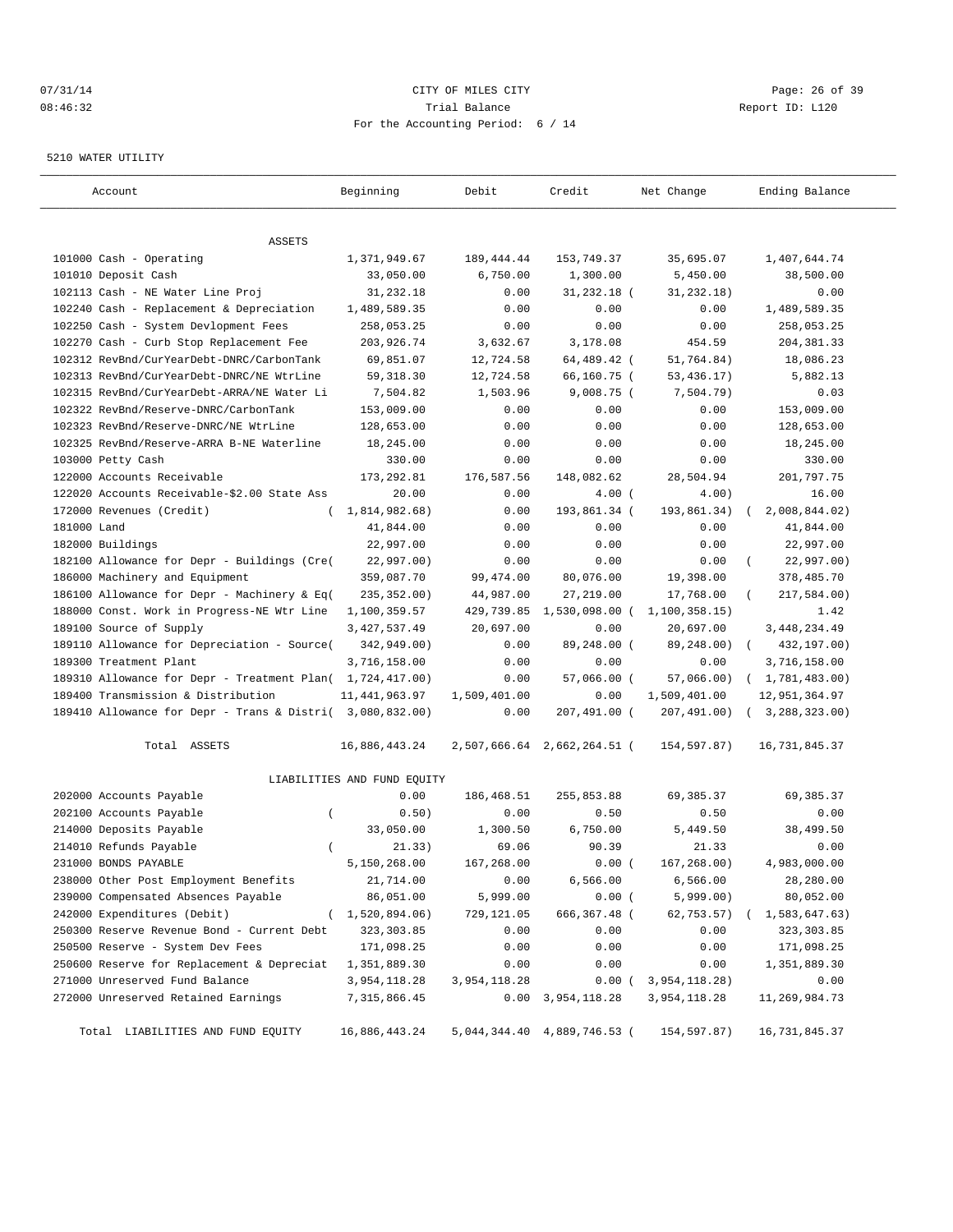# 07/31/14 Page: 27 of 39 08:46:32 Trial Balance Report ID: L120 For the Accounting Period: 6 / 14

#### 5310 SEWER UTILITY

| Account                                     | Beginning                   | Debit        | Credit                    | Net Change       | Ending Balance               |
|---------------------------------------------|-----------------------------|--------------|---------------------------|------------------|------------------------------|
| <b>ASSETS</b>                               |                             |              |                           |                  |                              |
| 101000 Cash - Operating                     | 550,090.96                  | 130,968.13   | 110,134.00                | 20,834.13        | 570,925.09                   |
| 102240 Cash - Replacement & Depreciation    | 195,098.39                  | 0.00         | 0.00                      | 0.00             | 195,098.39                   |
| 102250 Cash - System Devlopment Fees        | 131,010.91                  | 0.00         | 0.00                      | 0.00             | 131,010.91                   |
| 102280 WWtr Treatment Plant-Phase I Constr  | 575,694.46                  | 0.00         | 0.00                      | 0.00             | 575,694.46                   |
| 102316 RevBnd/CurYearDebt-Phase 1 Haynes L  | 142,056.86                  | 8,432.08     | $50, 375.00$ (            | 41,942.92)       | 100,113.94                   |
| 102390 REV BOND/RESERVE-Sewer Phase 1       | 121,506.00                  | 0.00         | 19,771.00 (               | 19,771.00)       | 101,735.00                   |
| 122000 Accounts Receivable                  | 111,798.95                  | 90, 447.27   | 92,139.09 (               | 1,691.82)        | 110,107.13                   |
| 132000 Due From Government (Short Term)     | 208,183.00                  | 0.00         | 208,183.00 (              | 208,183.00)      | 0.00                         |
| 172000 Revenues (Credit)                    | 1,627,563.89)<br>$\left($   | 590,951.22   | 106, 355.97               | 484,595.25       | 1, 142, 968.64)              |
| 181000 Land                                 | 2.00                        | 0.00         | 0.00                      | 0.00             | 2.00                         |
| 186000 Machinery and Equipment              | 605,138.18                  | 75,846.00    | 80,075.00 (               | 4,229.00         | 600,909.18                   |
| 186100 Allowance for Depr - Machinery & Eq( | 350, 377.00)                | 44,986.00    | 38,834.00                 | 6,152.00         | 344,225.00)<br>$\left($      |
| 188000 Const. Work in Progress-NE Wtr Line  | 1,511,028.07                | 114,762.65   | 0.00                      | 114,762.65       | 1,625,790.72                 |
| 189300 Treatment Plant                      | 2,595,500.05                | 333, 261.56  | 0.00                      | 333, 261.56      | 2,928,761.61                 |
| 189310 Allowance for Depr - Treatment Plan( | 1,194,464.00)               | 0.00         | 40,854.00 (               | 40,854.00)       | (1, 235, 318.00)             |
| 189400 Transmission & Distribution          | 4,028,819.40                | 0.00         | 0.00                      | 0.00             | 4,028,819.40                 |
| 189410 Allowance for Depr - Trans & Distri( | 1,104,790.00)               | 0.00         | 100,517.00 (              | 100, 517.00)     | 1, 205, 307.00<br>$\sqrt{2}$ |
| Total ASSETS                                | 6,498,732.34                | 1,389,654.91 | 847,238.06                | 542,416.85       | 7,041,149.19                 |
|                                             | LIABILITIES AND FUND EQUITY |              |                           |                  |                              |
| 202000 Accounts Payable                     | 0.00                        | 83,983.81    | 83,983.81                 | 0.00             | 0.00                         |
| 214010 Refunds Payable                      | 21.33                       | 21.33        | 0.00(                     | 21.33)           | 0.00                         |
| 231300 Bonds Pay 1979 Issue                 | 1,071,239.60                | 58,000.00    | 382,760.40                | 324,760.40       | 1,396,000.00                 |
| 238000 Other Post Employment Benefits       | 15,934.00                   | 0.00         | 4,301.00                  | 4,301.00         | 20,235.00                    |
| 239000 Compensated Absences Payable         | 53,350.00                   | 0.00         | 5,619.00                  | 5,619.00         | 58,969.00                    |
| 242000 Expenditures (Debit)<br>$\left($     | 1,194,946.16)               | 342,180.59   | 549,938.37                | 207, 757. 78     | 987, 188.38)                 |
| 250500 Reserve - System Dev Fees            | 82,925.91                   | 0.00         | 0.00                      | 0.00             | 82,925.91                    |
| 250600 Reserve for Replacement & Depreciat  | 1,666,491.83                | 0.00         | 0.00                      | 0.00             | 1,666,491.83                 |
| 271000 Unreserved Fund Balance              | 1,121,110.25                | 1,121,110.25 | 0.00(                     | 1, 121, 110. 25) | 0.00                         |
| 272000 Unreserved Retained Earnings         | 3,682,605.58                | 0.00         | 1,121,110.25              | 1, 121, 110. 25  | 4,803,715.83                 |
| Total LIABILITIES AND FUND EQUITY           | 6,498,732.34                |              | 1,605,295.98 2,147,712.83 | 542, 416.85      | 7,041,149.19                 |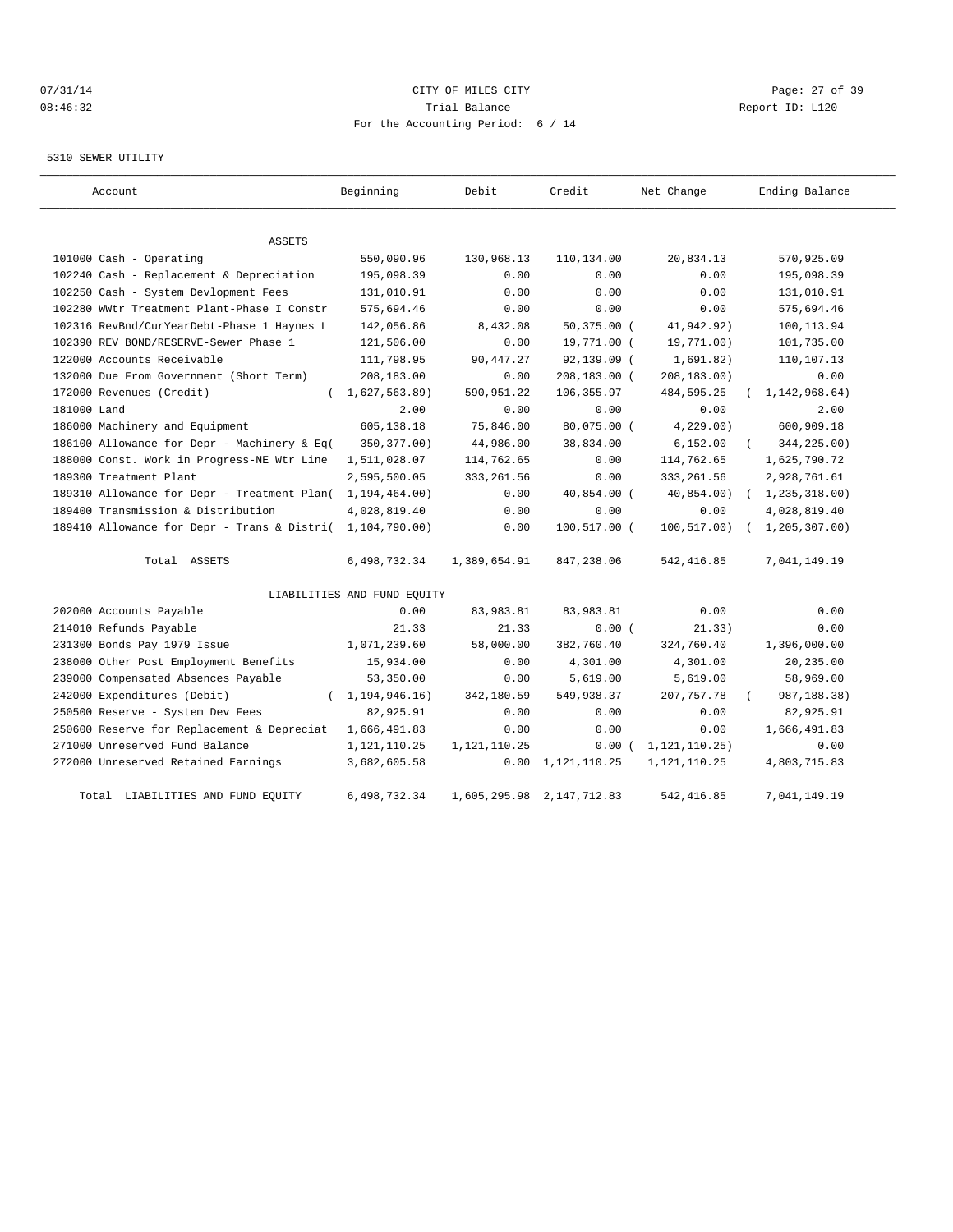# 07/31/14 Page: 28 of 39 08:46:32 Trial Balance Report ID: L120 For the Accounting Period: 6 / 14

5510 AMBULANCE FUND

| Account                                     |          | Beginning                   | Debit      | Credit       | Net Change      |            | Ending Balance |
|---------------------------------------------|----------|-----------------------------|------------|--------------|-----------------|------------|----------------|
|                                             |          |                             |            |              |                 |            |                |
| ASSETS<br>101000 Cash - Operating           |          | 368,886.46)                 | 53,615.29  | 38,083.69    | 15,531.60       |            | 353, 354.86)   |
| 113210 Taxes Receivable - Real 2010         |          | 0.01                        | 0.00       | $0.01$ (     | 0.01)           |            | 0.00           |
| 113211 Taxes Receivable - Real 2011         |          | 19.89                       | 0.00       | 0.00         | 0.00            |            | 19.89          |
| 113212 Taxes Receivable- Real 2012          |          | 0.52                        | 0.00       | 0.00         | 0.00            |            | 0.52           |
| 113213 Tax Receivables Real-2013            |          | 303.43                      | 0.00       | 117.05 (     | 117.05)         |            | 186.38         |
| 115208 Taxes Receivable - Personal 2008     |          | 0.12                        | 0.00       | 0.00         | 0.00            |            | 0.12           |
| 115212 Taxes Receivable Personal 2012       |          | 0.02                        | 0.00       | 0.00         | 0.00            |            | 0.02           |
| 115213 Taxes Receivable Personal 2013       |          | 1.25                        | 0.00       | 0.00         | 0.00            |            | 1.25           |
| 115214 Taxes Receivable Personal 2014       |          | 200.04                      | 0.00       | 180.06 (     | 180.06)         |            | 19.98          |
| 116000 Protested Taxes Receivable - Reals ( |          | 5.97)                       | 0.00       | 0.00         | 0.00            | $\left($   | 5.97)          |
| 122000 Accounts Receivable                  |          | 297,400.37                  | 92,545.87  | 60,526.57    | 32,019.30       |            | 329, 419.67    |
| 122100 Acct Receivable                      |          | 242, 110.73)                | 0.00       | 0.00         | 0.00            |            | 242, 110.73)   |
| 172000 Revenues (Credit)                    |          | 754,630.44)                 | 9.52       | 100,653.91 ( | 100, 644.39)    | $\sqrt{2}$ | 855, 274.83)   |
| 186000 Machinery and Equipment              |          | 372,186.93                  | 0.00       | 0.00         | 0.00            |            | 372,186.93     |
| 186100 Allowance for Depr - Machinery & Eq( |          | 196,477.00)                 | 0.00       | 14,829.00 (  | $14,829.00$ (   |            | 211, 306.00)   |
| Total ASSETS                                | $\left($ | 891,998.02)                 | 146,170.68 | 214,390.29 ( | $68, 219.61)$ ( |            | 960, 217.63)   |
|                                             |          | LIABILITIES AND FUND EQUITY |            |              |                 |            |                |
| 202000 Accounts Payable                     |          | 0.00                        | 7,703.38   | 7,703.38     | 0.00            |            | 0.00           |
| 223100 Deferred Revenue - Real Prop Taxes   |          | 115.78                      | 117.06     | $1.27$ (     | $115.79$ (      |            | 0.01)          |
| 223200 Deferred Revenue - Pers Prop Taxes   |          | 171.81                      | 180.06     | 8.25(        | 171.81)         |            | 0.00           |
| 235000 CONTRACTS/NOTES/LOANS PAYABLE        |          | 90,632.19                   | 25, 317.93 | 0.00(        | 25, 317.93)     |            | 65, 314.26     |
| 238000 Other Post Employment Benefits       |          | 14,917.00                   | 0.00       | 1,107.00     | 1,107.00        |            | 16,024.00      |
| 239000 Compensated Absences Payable         |          | 44,006.00                   | 16,969.00  | 0.00(        | 16,969.00)      |            | 27,037.00      |
| 242000 Expenditures (Debit)                 | $\left($ | 854,580.66)                 | 69,039.01  | 42,286.93 (  | 26,752.08)      | $\sqrt{2}$ | 881, 332. 74)  |
| 271000 Unreserved Fund Balance              |          | 78,043.49                   | 78,043.49  | 0.00(        | 78,043.49)      |            | 0.00           |
| 272000 Unreserved Retained Earnings         | $\left($ | 265, 303.63)                | 0.00       | 78,043.49    | 78,043.49       |            | 187, 260.14)   |
| LIABILITIES AND FUND EQUITY<br>Total        |          | 891,998.02)                 | 197,369.93 | 129,150.32 ( | 68, 219.61)     |            | 960, 217.63)   |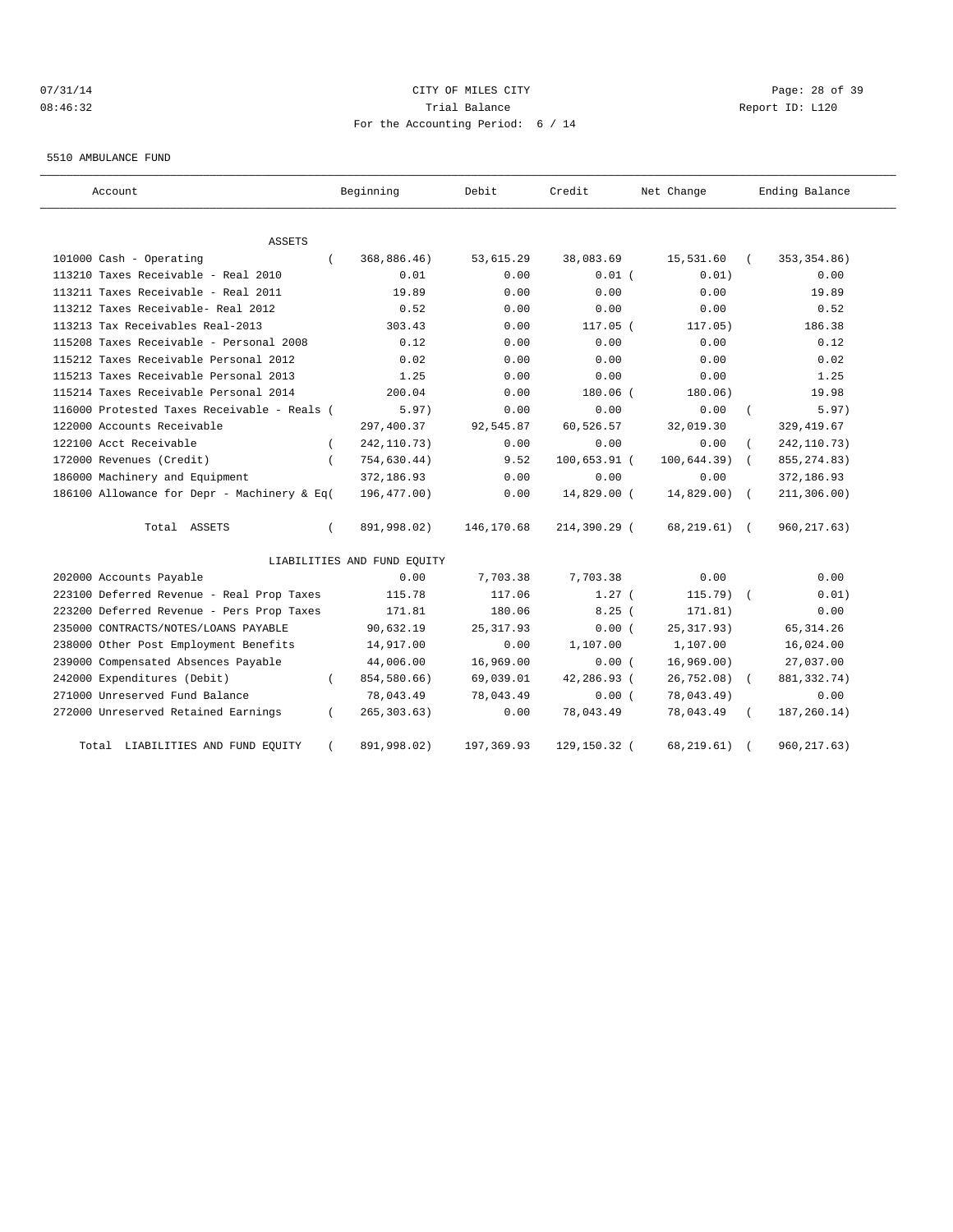# $O7/31/14$  Page: 29 of 39 08:46:32 Trial Balance Report ID: L120 For the Accounting Period: 6 / 14

5610 AIRPORT OPERATING

| Account                                         | Beginning                   | Debit       | Credit        | Net Change   | Ending Balance             |
|-------------------------------------------------|-----------------------------|-------------|---------------|--------------|----------------------------|
| <b>ASSETS</b>                                   |                             |             |               |              |                            |
| 101000 Cash - Operating<br>$\left($             | 50, 902.95)                 | 111,326.41  | 131,583.06 (  | 20, 256.65)  | 71, 159.60)<br>$\sqrt{2}$  |
| 101100 Cash-FAA Grant/St Loan-2008              | 6,673.74                    | 0.00        | 0.00          | 0.00         | 6,673.74                   |
| 102230 Cash - Surplus/Credit Card Acct          | 100.00                      | 30,585.10   | 28,773.09     | 1,812.01     | 1,912.01                   |
| 103000 Petty Cash                               | 100.00                      | 0.00        | 0.00          | 0.00         | 100.00                     |
| 113211 Taxes Receivable - Real 2011             | 11.89                       | 0.00        | 0.00          | 0.00         | 11.89                      |
| 113212 Taxes Receivable- Real 2012              | 0.78                        | 0.00        | 0.00          | 0.00         | 0.78                       |
| 113213 Tax Receivables Real-2013                | 455.11                      | 0.00        | 175.55 (      | 175.55)      | 279.56                     |
| 115208 Taxes Receivable - Personal 2008         | 0.19                        | 0.00        | 0.00          | 0.00         | 0.19                       |
| 115212 Taxes Receivable Personal 2012           | 0.01                        | 0.00        | 0.00          | 0.00         | 0.01                       |
| 115213 Taxes Receivable Personal 2013           | 1.86                        | 0.00        | 0.00          | 0.00         | 1.86                       |
| 115214 Taxes Receivable Personal 2014           | 300.03                      | 0.00        | 270.07 (      | 270.07)      | 29.96                      |
| 116000 Protested Taxes Receivable - Reals (     | 18.13)                      | 0.00        | 0.00          | 0.00         | 18.13)                     |
| 132000 Due From Government (Short Term)         | 427.00                      | 83, 213.00  | 0.00          | 83, 213.00   | 83,640.00                  |
| 141000 Prepaid Expense                          | 4,500.00                    | 0.00        | 0.00          | 0.00         | 4,500.00                   |
| 172000 Revenues (Credit)<br>$\left($            | 570,744.17)                 | 33.23       | 196,351.42 (  | 196, 318.19) | 767,062.36)<br>$\sqrt{ }$  |
| 181000 Land                                     | 19,983.00                   | 0.00        | 0.00          | 0.00         | 19,983.00                  |
| 182000 Buildings                                | 677,537.00                  | 0.00        | 0.00          | 0.00         | 677,537.00                 |
| 182100 Allowance for Depr - Buildings (Cre(     | 327,092.00)                 | 0.00        | 10,445.00 (   | 10, 445.00)  | 337,537.00)<br>$\sqrt{ }$  |
| 184000 Improvements Other Than Buildings        | 8,543,759.48                | 0.00        | 0.00          | 0.00         | 8,543,759.48               |
| 184100 Allowance for Depr - Imp Other Than (    | 2,014,575.00)               | 0.00        | 192,518.00 (  | 192,518.00)  | 2, 207, 093.00<br>$\left($ |
| 186000 Machinery and Equipment                  | 836, 463.59                 | 0.00        | 0.00          | 0.00         | 836, 463.59                |
| 186100 Allowance for Depr - Machinery & Eq(     | 277,523.00)                 | 0.00        | $36,059.00$ ( | 36,059.00)   | 313,582.00)                |
| 188000 Const. Work in Progress-NE Wtr Line      | 27,005.00                   | 0.00        | 0.00          | 0.00         | 27,005.00                  |
| Total ASSETS                                    | 6,876,463.43                | 225, 157.74 | 596,175.19 (  | 371,017.45)  | 6,505,445.98               |
|                                                 | LIABILITIES AND FUND EQUITY |             |               |              |                            |
| 202000 Accounts Payable                         | 0.00                        | 122,057.27  | 122,057.27    | 0.00         | 0.00                       |
| 223100 Deferred Revenue - Real Prop Taxes       | 156.18                      | 175.55      | 19.37 (       | 156.18)      | 0.00                       |
| 223200 Deferred Revenue - Pers Prop Taxes       | 256.21                      | 270.07      | $13.86$ (     | 256.21)      | 0.00                       |
| 235150 LTrm Pay/MT Aeronautics                  | 24,605.00                   | 4,921.00    | 0.00(         | 4,921.00)    | 19,684.00                  |
| 238000 Other Post Employment Benefits           | 4,173.00                    | 0.00        | 3,697.00      | 3,697.00     | 7,870.00                   |
| 239000 Compensated Absences Payable             | 6, 126.00                   | 2,433.00    | 0.00(         | $2,433.00$ ) | 3,693.00                   |
| 242000 Expenditures (Debit)<br>$\overline{(\ }$ | 713,762.58)                 | 374,302.06  | 7,354.00 (    | 366,948.06)  | 1,080,710.64)              |
| 250600 Reserve for Replacement & Depreciat      | 18,913.67                   | 0.00        | 0.00          | 0.00         | 18,913.67                  |
| 271000 Unreserved Fund Balance                  | 1,719.00)                   | 0.00        | 1,719.00      | 1,719.00     | 0.00                       |
| 272000 Unreserved Retained Earnings             | 7,537,714.95                | 1,719.00    | 0.00(         | 1,719.00)    | 7,535,995.95               |
| Total LIABILITIES AND FUND EQUITY               | 6,876,463.43                | 505,877.95  | 134,860.50 (  | 371,017.45)  | 6,505,445.98               |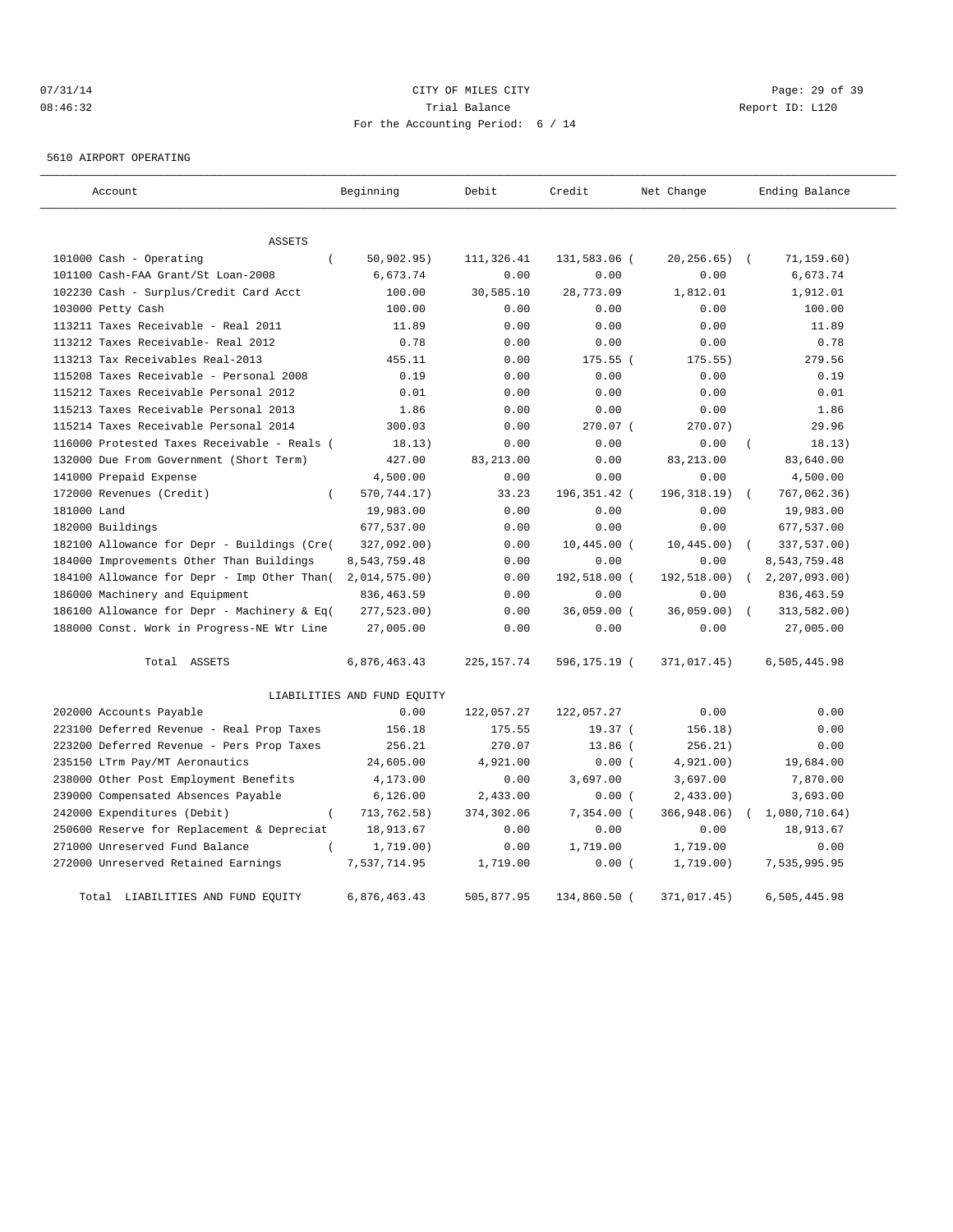# 07/31/14 Page: 30 of 39 08:46:32 Trial Balance Report ID: L120 For the Accounting Period: 6 / 14

#### 6040 PUBLIC WORKS

| Account                              | Beginning |                             | Debit<br>Credit |              | Net Change      | Ending Balance |
|--------------------------------------|-----------|-----------------------------|-----------------|--------------|-----------------|----------------|
|                                      |           |                             |                 |              |                 |                |
| <b>ASSETS</b>                        |           |                             |                 |              |                 |                |
| 101000 Cash - Operating              |           | 96,002.86                   | 42,765.12       | 12,624.75    | 30,140.37       | 126, 143. 23   |
| 172000 Revenues (Credit)             |           | 118,053.53)                 | 0.00            | 42,765.12 (  | $42,765.12$ (   | 160, 818.65)   |
| Total ASSETS                         |           | 22,050.67)                  | 42,765.12       | 55,389.87 (  | $12,624.75$ (   | 34,675.42)     |
|                                      |           | LIABILITIES AND FUND EOUITY |                 |              |                 |                |
| 202000 Accounts Payable              |           | 0.00                        | 2,633.04        | 2,633.04     | 0.00            | 0.00           |
| 239000 Compensated Absences Payable  |           | 11,902.00                   | 0.00            | 1,139.00     | 1,139.00        | 13,041.00      |
| 242000 Expenditures (Debit)          |           | 130,688.12)                 | 13,763.75       | 0.00(        | $13,763.75$ ) ( | 144, 451.87)   |
| 271000 Unreserved Fund Balance       |           | 587,940.98)                 | 0.00            | 587,940.98   | 587,940.98      | 0.00           |
| 272000 Unreserved Retained Earnings  |           | 684,676.43                  | 587,940.98      | 0.00(        | 587,940.98)     | 96,735.45      |
| LIABILITIES AND FUND EQUITY<br>Total |           | 22,050.67)                  | 604,337.77      | 591,713.02 ( | 12,624.75) (    | 34,675.42)     |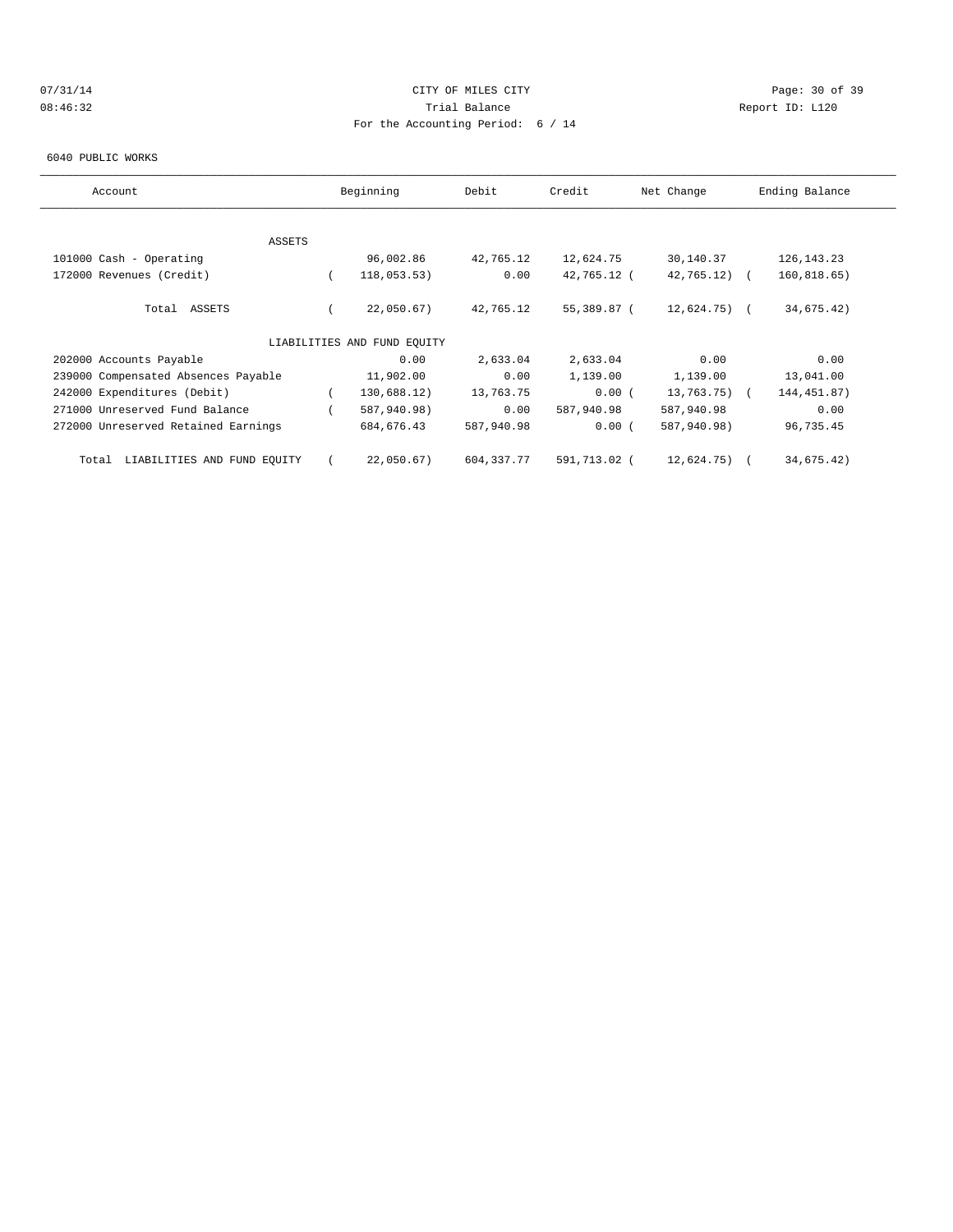# 07/31/14 Page: 31 of 39 08:46:32 Trial Balance Report ID: L120 For the Accounting Period: 6 / 14

# 7370 TBID

| Account                              | Beginning                   | Debit     | Credit        | Net Change   | Ending Balance |
|--------------------------------------|-----------------------------|-----------|---------------|--------------|----------------|
|                                      |                             |           |               |              |                |
| ASSETS                               |                             |           |               |              |                |
| 101000 Cash - Operating              | 10,573.00                   | 0.00      | 10,573.00 (   | 10, 573, 00) | 0.00           |
| Total ASSETS                         | 10,573.00                   | 0.00      | $10,573.00$ ( | 10, 573.00)  | 0.00           |
|                                      | LIABILITIES AND FUND EOUITY |           |               |              |                |
| 202000 Accounts Payable              | 0.00                        | 10,573.00 | 10,573.00     | 0.00         | 0.00           |
| 212500 Due to Others                 | 10,573.00                   | 10,573.00 | 0.00(         | 10, 573, 00) | 0.00           |
| LIABILITIES AND FUND EQUITY<br>Total | 10,573.00                   | 21,146.00 | 10,573.00 (   | 10, 573.00)  | 0.00           |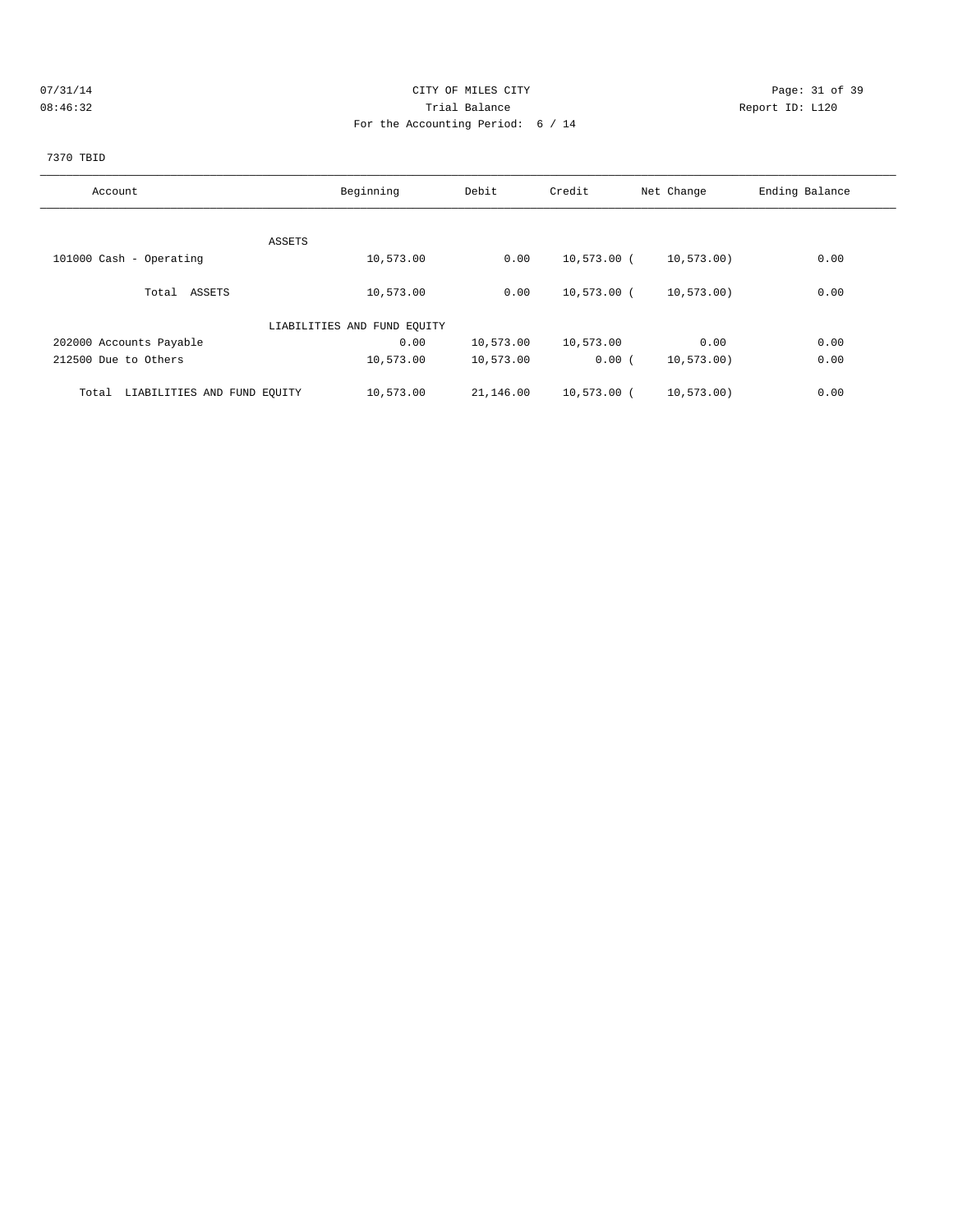| 07/31/14 | CITY OF MILES CITY                |    |
|----------|-----------------------------------|----|
| 08:46:32 | Trial Balance                     | Re |
|          | For the Accounting Period: 6 / 14 |    |

Page: 32 of 39 eport ID: L120

## 7467 Law Enforcement Academy Surcharge

| Account                                   | Beginning                   | Debit    | Credit       | Net Change | Ending Balance |
|-------------------------------------------|-----------------------------|----------|--------------|------------|----------------|
|                                           |                             |          |              |            |                |
| ASSETS                                    |                             |          |              |            |                |
| 101000 Cash - Operating                   | 1,695.10                    | 1,721.65 | 3,416.75 (   | 1,695.10)  | 0.00           |
| Total ASSETS                              | 1,695.10                    | 1,721.65 | $3,416.75$ ( | 1,695.10)  | 0.00           |
|                                           | LIABILITIES AND FUND EQUITY |          |              |            |                |
| 202000 Accounts Payable                   | 0.00                        | 3,416.75 | 3,416.75     | 0.00       | 0.00           |
| 212200 Due to Federal, Soc Sec & Medicare | 1,695.10                    | 3,416.75 | 1,721.65 (   | 1,695.10)  | 0.00           |
| LIABILITIES AND FUND EQUITY<br>Total      | 1,695.10                    | 6,833.50 | $5.138.40$ ( | 1,695.10)  | 0.00           |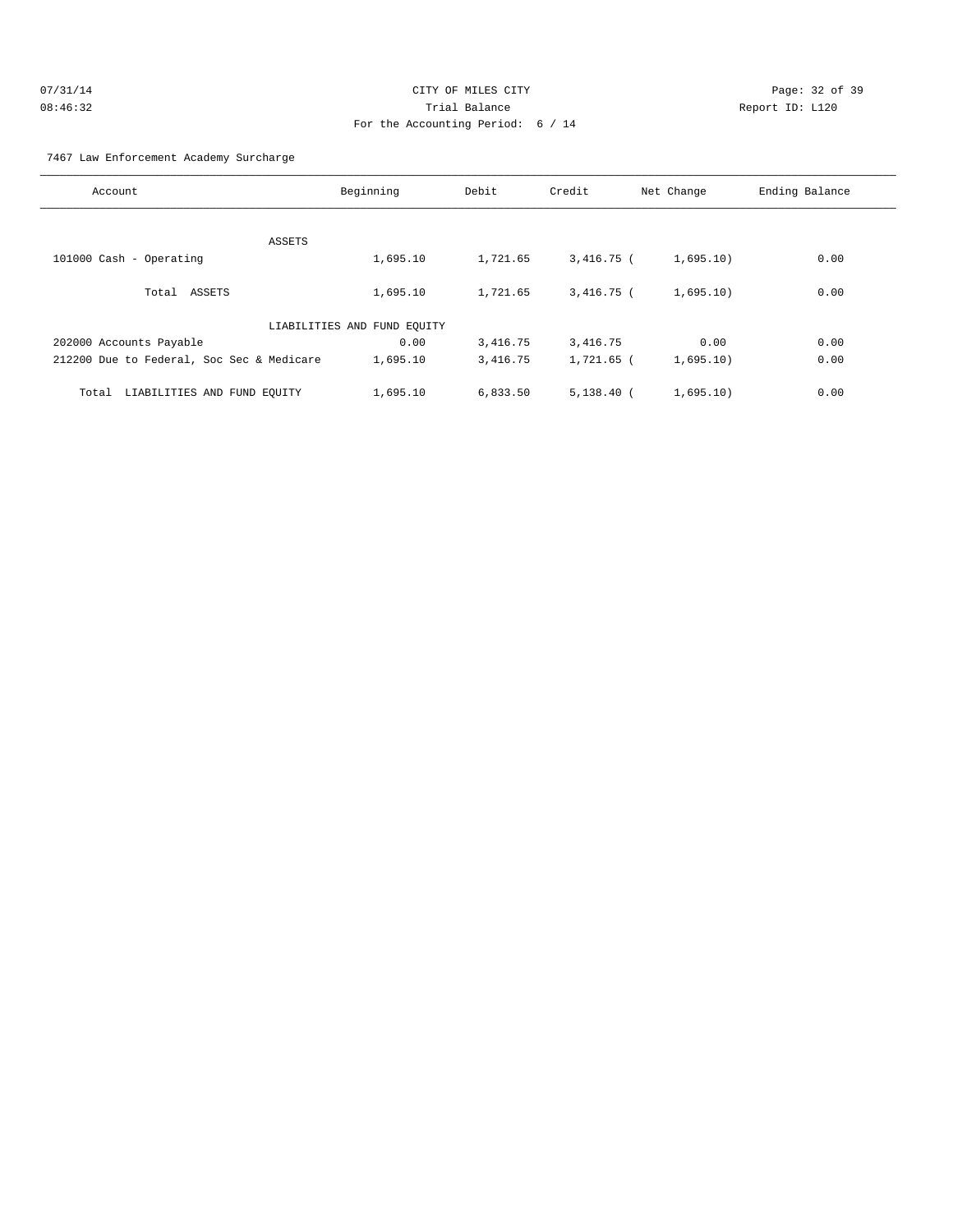| 07/31/14 | CITY OF MILES CITY                | Page: 33 of 39  |
|----------|-----------------------------------|-----------------|
| 08:46:32 | Trial Balance                     | Report ID: L120 |
|          | For the Accounting Period: 6 / 14 |                 |

#### 7471 CIVIL LEGAL ASSIST/VICTIM DOM VIOLENCE PROG

| Account                              | Beginning                   | Debit     | Credit       | Net Change | Ending Balance |
|--------------------------------------|-----------------------------|-----------|--------------|------------|----------------|
|                                      |                             |           |              |            |                |
| ASSETS<br>101000 Cash - Operating    | 2,913.65                    | 3,898.50  | $6,812.15$ ( | 2,913.65)  | 0.00           |
| Total ASSETS                         | 2,913.65                    | 3,898.50  | $6,812.15$ ( | 2,913.65)  | 0.00           |
|                                      | LIABILITIES AND FUND EQUITY |           |              |            |                |
| 202000 Accounts Payable              | 0.00                        | 6,812.15  | 6,812.15     | 0.00       | 0.00           |
| 212500 Due to Others                 | 2,913.65                    | 6,812.15  | $3,898.50$ ( | 2,913.65)  | 0.00           |
| Total<br>LIABILITIES AND FUND EQUITY | 2,913.65                    | 13,624.30 | 10,710.65 (  | 2,913.65)  | 0.00           |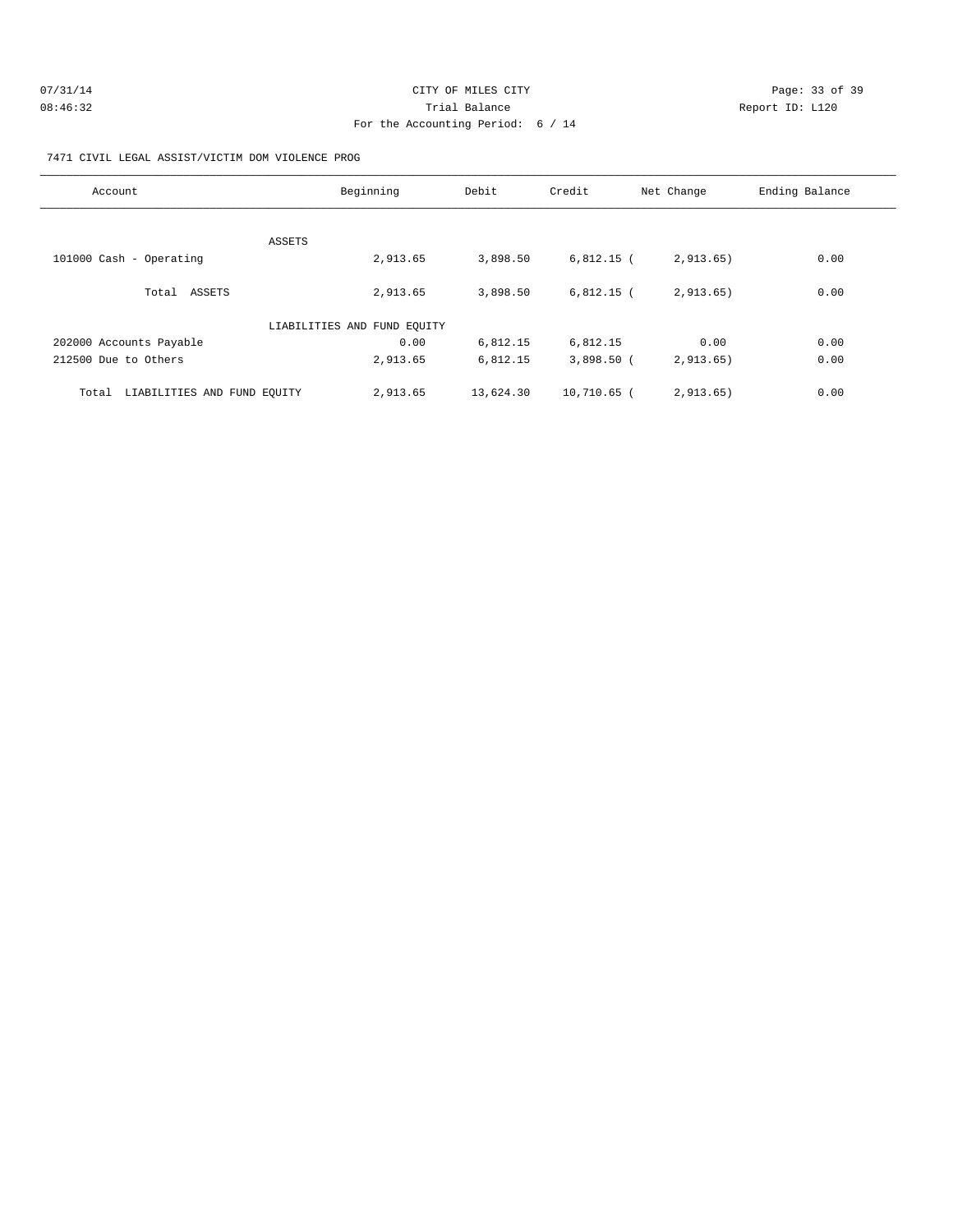# $O7/31/14$  Page: 34 of 39 08:46:32 Trial Balance Report ID: L120 For the Accounting Period: 6 / 14

#### 7910 PAYROLL FUND

| Account                                   | Beginning                   | Debit      | Credit      | Net Change | Ending Balance |  |
|-------------------------------------------|-----------------------------|------------|-------------|------------|----------------|--|
|                                           |                             |            |             |            |                |  |
| <b>ASSETS</b>                             |                             |            |             |            |                |  |
| 101000 Cash - Operating                   | 105,899.56                  | 507,256.81 | 457,418.24  | 49,838.57  | 155,738.13     |  |
| Total ASSETS                              | 105,899.56                  | 507,256.81 | 457,418.24  | 49,838.57  | 155,738.13     |  |
|                                           | LIABILITIES AND FUND EQUITY |            |             |            |                |  |
| 201000 Warrants Payable                   | 77,523.52                   | 113,449.11 | 191,663.72  | 78,214.61  | 155,738.13     |  |
| 212200 Due to Federal, Soc Sec & Medicare | 0.00                        | 75,243.62  | 75, 243.62  | 0.00       | 0.00           |  |
| 212202 Due to State Unemployment          | 2,897.82                    | 4,624.60   | 1,726.78 (  | 2,897.82)  | 0.00           |  |
| 212203 Due to Worker's Compensation       | 25,478.22                   | 41,024.45  | 15,546.23 ( | 25,478.22) | 0.00           |  |
| 212204 Due to State Income Tax            | 0.00                        | 16,541.00  | 16,541.00   | 0.00       | 0.00           |  |
| 212205 due to MPORS-GABA                  | 0.00                        | 14,940.77  | 14,940.77   | 0.00       | 0.00           |  |
| 212207 Due to AFLAC, AFLAC PRETAX         | 0.00                        | 340.31     | 340.31      | 0.00       | 0.00           |  |
| 212208 Due to Health Ins, Dental, Vision  | 0.00                        | 54,649.80  | 54,649.80   | 0.00       | 0.00           |  |
| 212209 Due to PERS Retirement             | 0.00                        | 30,550.39  | 30,550.39   | 0.00       | 0.00           |  |
| 212210 Due to FURS-GABA Retirement        | 0.00                        | 12,327.32  | 12,327.32   | 0.00       | 0.00           |  |
| Total LIABILITIES AND FUND EQUITY         | 105,899.56                  | 363,691.37 | 413,529.94  | 49,838.57  | 155,738.13     |  |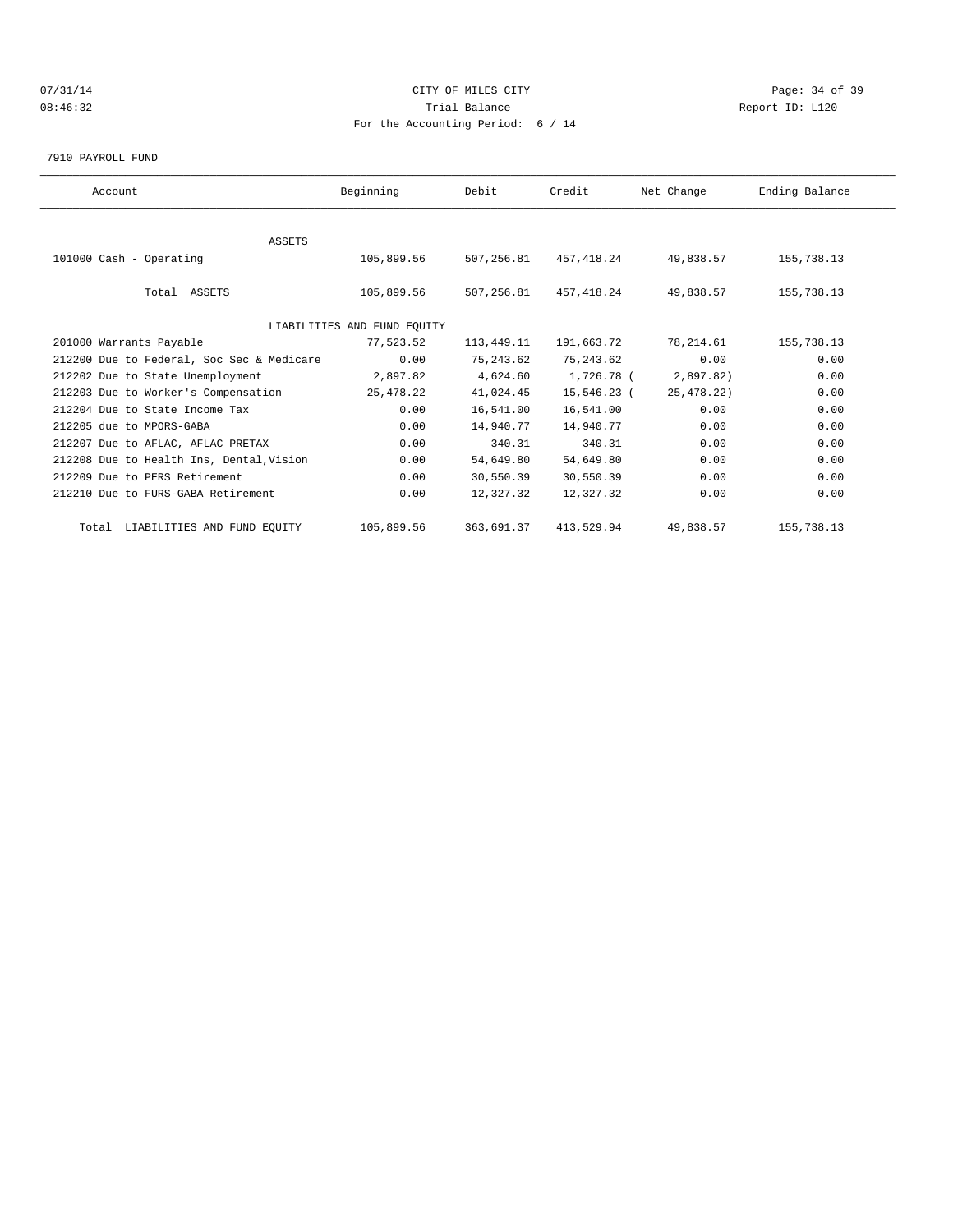| 07/31/14 | CITY OF MILES CITY                | Page: 35 of 39  |
|----------|-----------------------------------|-----------------|
| 08:46:32 | Trial Balance                     | Report ID: L120 |
|          | For the Accounting Period: 6 / 14 |                 |
|          |                                   |                 |

#### 7930 CLAIMS FUND

| Account                              | Beginning                   | Debit        | Credit                       | Net Change   | Ending Balance |
|--------------------------------------|-----------------------------|--------------|------------------------------|--------------|----------------|
|                                      |                             |              |                              |              |                |
|                                      | ASSETS                      |              |                              |              |                |
| 101000 Cash - Operating              | 139,518.00                  | 1,195,533.80 | 430,321.08                   | 765, 212.72  | 904,730.72     |
|                                      |                             |              |                              |              |                |
| ASSETS<br>Total                      | 139,518.00                  | 1,195,533.80 | 430,321.08                   | 765, 212. 72 | 904,730.72     |
|                                      |                             |              |                              |              |                |
|                                      | LIABILITIES AND FUND EQUITY |              |                              |              |                |
|                                      |                             |              |                              |              |                |
| 201000 Warrants Payable              | 139,518.00                  |              | 430, 321, 08 1, 195, 533, 80 | 765, 212. 72 | 904,730.72     |
|                                      |                             |              |                              |              |                |
| LIABILITIES AND FUND EOUITY<br>Total | 139,518.00                  |              | 430, 321.08 1, 195, 533.80   | 765, 212.72  | 904,730.72     |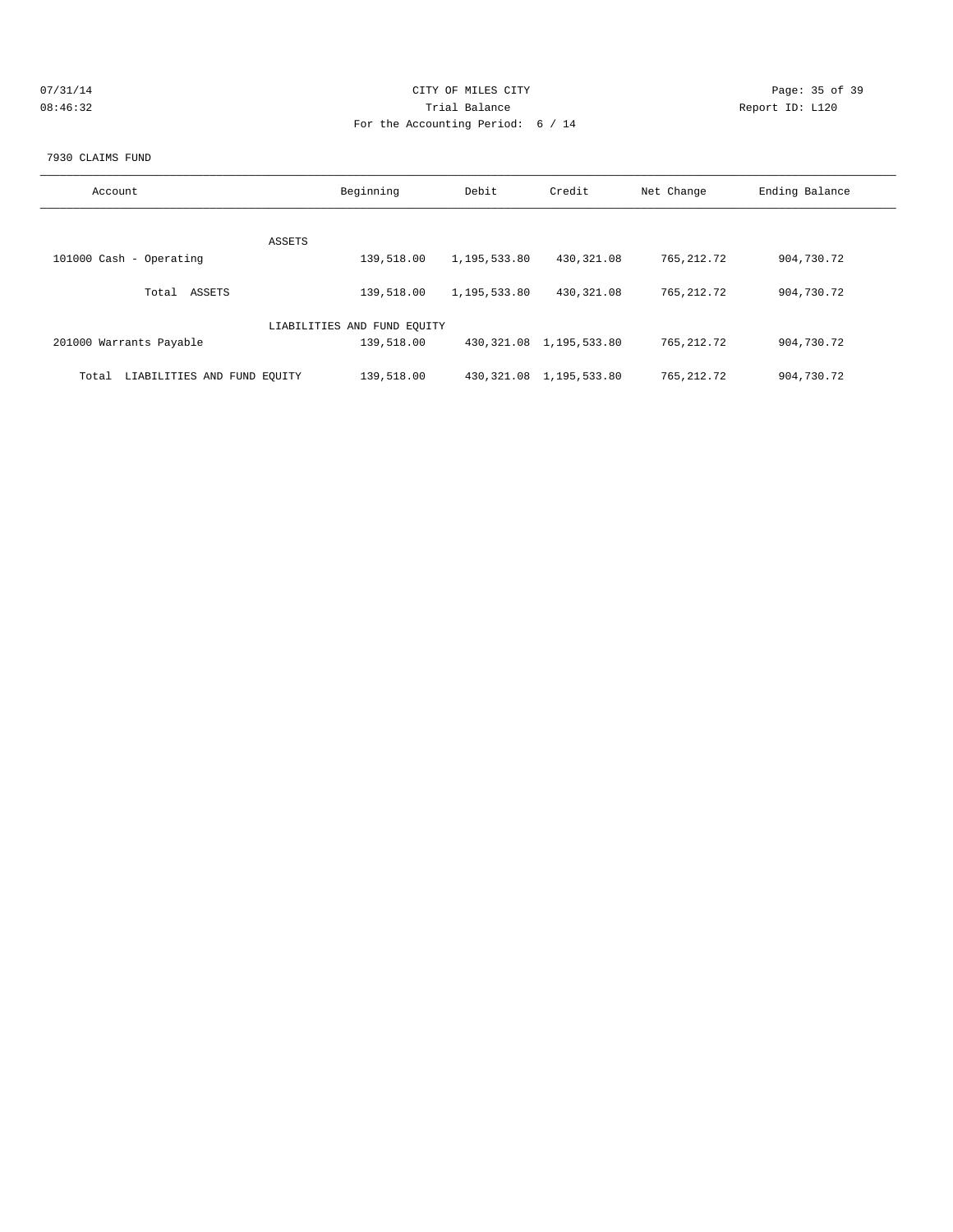# 07/31/14 Page: 36 of 39 08:46:32 Trial Balance Report ID: L120 For the Accounting Period: 6 / 14

7980 CUSTER CO WATER & SEWER DISTRICT

| Account                                 | Beginning                   | Debit     | Credit    | Net Change | Ending Balance |
|-----------------------------------------|-----------------------------|-----------|-----------|------------|----------------|
|                                         |                             |           |           |            |                |
|                                         | ASSETS                      |           |           |            |                |
| 101000 Cash - Operating                 | 0.00                        | 11,288.79 | 11,288.79 | 0.00       | 0.00           |
| 122000 Accounts Receivable              | 13,142.10                   | 11,466.44 | 11,318.78 | 147.66     | 13,289.76      |
| Total ASSETS                            | 13,142.10                   | 22,755.23 | 22,607.57 | 147.66     | 13,289.76      |
|                                         | LIABILITIES AND FUND EQUITY |           |           |            |                |
| 202000 Accounts Payable                 | 0.00                        | 11,288.79 | 11,288.79 | 0.00       | 0.00           |
| 211020 Due to Custer Water & Sewer Dist | 13,142.10                   | 11,318.78 | 11,466.44 | 147.66     | 13,289.76      |
| LIABILITIES AND FUND EQUITY<br>Total    | 13,142.10                   | 22,607.57 | 22,755.23 | 147.66     | 13,289.76      |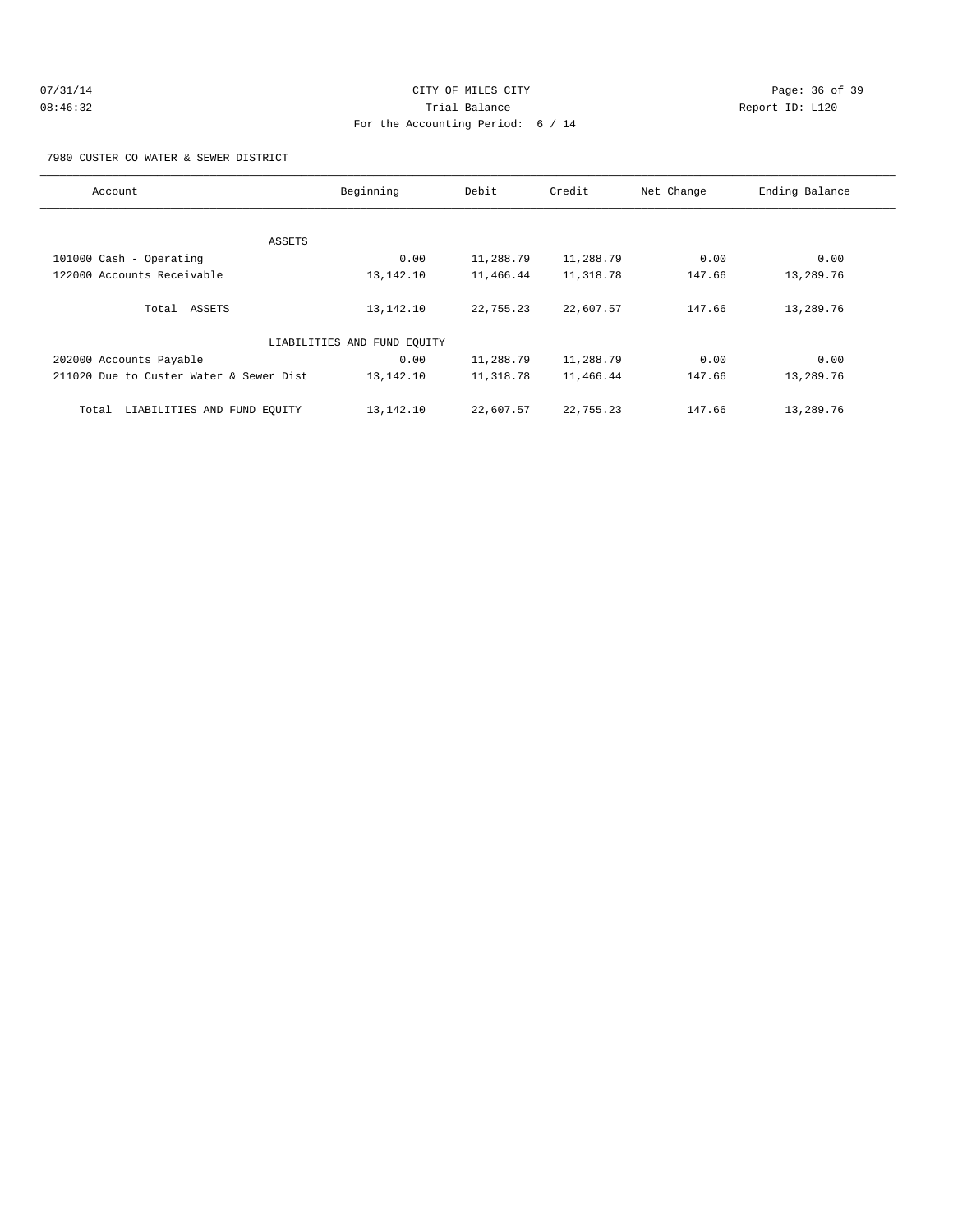| 07/31/14 | CITY OF MILES CITY                | Page: 37 of 39  |
|----------|-----------------------------------|-----------------|
| 08:46:32 | Trial Balance                     | Report ID: L120 |
|          | For the Accounting Period: 6 / 14 |                 |
|          |                                   |                 |

#### 7981 Interest Clearing

| Account                              | Beginning                   | Debit    | Credit       | Net Change | Ending Balance |
|--------------------------------------|-----------------------------|----------|--------------|------------|----------------|
| ASSETS                               |                             |          |              |            |                |
| 101000 Cash - Operating              | 1,876.14                    | 1,044.09 | $2,920.23$ ( | 1,876.14)  | 0.00           |
| Total ASSETS                         | 1,876.14                    | 1,044.09 | $2,920.23$ ( | 1,876.14)  | 0.00           |
|                                      | LIABILITIES AND FUND EQUITY |          |              |            |                |
| 212500 Due to Others                 | 1,876.14                    | 2,920.23 | 1,044.09 (   | 1,876.14)  | 0.00           |
| LIABILITIES AND FUND EQUITY<br>Total | 1,876.14                    | 2,920.23 | $1,044.09$ ( | 1,876.14)  | 0.00           |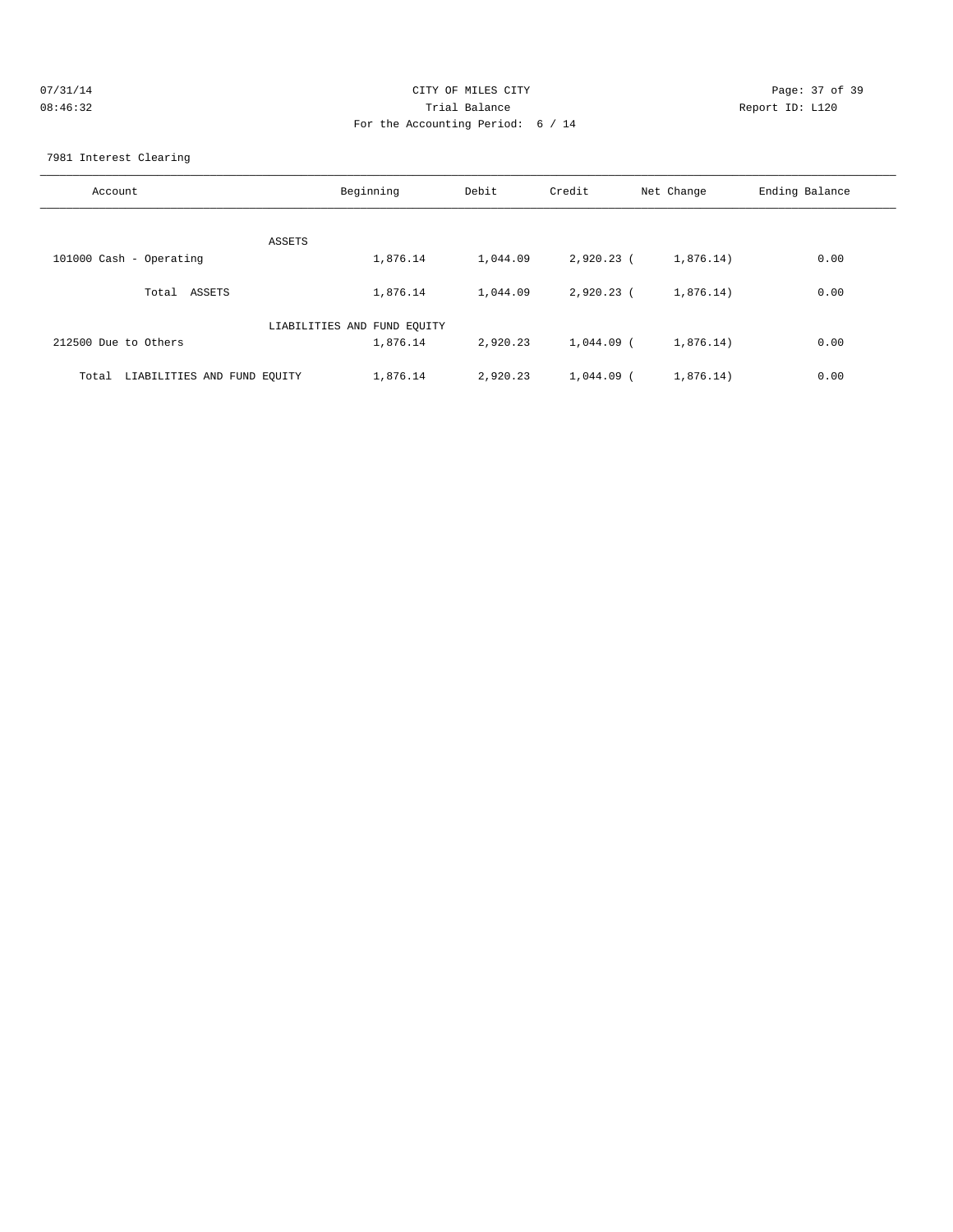# 07/31/14 Page: 38 of 39 08:46:32 Trial Balance Report ID: L120 For the Accounting Period: 6 / 14

9000 GENERAL FIXED ASSETS GROUP OF ACCOUNTS FUND

| Account                                                    | Beginning                   | Debit | Credit | Net Change | Ending Balance  |
|------------------------------------------------------------|-----------------------------|-------|--------|------------|-----------------|
|                                                            |                             |       |        |            |                 |
| <b>ASSETS</b>                                              |                             |       |        |            |                 |
| 181000 Land                                                | 526,599.00                  | 0.00  | 0.00   | 0.00       | 526,599.00      |
| 182000 Buildings                                           | 1,986,836.00                | 0.00  | 0.00   | 0.00       | 1,986,836.00    |
| 182100 Allowance for Depr - Buildings (Cre(                | 684,991.00)                 | 0.00  | 0.00   | 0.00       | 684,991.00)     |
| 186000 Machinery and Equipment                             | 3,038,732.00                | 0.00  | 0.00   | 0.00       | 3,038,732.00    |
| 186100 Allowance for Depr - Machinery & Eq(                | 1,463,750.00)               | 0.00  | 0.00   | 0.00       | 1,463,750.00    |
| 187000 Infrastructure                                      | 33,670,108.00               | 0.00  | 0.00   | 0.00       | 33,670,108.00   |
| 187100 Allowance For Depreciation - Infras( 16,321,771.00) |                             | 0.00  | 0.00   | 0.00       | 16,321,771.00   |
| Total ASSETS                                               | 20,751,763.00               | 0.00  | 0.00   | 0.00       | 20, 751, 763.00 |
|                                                            | LIABILITIES AND FUND EOUITY |       |        |            |                 |
| 280000 INVESTMENT IN GENERAL FIXED ASSETS                  | 20,751,763.00               | 0.00  | 0.00   | 0.00       | 20, 751, 763.00 |
| LIABILITIES AND FUND EQUITY<br>Total                       | 20,751,763.00               | 0.00  | 0.00   | 0.00       | 20, 751, 763.00 |